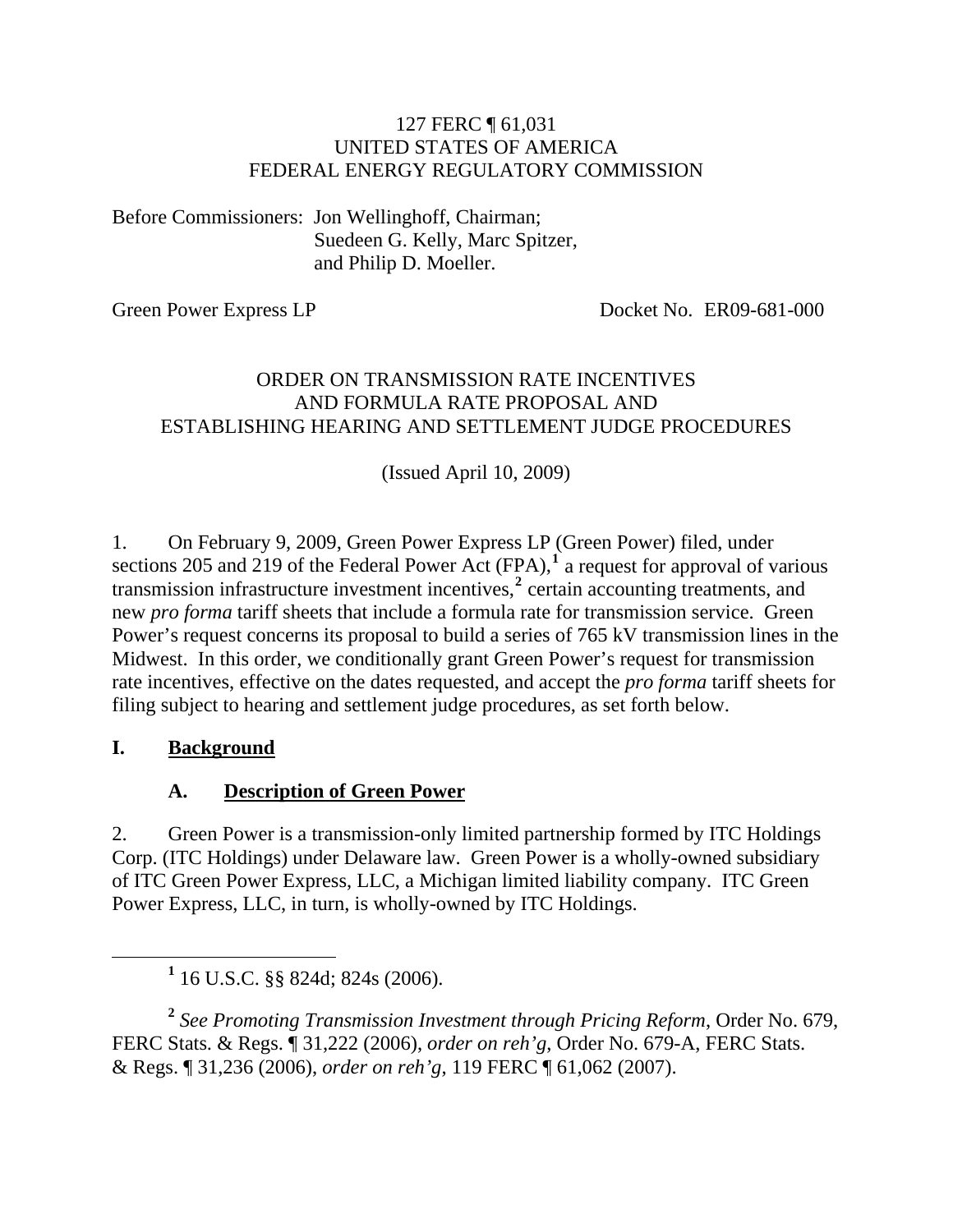3. ITC Holdings is a publicly traded, Michigan-based corporation. It is currently the nation's largest independent electric transmission company that, through its subsidiaries, International Transmission Company (International Transmission), Michigan Electric Transmission Company, LLC (METC), and ITC Midwest LLC (ITC Midwest), operates transmission systems in Illinois, Iowa, Michigan, Minnesota, and Missouri. ITC Holdings also has formed ITC Great Plains to serve as a transmission builder, owner and operator in the Southwest Power Pool, Inc. (SPP) region.**[3](#page-1-0)**

## **B. The Green Power Express Transmission Proposal**

4. Green Power proposes to build the Green Power Express Project (Project), which it describes as a 765 kV green power "superhighway" transmission network that will eventually include approximately 3,000 miles of transmission lines and bring up to 12,000 MW of wind energy and stored energy from the Dakotas, Minnesota, and Iowa to Midwest load centers in Chicago, southeastern Wisconsin and Minneapolis. Green Power estimates the proposed Project will cost between \$10-\$12 billion, depending on its final scope and route. As proposed, the Project will consist of three interconnected loops in North and South Dakota, Minnesota, and Iowa, with extensions from these loops into Wisconsin, Illinois and Indiana. The Project would interconnect with existing substations in North Dakota, South Dakota, Indiana, Minnesota, Wisconsin, Iowa, and Illinois, and with new high-voltage backbone transmission substations to be constructed in Iowa and North Dakota. There would also be interconnections with existing lower voltage transmission facilities, which Green Power states will provide capacity to support additional improvements. The initial phase of the Project is expected to be in service in 2020.

5. Green Power states that the Project will provide various and significant benefits both on a stand-alone basis and as a component of the coordinated development of a nationwide high-voltage backbone transmission system. The Project will also create considerable economic and environmental benefits. The Project will support environmental and policy objectives reflected in proposals to adopt a national renewable portfolio standard while at the same time enhancing competitive regional electric markets by increasing supply alternatives and decreasing congestion on existing facilities.

6. Green Power asserts that the Project will facilitate the interconnection of various renewable energy projects, relieving existing and reasonably foreseeable congestion over a large portion of the upper Midwest. Green Power also believes the Project will improve reliability because the impacts of localized weather on wind generation will be spread more widely. Green Power states that a solid transmission backbone will handle unpredicted energy flows across the system, thus reducing the prospect for outages and

<span id="page-1-0"></span>**<sup>3</sup>** *See ITC Great Plains, LLC*, 126 FERC ¶ 61,223 (2009).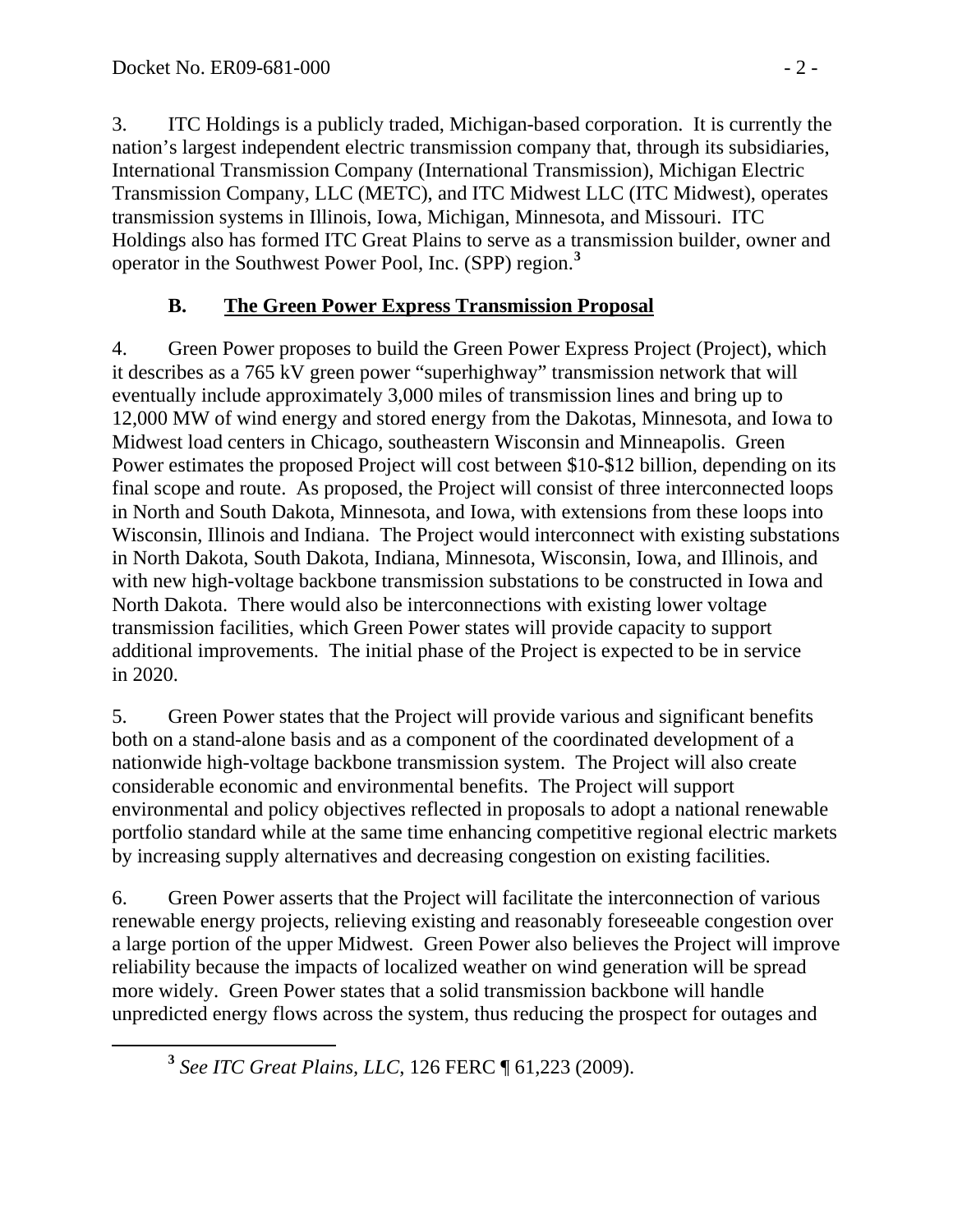blackouts. Green Power also contends that, relative to other methods of moving power out of wind-rich areas of the upper Midwest, the Project will unload existing underlying lower-voltage networks, thereby providing additional operating flexibility, increasing reliability, reducing transmission losses, relieving transmission congestion, and allowing lower-cost energy to be delivered to load. According to Green Power, the Project will also use an open architecture design that is suitable to support energy storage devices, allowing them to help mitigate intermittency issues associated with wind energy generation.

7. Green Power requests the following transmission infrastructure incentives for the Project: (1) recovery of costs of abandoned facilities; (2) deferred recovery for start-up, development and pre-construction costs through the creation of regulatory assets; (3) 100 percent construction work in progress (CWIP) in rate base; (4) a hypothetical capital structure of 60 percent equity and 40 percent debt; and (5) a 160 basis point incentive Return on Equity (ROE) adder (50 basis points for participating in a Regional Transmission Organization (RTO), 100 basis points for independence, and 10 basis points for the risks and challenges of the Project).

8. Green Power requests an overall ROE of 12.38 percent, inclusive of the 160 basis point incentive adders. Green Power supports its request with a Discounted Cash Flow (DCF) analysis with a median ROE of 10.78 percent. In addition, Green Power requests that the Commission accept for filing a formula rate structure under which the costs of the Project will ultimately be recoverable through the applicable open access transmission tariffs of Midwest Independent Transmission System Operator, Inc. (Midwest ISO) and PJM Interconnection, L.L.C. (PJM).

9. While a final decision is still subject to further study and final engineering, Green Power states that it intends to utilize several types of advanced technologies on the Project. Green Power intends to utilize a six conductor bundle design, phase and shield wire transposition, fiber optics shield wire, wide-area monitoring and control, remote station equipment diagnostics, switchable shunt reactors, and either a static VAR compensator or a static synchronous compensator. Green Power is not requesting any additional incentives for the use of these advanced technologies.

## **II. Notice of Filings and Responsive Pleadings**

10. Notice of Green Power's filing was published in the *Federal Register*, 74 Fed. Reg. 7882, with interventions and comments due on or before March 9, 2009. On February 24, 2009, Xcel, Otter Tail and Great River filed a motion for extension of time to file comments. On February 25, 2009, Allete, Inc. filed a motion to intervene and request for extension of time. On February 26, 2009, the Commission issued a notice extending the comment period until March 6, 2009.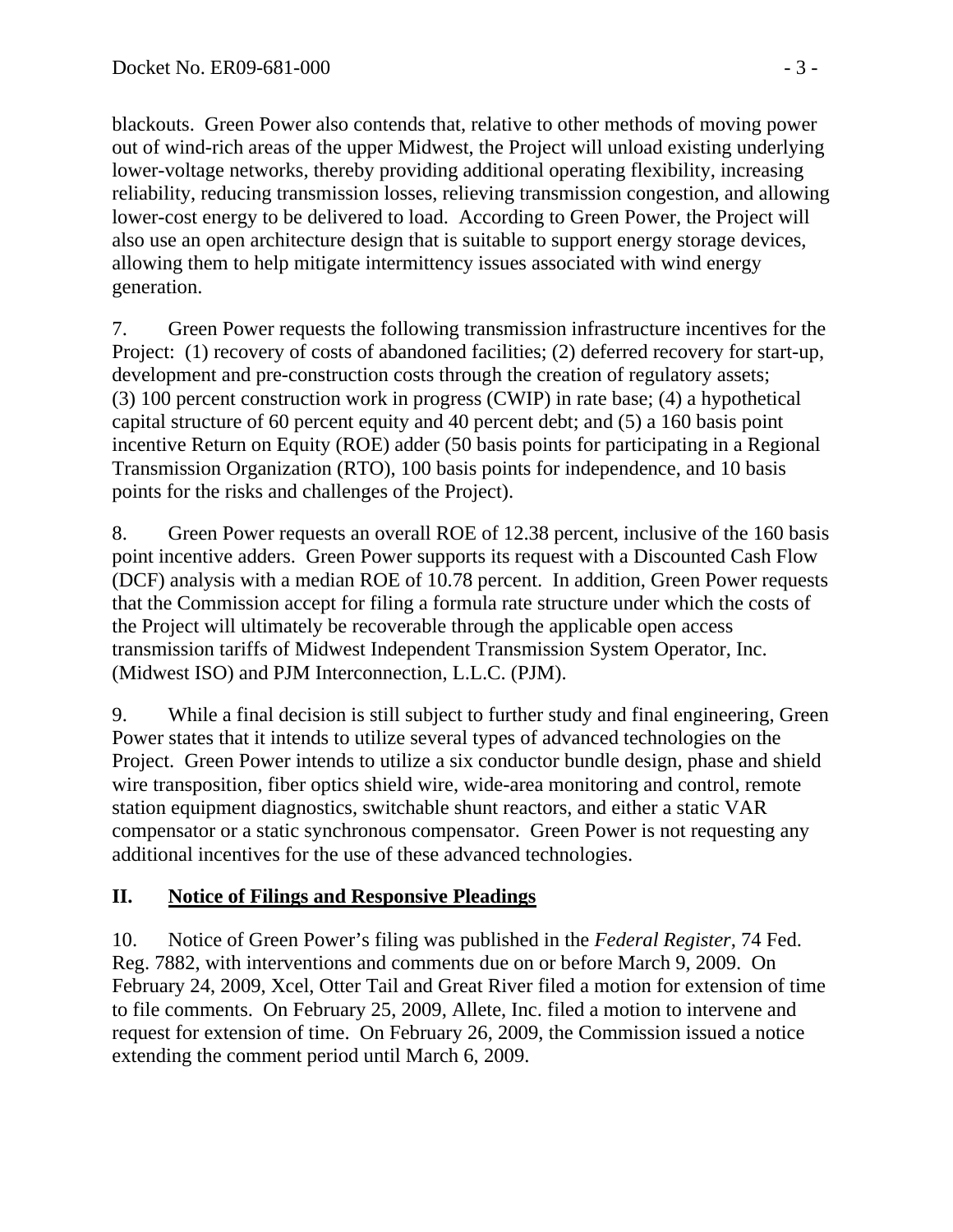11. Numerous parties filed timely motions to intervene or motions to intervene with comments and/or protests. In addition, several parties filed untimely motions to intervene or untimely motions to intervene with comments and/or protests. A full listing of those parties is set forth in Attachment A.

12. On March 13, 2009, Midwest ISO filed an answer to various comments and protests. On March 23, 2009, Green Power filed an answer to the comments and protests. CAPX2020 Participants and Great River (on April 3, 2009), Xcel (on April 7, 2009) and Integrys (on April 8, 2009) filed answers to Green Power's answer.

# **III. Discussion**

# **A. Procedural Matters**

13. Pursuant to Rule 21[4](#page-3-0) of the Commission's Rules of Practice and Procedure,<sup>4</sup> the notices of intervention and timely, unopposed motions to intervene serve to make the entities that filed them parties to this proceeding. Pursuant to Rule 214(d) of the Commission's Rules of Practice and Procedure,<sup>[5](#page-3-1)</sup> the Commission will grant the late-filed motions to intervene given the parties' interest in the proceeding, the early stage of the proceeding, and the absence of undue prejudice or delay.**[6](#page-3-2)**

14. Rule 213(a) of the Commission's Rules of Practice and Procedure<sup>[7](#page-3-3)</sup> prohibits an answer to a protest or an answer to an answer, unless otherwise permitted by the decisional authority. We will accept Midwest ISO's and Green Power's answers because they have provided information that assisted us in our decision-making process. We are not persuaded to accept the answers of CAPX2020 Participants, Great River, Xcel and Integrys and, therefore, reject them.

# **B. Section 219 and Order No. 679 Incentives**

# **1. Section 219 Requirements**

15. In the Energy Policy Act of 2005,**[8](#page-3-4)** Congress added section 219 to the FPA and directed the Commission to establish rules providing incentives to promote capital

<span id="page-3-2"></span><span id="page-3-1"></span><span id="page-3-0"></span> **<sup>4</sup>** 18 C.F.R. § 385.214 (2008).

**<sup>5</sup>** *Id.* § 385.214(d).

**6** The parties that submitted late-filed interventions are listed on Appendix A.

<span id="page-3-3"></span>**7** 18 C.F.R. § 385.213(a)(2) (2008).

<span id="page-3-4"></span>**8** Pub. L. No. 109-58 § 1241 (2005), 119 Stat. 594.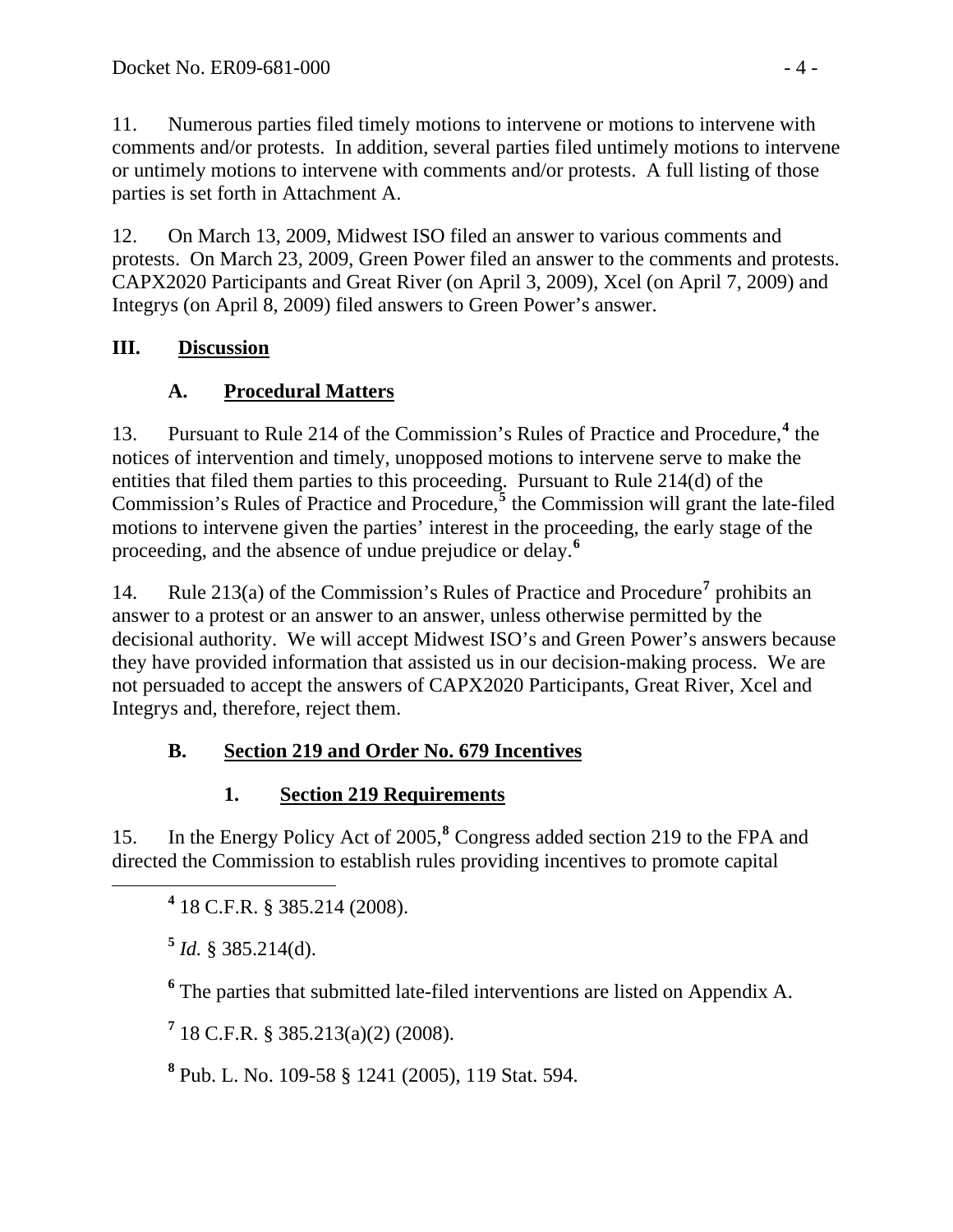investment in transmission infrastructure. The Commission subsequently issued Order No. 679, setting forth processes by which a public utility may seek transmission rate incentives pursuant to section 219, such as the incentives requested here by Green Power.

16. Pursuant to section 219, an applicant must show that "the facilities for which it seeks incentives either ensure reliability or reduce the cost of delivered power by reducing transmission congestion."<sup>[9](#page-4-0)</sup> Also, as part of this demonstration, "section 219(d) provides that all rates approved under the Rule are subject to the requirements of sections 205 and 206 of the FPA, which require that all rates, charges, terms and conditions be just and reasonable and not unduly discriminatory or preferential."**[10](#page-4-1)**

17. Order No. 679 provides that a public utility may file a petition for declaratory order or a section 205 filing to obtain incentive rate treatment for transmission infrastructure investment that satisfies the requirements of section 219 (i.e., the applicant must demonstrate that the facilities for which it seeks incentives either ensure reliability and/or reduce the cost of delivered power by reducing transmission congestion).**[11](#page-4-2)** Order No. 679 established a process for an applicant to follow to demonstrate that it meets this standard, including a rebuttable presumption that the standard is met if: (1) the transmission project results from a fair and open regional planning process that considers and evaluates projects for reliability and/or congestion and is found to be acceptable to the Commission; or (2) the transmission project has received construction approval from an appropriate state commission or state siting authority.**[12](#page-4-3)** Order No. 679-A clarifies the operation of this rebuttable presumption by noting that the authorities and/or processes on which it is based (i.e., a regional planning process, a state commission, or siting authority) must, in fact, consider whether the project ensures reliability or reduces the cost of delivered power by reducing congestion.**[13](#page-4-4)**

#### **a. Green Power Proposal**

18. Green Power acknowledges that it does not meet the rebuttable presumption under Order No. 679 but believes that it provides enough evidence for the Commission to make a finding under section 219. Green Power states that there is a great need for its proposed 765 kV transmission network. It notes that there is currently 62.8 GW of proposed wind

<span id="page-4-2"></span><span id="page-4-1"></span><span id="page-4-0"></span> **<sup>9</sup>** Order No. 679, FERC Stats. & Regs. ¶ 31,222 at P 76.

**<sup>10</sup>** *Id.* P 8 (citing 16 U.S.C. §§ 824(d) and 824(e) (2006)).

**<sup>11</sup>** 18 C.F.R. § 35.35(i) (2008).

<span id="page-4-3"></span>**<sup>12</sup>** Order No. 679, FERC Stats. & Regs. ¶ 31,222 at P 58.

<span id="page-4-4"></span>**<sup>13</sup>** Order No. 679-A, FERC Stats. & Regs. ¶ 31,236 at P 49.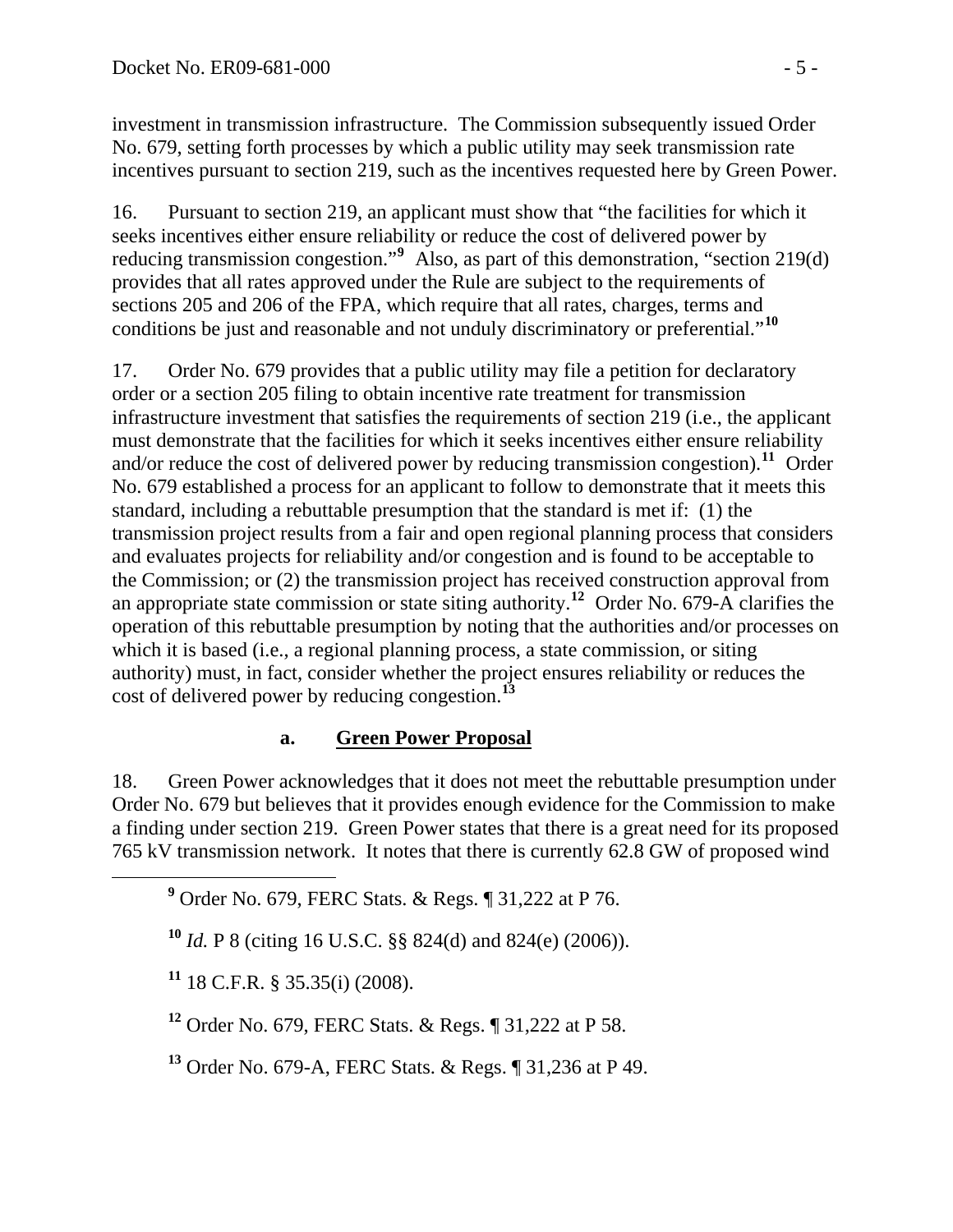capacity in the Midwest ISO interconnection queue.**<sup>14</sup>** It states that the current transmission grid in the Midwest simply cannot handle transmission of substantial amounts of wind energy. Green Power argues that the Project is the best option available versus other options it studied.

19. In support of its claim that it meets the requirements of section 219, Green Power submitted a study that examined a number of alternatives such as an "ad hoc" build up, a single 345 kV build up, and a double 345 kV build up against the Project. As part of its study, Green Power performed a transfer analysis that considered several factors including: (1) examination of the ability of the transmission system to transfer incremental wind generation from Minnesota, Iowa, and the Dakotas to load centers; (2) a programmatic build up of the existing transmission system to estimate the upgrades that may be necessary to integrate an additional 12,000 MW of wind energy; and (3) a boundary analysis of the amount of capacity currently in place to move power away from wind rich areas.<sup>[15](#page-5-0)</sup> From this study, Green Power found its proposed Project to be the best choice among the options it considered.

20. Green Power argues that its study shows that that the Project will reduce congestion because: (1) the Project will be able to transfer the largest amount of power with the least impact on the underlying system;<sup>[16](#page-5-1)</sup> (2) when wind is not at maximum generation, the Project will be able to facilitate long distance transfers at low impedances; (3) the Project will provide additional transfer capacity of 12,000 MW to serve some of the approximately 62 GW of proposed wind generation currently in the Midwest ISO interconnection queue; and (4) the Project will alleviate operating constraints on the underlying network. Green Power argues that the Project is the best solution available to reduce congestion and ensure reliability as large amounts of wind generation are installed in the region.**[17](#page-5-2)**

<span id="page-5-1"></span><span id="page-5-0"></span>**<sup>16</sup>** 5,000 MW was modeled flowing across the 345 kV test build-up, the double 345 kV test build-up, and the Project. In the Project case, only 7.5 percent of power was found to flow on the underlying facilities, whereas in the 345 kV and double 345 kV cases, the amount of power that flowed on the underlying facilities was found to be 67.1 percent and 42.5 percent, respectively (Vitez Test. at 39-39, Exhibit No. GPE-500).

<span id="page-5-2"></span>**<sup>17</sup>** Vitez Test. at 17-20, Exhibit No. GPE-500.

**<sup>14</sup>** Green Power February 9, 2009 Transmittal Letter at 18 (Transmittal Letter) (citing Midwest ISO Transmission Expansion Plan for 2008 (MTEP08) at 54).

**<sup>15</sup>** Vitez Test. at 19-20, Exhibit No. GPE-500.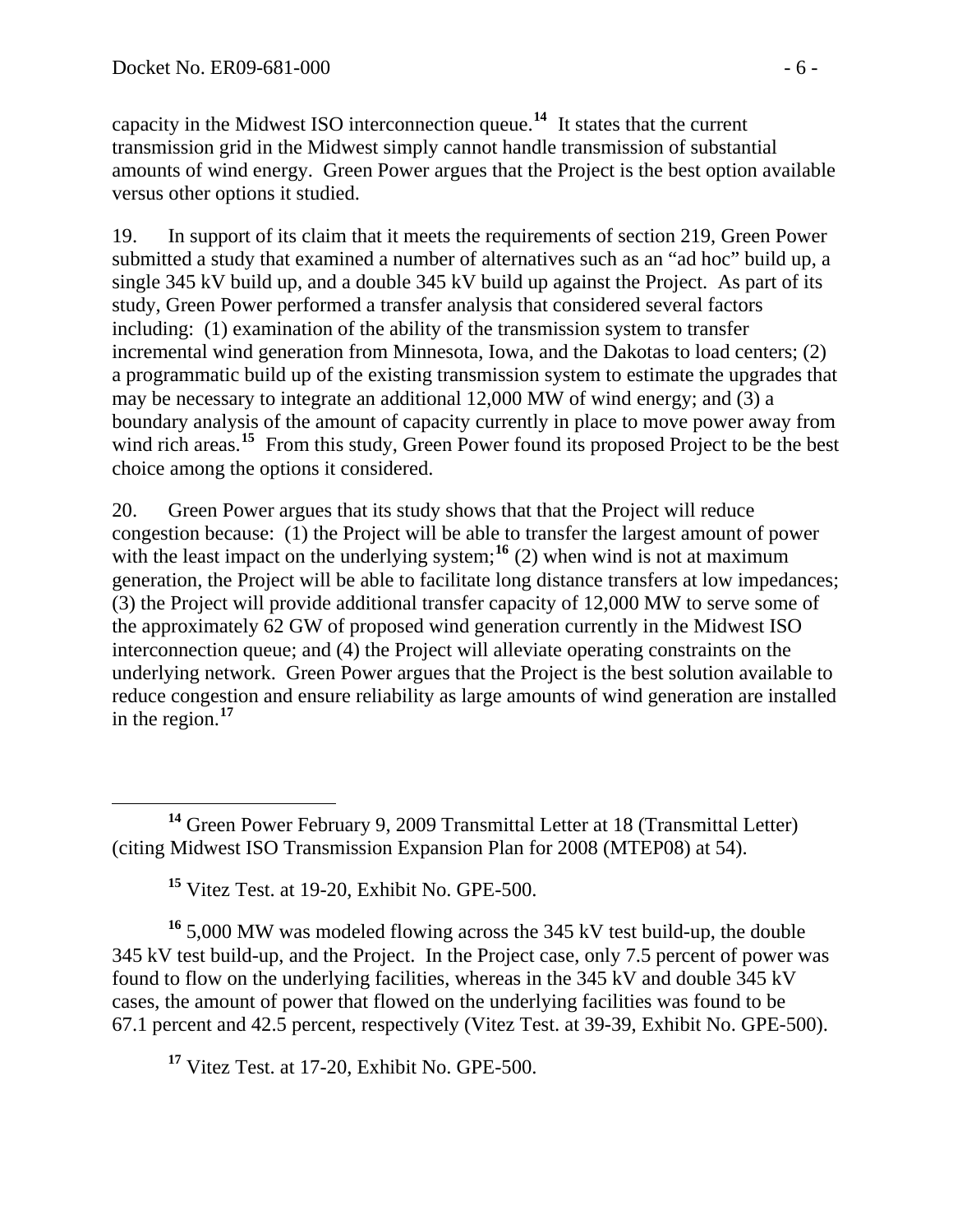21. Green Power states that the Project ensures reliability because: (1) the AC network design of the Project provides system redundancy and the ability to redirect power flows;**[18](#page-6-0)** (2) the Project will provide a robust transmission backbone capable of handling unexpected energy flows across the system, which greatly reduces the probability for cascading outages and blackouts;**[19](#page-6-1)** and (3) the Project will need the least reactive power support of the options considered.**[20](#page-6-2)**

22. While Green Power acknowledges that the Project has not been approved by a regional planning process or by a state regulatory commission, Green Power asserts that the Project nevertheless meets the requirements of section 219 and Order No. 679 and should be granted incentives. Green Power further emphasizes that it is submitting its application now because the Project is consistent with regional planning goals as well as state and national planning and policy objectives. Green Power believes that the absence of market participant influence was critical in developing the right solution that improves electric reliability, effectively and efficiently integrates high amounts of renewable energy capacity to promote a cleaner environment and enhances national security. Green Power argues that it is, in effect, filling a gap that exists within the industry due to a lack of independent regional planning.**[21](#page-6-3)**

23. Green Power believes that the Project falls outside any current planning process because the Project lies within or connects with facilities in Midwest ISO, PJM and the non-RTO area of the Mid-Continent Area Power Pool (MAPP) and because the Project promotes economic and environmental benefits beyond those currently considered in the RTOs' planning processes. However, Green Power acknowledges that unless a broader one-stop planning process is developed, the Project will need to be considered in the existing regional planning processes of Midwest ISO, PJM, and individual transmission owners within MAPP.**[22](#page-6-4)** Green Power confirms that it will also need approvals and siting authorizations in various combinations from seven states: North Dakota, South Dakota, Minnesota, Iowa, Wisconsin, Illinois, and Indiana.**[23](#page-6-5)**

<span id="page-6-1"></span>**<sup>19</sup>** *Id.* at 19.

<span id="page-6-2"></span>**<sup>20</sup>** *Id*. at 28-31.

<span id="page-6-3"></span>**<sup>21</sup>** Welch Test. at 16:17-22, Exhibit No. GPE-100.

<span id="page-6-4"></span>**<sup>22</sup>** Transmittal Letter at 11 and 49.

<span id="page-6-5"></span>**<sup>23</sup>** *Id.* at 11, 36 and 49.

<span id="page-6-0"></span>**<sup>18</sup>** Transmittal Letter at 22-23.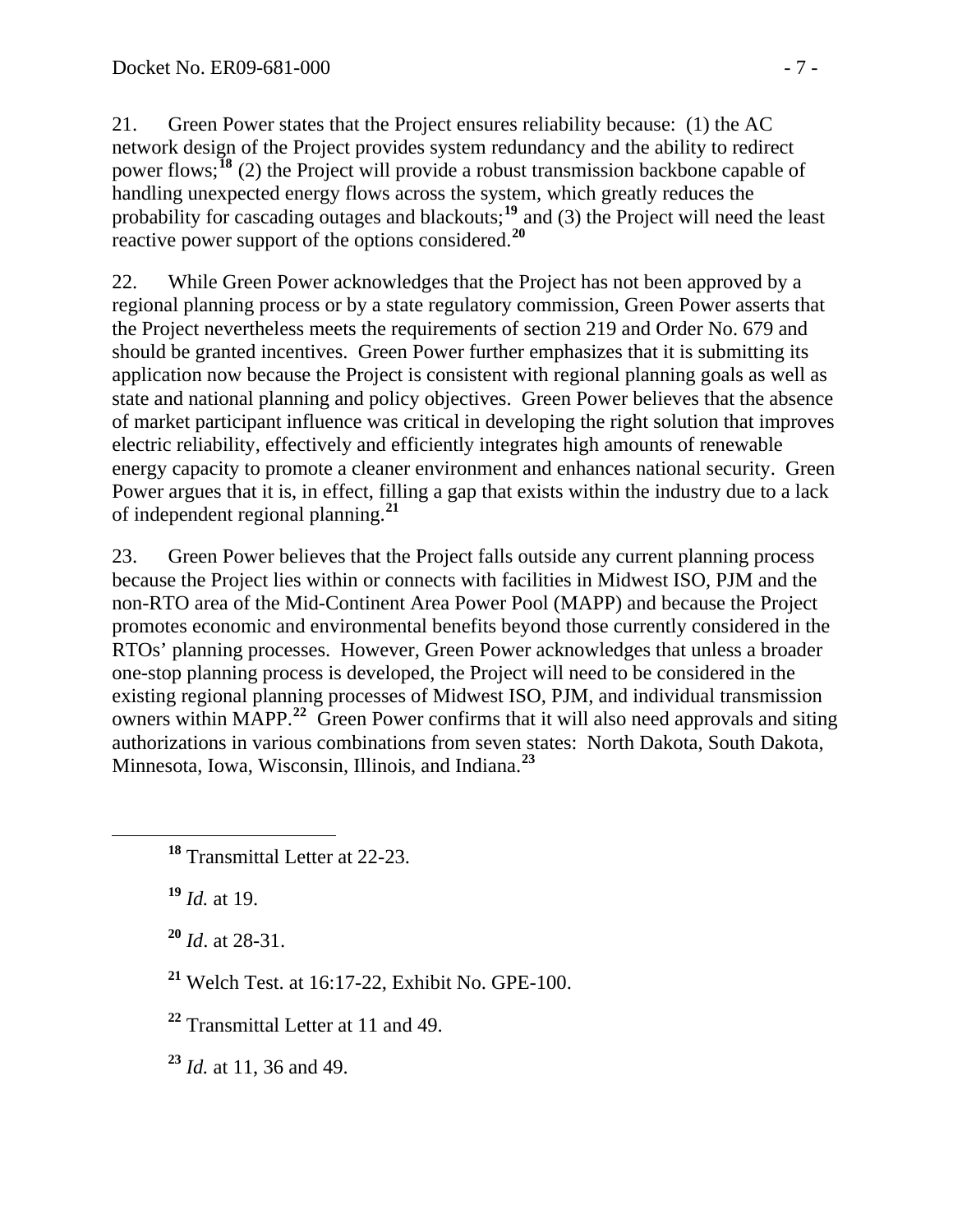24. Although it commits that the Project will be evaluated through a Commissionapproved regional planning process that is appropriate for the Project,**[24](#page-7-0)** Green Power believes the processes that now exist will not allow for approval of the Project. For example, Green Power states that Midwest ISO has recognized that the criteria in Midwest ISO's current planning processes fail to properly evaluate the true benefits of a large-scale expansion such as the Project.**[25](#page-7-1)** Green Power also notes that no project has qualified under the 3:1 benefit/cost ratio requirement under Midwest ISO's planning process for economic upgrades.**[26](#page-7-2)** Green Power argues that under this unreasonable benefit/cost criteria, this Project or any other significant high voltage facility cannot reasonably be approved. Green Power also points out that Midwest ISO and PJM specifically state in their recent cost allocation proposal for economic cross-border projects that a project that is primarily designed to allow renewable generation facilities to serve load in the RTOs pursuant to any renewable portfolio standards, such as high voltage backbone transmission overlays, will likely not qualify as an economic crossborder project.**[27](#page-7-3)**

25. Green Power believes the Project will require unprecedented cooperation and the development of a new inter-regional planning process. Although Green Power states that the creation of such a process is outside the scope of this proceeding, it believes that the Commission has authority under section 209 of the FPA to implement a coordinated

**<sup>24</sup>** *Id.* at 63 and 72.

<span id="page-7-1"></span><span id="page-7-0"></span>**<sup>25</sup>** *Id.* at 67 (citing MTEP08 at 24 (stating that large-scale projects provide widespread benefits beyond the market efficiency metrics currently reflected in the economic Regional Expansion Criteria and Benefits (RECB) criteria)).

<span id="page-7-2"></span>**<sup>26</sup>** To qualify for regional cost allocation within Midwest ISO, a Regionally Beneficial (i.e., economic) Project must meet general and project specific financial and operational requirements. Generally, to qualify for regional cost sharing, a Regionally Beneficial Project must: (1) cost more than \$5 million; (2) involve facilities with voltages of 345 kV or more; and (3) not be a Baseline Reliability Project or New Transmission Access Project. In addition to the general requirements, the proposed project must meet tests relating to Adjusted Production Cost Benefits, Locational Marginal Pricing based energy cost benefits and a variable Benefits to Cost Ratio threshold that varies linearly from 1.2 to 1 (for projects with an in-service date within one year of the project's MTEP approval date) to 3.0 to 1 (for projects with an in-service date ten or more years from the projects MTEP approval date). *See, e.g.*, *Midwest Indep. Transmission Sys. Operator, Inc.*, 120 FERC ¶ 61,080, at P 4-6 (2007).

<span id="page-7-3"></span>**<sup>27</sup>** Transmittal Letter at 67 and 73, n.192 (citing Midwest ISO and PJM's January 28, 2009 Joint Compliance Filing, Docket No. ER05-6-108 at 6).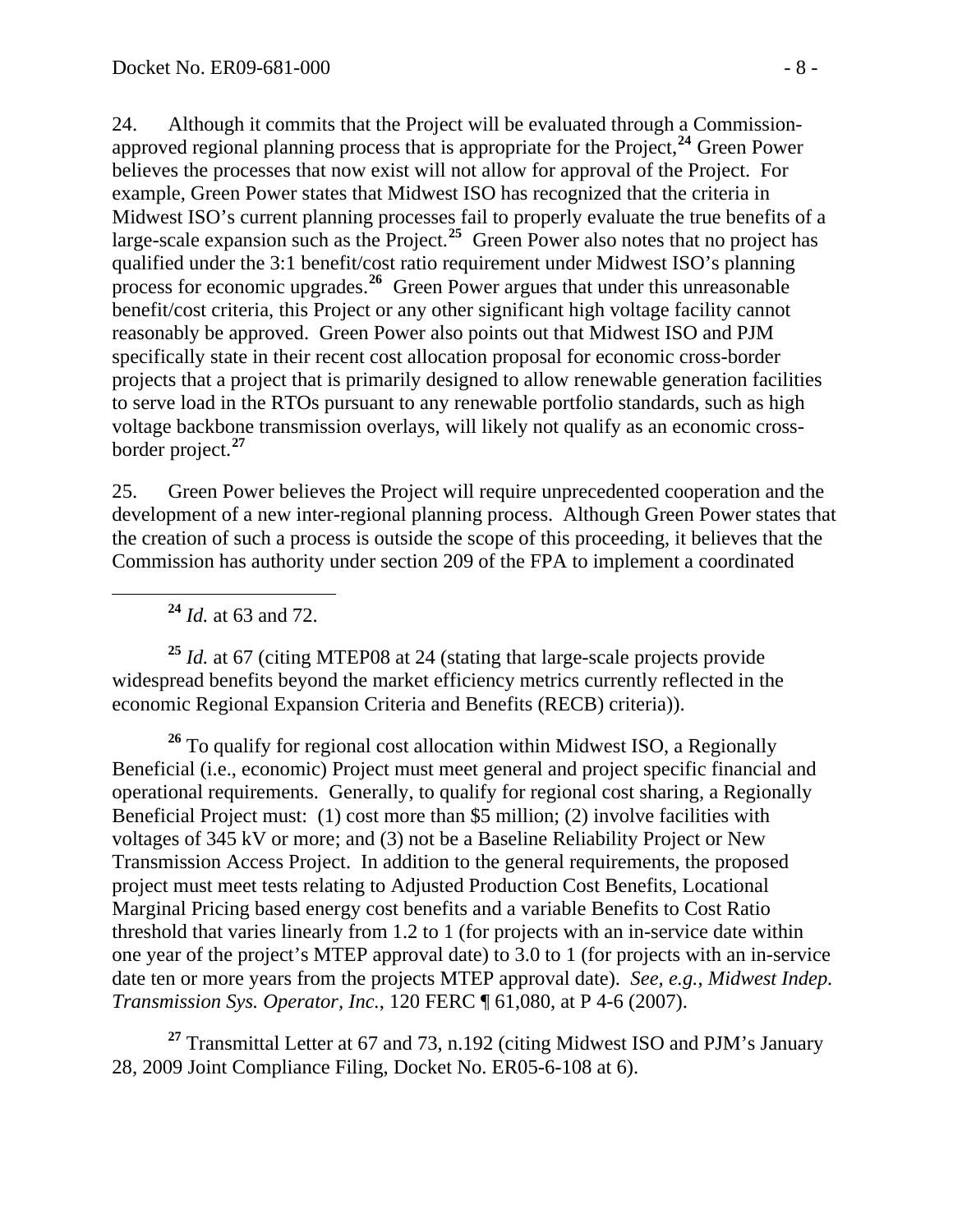regional effort to evaluate the Project. Specifically, under section 209, the Commission may refer any matter under its jurisdiction to a board, which could be comprised of members of each affected state for a particular project. Such boards have the authority to hold hearings and shall be "vested with the same power and be subject to the same duties and liabilities as in the case of a member of the Commission  $\ldots$ <sup>28</sup> Further, this statutory authority provides the Commission the right to confer with any state commission "regarding the relationship between rate structures, costs, accounts, charges, practices, classifications, and regulations of public utilities subject to the jurisdiction of such State commission."<sup>29</sup> Green Power is not requesting a joint board but states that the Commission should consider all the means within its statutory authority to facilitate federal-state cooperation with respect to the proposed Project.

#### **b. Comments and Protests**

26. The vast majority of entities that filed protests argue that Green Power's filing is premature because Green Power developed the Project outside of a Commissionapproved transmission planning process. They argue that Green Power did not notify, let alone coordinate with, even those transmission owners through whose territory the Project would cross or to whom the Project would interconnect. They add that there is no evidence that Green Power held any planning meetings as it developed the Project or that it solicited any stakeholder input. As such, the impact of the Project on the region, including, for example, on lower voltage facilities and the comparative benefits of possible competing proposals, is unknown. They assert that the Commission should defer acting on or reject as premature the proposal due to Green Power's lack of effort to seek consensus or regional support through any coordinated planning process.

27. Many protesters acknowledge that the Commission has previously found that incentive proposals for projects that had not yet been approved in a Commissionapproved regional planning process still can meet the section 219 requirements, such as in *Tallgrass***[30](#page-8-0)** and *PG&E.***[31](#page-8-1)**These commenters argue, however, that the situation here is distinguishable from those cases. They contend that the applicants in *Tallgrass* and *PG&E* demonstrated that their proposed projects were similar to those that had been suggested by regional planning bodies, while Green Power makes no such showing here.

**<sup>28</sup>** 16 U.S.C. § 824h(a) (2006).

**<sup>29</sup>** *Id*. § 824h(b).

<span id="page-8-0"></span>**<sup>30</sup>** *Tallgrass Transmission, LLC*, 125 FERC ¶ 61,248 (2008) (*Tallgrass*).

<span id="page-8-1"></span>**<sup>31</sup>** *Pacific Gas and Elec. Co.*, 123 FERC ¶ 61,067 (2008) (*PG&E*).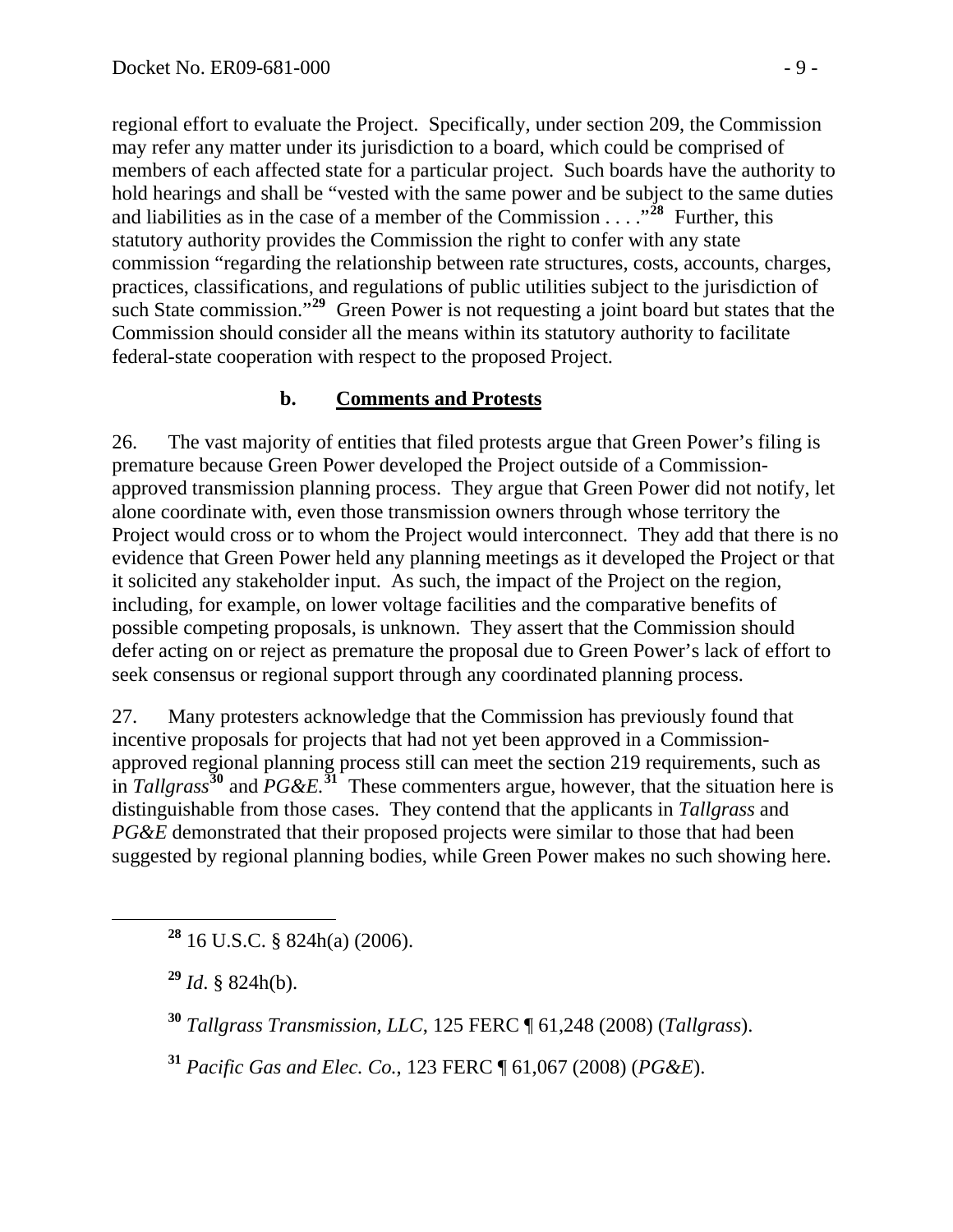28. Some protesters argue that Commission approval of Green Power's "project first, plan later" approach may have unintended consequences. For example, CapX2020 Participants and Great River believe that such a process could lead to a situation where a number of transmission owners engage in autonomous transmission planning and incur considerable development costs, only to have a subsequent regional planning process determine that a project is not reasonable and/or appropriate. If such developers are granted cost recovery without regard to transmission planning, developers may have little incentive to participate in regional planning on the front end, leading to situations where the market incurs costs for transmission projects that may have little merit when balanced against regional objectives and needs.

29. Several protesters also state that because Green Power planned the Project in isolation, they do not have sufficient information to take a position on the merits of the Project or whether incentives are justified. While commenters generally support the addition of transmission improvements to support increased use of renewable energy and to ensure reliability of the overall transmission system, some argue that the proposed Project is little more than a concept that does not warrant incentives at this stage of its development. Since the Project has not been subject to any transmission planning process, some parties argue that whether or not the Project will pass a reliability scrutiny or whether it contains the most advantageous economic facilities is unclear. Therefore, they argue that the Commission should defer acting on Green Power's filing or reject it without prejudice to give Green Power the opportunity to have the Project evaluated as part of the on-going planning processes and regional planning initiatives.

30. Many protesters also disagree with Green Power's assertion that the Commission needs to create a new regional planning process, using the Commission's authority under section 209 of the FPA or otherwise to evaluate the Project. If the Commission does find a new regional planning process is needed to handle expansion proposals such as the Project, the Commission should not create a new planning process to support a single project proposed by one entity. Furthermore, several commenters assert that Green Power has chosen to side-step several important regional planning initiatives, some of which Green Power mentions and others it does not. As such, Green Power's proposal is not informed by, nor coordinated with, any of these on-going planning initiatives.

31. In addition, some protesters argue that Green Power has not produced sufficient evidence to meet the section 219 requirement. They do not believe that the Commission can tell whether the Project will ensure reliability or reduce the cost of delivered power by reducing congestion. Consumers Energy states that while it does not disagree that the current grid is wholly inadequate to carry the proposed wind generation, it is not clear whether Green Power is an adequate solution. As such, Consumers Energy asks the Commission to set the Project for hearing to determine if the Project meets the section 219 requirements.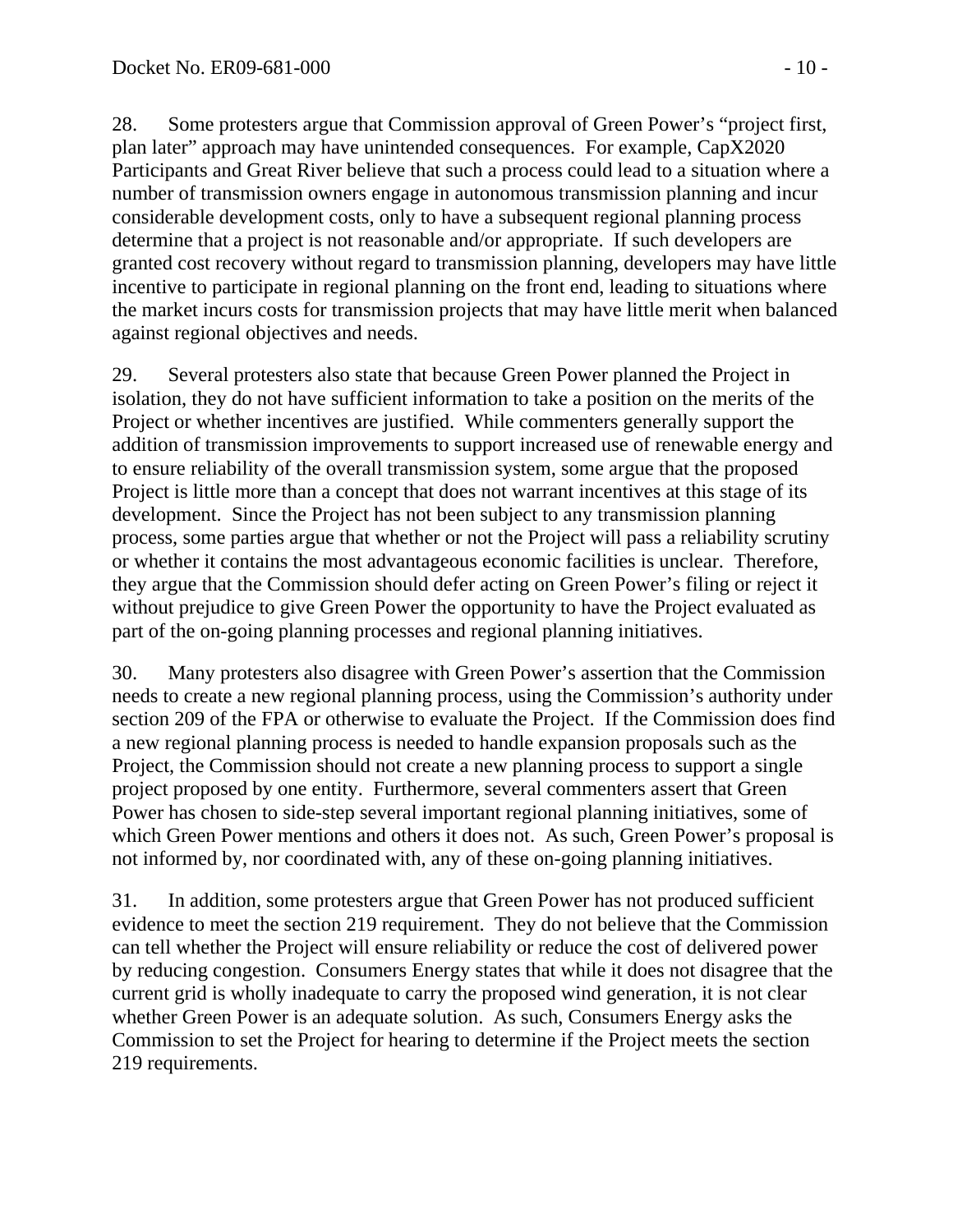32. Several parties submitted comments in support of Green Power's proposal. These supporting commenters note that a significant challenge currently facing renewable energy involves the proximity of the resources to transmission facilities. These parties therefore support the idea of a green power "superhighway" to move much-needed wind power from the areas in which it is abundant to load centers in the Midwest. They suggest that, absent proper signals from the Commission, projects such as the one Green Power proposes will not get built, and wind energy will continue to be "stranded." National Wind describes the Project as a critical infrastructure upgrade to address a deficiency in transmission capacity, and other parties note the inherent challenges in building a project that crosses both state and RTO borders.

33. Some supporting commenters note that this Project would help meet renewable portfolio standards on both the state and national level. National Wind states, for example, that conservative estimates suggest that the country would need at least 150,000 MW of new renewable energy generation in the next 10 years to meet a 20 percent national renewable portfolio standard, if such a national standard becomes a priority. With 12,000 MW of clean energy, National Wind argues that the Project must be built and expedited. In addition, Denali Energy Partners state that high-capacity lines minimize environmental impacts and are more cost-efficient to construct than lowervoltage lines.

34. RES Americas states that Green Power offers a compelling solution to the challenges Midwest ISO faces with respect to managing the interconnection queue, longrange transmission planning, and the cost allocation process. It notes that the Commission should compare the scale and benefits of this Project with comparable project initiatives set forth by the Upper Midwest Transmission Development Initiative, Regional Generation Outlet Study and Joint Coordinated System Plan. RES Americas notes that the evaluation criteria should include the likelihood of project success, the breadth of customer benefit across regions, and the efficiency of the voltage level proposed. It believes that the Project meets all of these criteria and will provide benefits to the greatest number of customers.

35. Denali Energy Partners state that, despite having the capability to generate over 10,000 MW of clean, reliable power, their efforts are being stalled due to what they describe as the antiquated approval and permitting process. They contend that the roadblock is the lack of transmission lines necessary to move their power to markets such as Chicago. They ask the Commission to expedite the siting and approval process and to continue with the Commission's recent rate structure approvals for similar transmission projects. Denali Energy Partners also recommend that the Commission consider modeling "superhighway" transmission line approvals after the process used to expand natural gas pipelines.

36. In addition, Wind Capital Group states that it believes that a mix of private capital and public funding provides the best path to a successful expansion of the transmission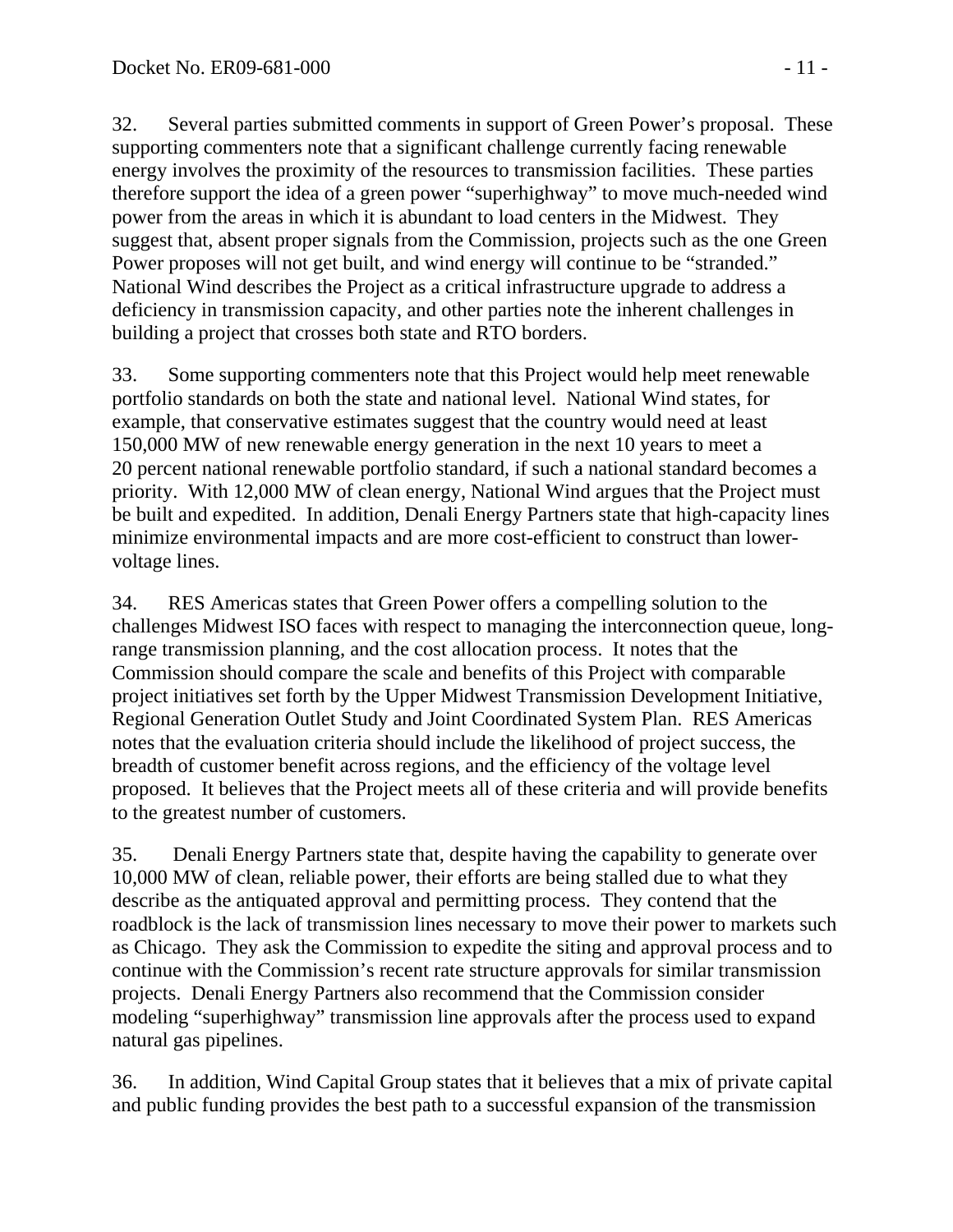system. National Wind states that approving the proposed rate treatment will allow it to raise capital and bring additional parties into the process to most efficiently and effectively bring the Project to fruition.

37. In its answer, Midwest ISO takes no position on the disputes between Green Power and commenters but states that commenters are incorrect to the extent they believe that the Project is being planned outside the Midwest ISO planning process. Midwest ISO states that Green Power has introduced the Project into the Midwest ISO planning process, and the Project is currently being evaluated. In particular, Midwest ISO states that the proposed Project is an appropriate alternative expansion proposal to be considered in its Regional Generation Outlet Study, which is currently in progress in the present planning cycle and that has been underway since early 2008. Midwest ISO also notes that the presence or absence of a rate and/or accounting treatment proceeding at the Commission has not been a factor in determining how Midwest ISO has responded to requests for it to evaluate transmission expansion proposals. In addition, Midwest ISO states that the Project, while not identical, aligns well with elements of the preliminary high voltage overlay proposals that Midwest ISO and other Eastern Interconnection participants studied and reported upon in the recently published Joint Coordinated System Plan.

### **c. Commission Determination**

38. We find that Green Power has adequately demonstrated that the Project will ensure reliability and/or reduce the cost of delivered power by reducing transmission congestion and, thus, meets the requirements of section 219. Based on Green Power's analysis of the existing transmission system in the region, taking into consideration the existing renewable portfolio standards in various states, the amount of generation in Midwest ISO's generation interconnection queue, and future renewable generation expansion scenarios, it established a target of improving transfer capability in the region by approximately 12,000 MW. Green Power then focused on the need for transmission investment to accommodate wind generation in the Dakotas, western Minnesota and western Iowa because these regions have abundant, high quality wind resources.**[32](#page-11-0)**

39. In particular, Green Power notes that Midwest ISO has over 62,000 MW of renewable generation in its active queue.**[33](#page-11-1)** In addition, we note that Midwest ISO estimates that it will need approximately 25,000 MW of renewable generation in its footprint in the next 10 to 15 years to comply with current renewable portfolio standards

<span id="page-11-0"></span>**<sup>32</sup>** Vitez Test. at 8-10, Exhibit No. GPE-500.

<span id="page-11-1"></span>**<sup>33</sup>** Transmittal Letter at 18 (citing MTEP08 at 55).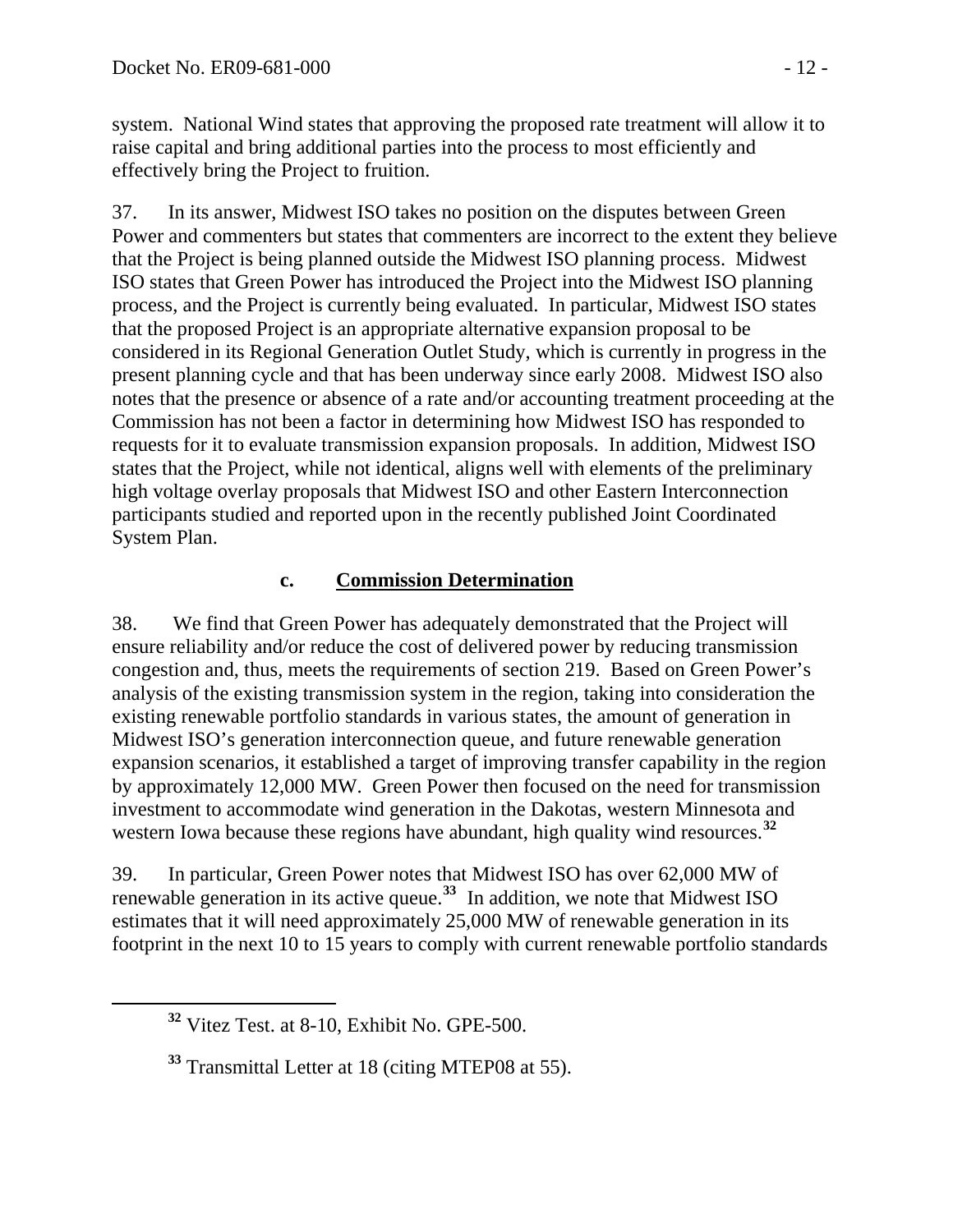in the region.**<sup>34</sup>** Furthermore, many of the wind generation projects in Midwest ISO's generation interconnection queue are located in the areas where Green Power plans to build the Project.<sup>35</sup> Green Power and the many commenters agree that without a substantial increase in transmission infrastructure it will not be possible to move the energy from the proposed renewable generation sources. Additionally, the 2006 Department of Energy (DOE) Congestion Report identified several paths in the proposed Project area as either among the most congested in the Nation or as conditionally constrained.**<sup>36</sup>**

40. Green Power's analysis demonstrates that its proposed 765 kV Project will provide a robust transmission backbone that could handle unexpected energy flows across the system, reducing the probability for cascading outages and blackouts.**[37](#page-12-0)** Moreover, Green Power states that the Project will unload existing underlying lowervoltage networks, thereby providing additional operating flexibility, increasing reliability, reducing transmission losses, relieving transmission congestion, and allowing lower-cost energy to be delivered to load.**[38](#page-12-1)** Additionally, the Project will improve reliability because the impacts of localized weather on wind generation will be spread more extensively.

41. The Commission finds that Green Power has made an adequate showing to satisfy the requirements of section 219. Green Power has submitted detailed studies and an engineering affidavit that shows that the Project will: (1) reduce congestion in the future

 **<sup>34</sup>***See* Midwest ISO, Proposal for Identification of and Subscription to Forward Looking Interconnection Projects (February 6, 2009) at P 10, *available at* [http://www.midwestmarket.org/publish/Document/20b78d\\_11ef44fc9c0\\_-](http://www.midwestmarket.org/publish/Document/20b78d_11ef44fc9c0_-7bfb0a48324a/Midwest%20ISO%20Draft%20FLIP%20Whitepaper%20v2%20020609%20clean.pdf?action=download&_property=Attachment) [7bfb0a48324a/Midwest%20ISO%20Draft%20FLIP%20Whitepaper%20v2%20020609%](http://www.midwestmarket.org/publish/Document/20b78d_11ef44fc9c0_-7bfb0a48324a/Midwest%20ISO%20Draft%20FLIP%20Whitepaper%20v2%20020609%20clean.pdf?action=download&_property=Attachment) [20clean.pdf?action=download&\\_property=Attachment.](http://www.midwestmarket.org/publish/Document/20b78d_11ef44fc9c0_-7bfb0a48324a/Midwest%20ISO%20Draft%20FLIP%20Whitepaper%20v2%20020609%20clean.pdf?action=download&_property=Attachment)

**<sup>35</sup>** *See* Exhibit No. GPE-505.

**<sup>36</sup>** *See* DOE, National Electric Congestion Study (August 2006) (DOE 2006 Congestion Study) at page IX *available at* http://www.oe.energy.gov/DocumentsandMedia/Congestion\_Study\_2006-9MB.pdf. A conditionally constrained area is one in which some transmission congestion currently exists but significant congestion would result if large amounts of new generation resources were developed without simultaneous development of associated transmission.

<span id="page-12-0"></span>**<sup>37</sup>** *See* Transmittal Letter at 16.

<span id="page-12-1"></span>**<sup>38</sup>** *See* Vitez Test. at 38-40, Exhibit No. GPE-500.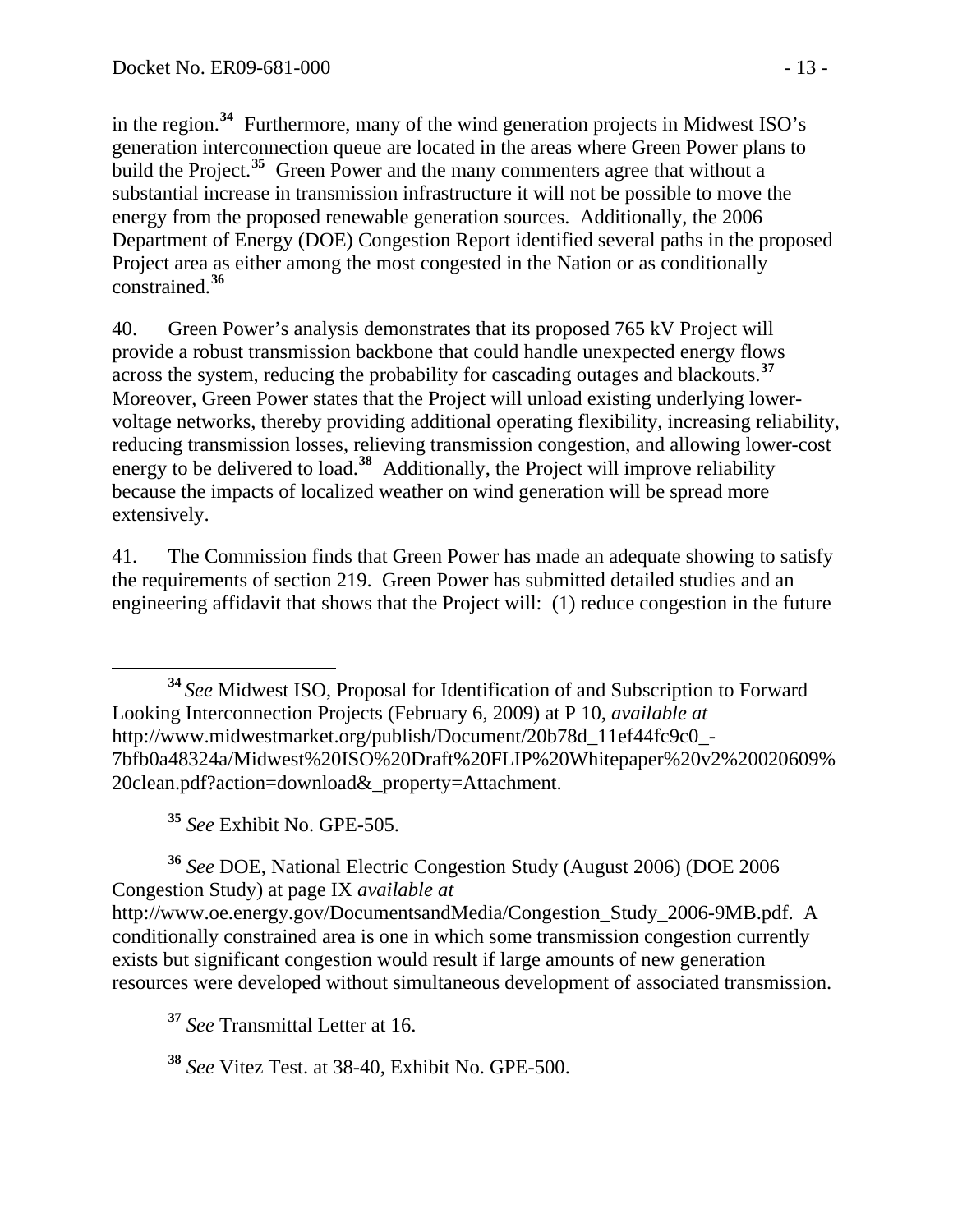by facilitating integration and delivery of low-cost wind energy in the upper Midwest;**<sup>39</sup>** (2) ensure reliability by providing a robust transmission backbone that is capable of moving large amounts of power and handling unscheduled flows;<sup>40</sup> and (3) improve the voltage profile of underlying lower voltage networks.**<sup>41</sup>** Further, the 765 kV and looped nature of the project will help to ensure reliability by making the proposed lines and underlying networks less susceptible to outages.**<sup>42</sup>** Additionally, the Project will also likely reduce congestion on several of the congested paths identified by the DOE as the Project will expand the transfer capacity of paths in those areas.<sup>43</sup>

42. We disagree with commenters that believe Green Power's filing is premature. Although Green Power acknowledges that the Project will have to be evaluated through a Commission-approved transmission planning process, such evaluation is not a prerequisite to the Commission granting incentives. As the Commission has previously found, ruling on a request for incentives pursuant to Order No. 679 does not prejudge the findings of a particular transmission planning process or the siting procedures at state commissions.**[44](#page-13-0)** Midwest ISO confirms that Green Power has submitted the Project into Midwest ISO's Commission-approved planning process and that any Commission action on Green Power's incentive request will not change how Midwest ISO evaluates the Project. Similarly, any finding on Green Power's request for incentives will not change how projects are considered under existing regional transmission planning initiatives nor have an impact on projects, such as those proposed by the CapX2020 Participants, that have already been incorporated into a transmission provider's expansion plans.

43. We also agree with Green Power that the creation of a new planning process is outside the scope of this proceeding. We note, however, that the Commission remains interested in and is examining the adequacy of transmission planning processes. For example, the Commission recently held what is expected to be the first in a series of technical conferences seeking information on the challenges posed by integration of large amounts of variable renewable generation into wholesale markets and grids as well as on

**<sup>39</sup>** *See Id*. at 39-40.

**<sup>40</sup>** *See Id*. at 12, 19, 21, 39-40.

**<sup>41</sup>** *See Id*. at 31-32.

**<sup>42</sup>** *See Id*. at 12-13; *See also* Transmittal Letter at 16.

**<sup>43</sup>** *See* DOE 2006 Congestion Study at 23.

<span id="page-13-0"></span>**<sup>44</sup>** *See Pioneer Transmission, LLC*, 126 FERC ¶ 61,281, at 40 (2009) (*Pioneer*); *Tallgrass*, 125 FERC ¶ 61,248 at 43.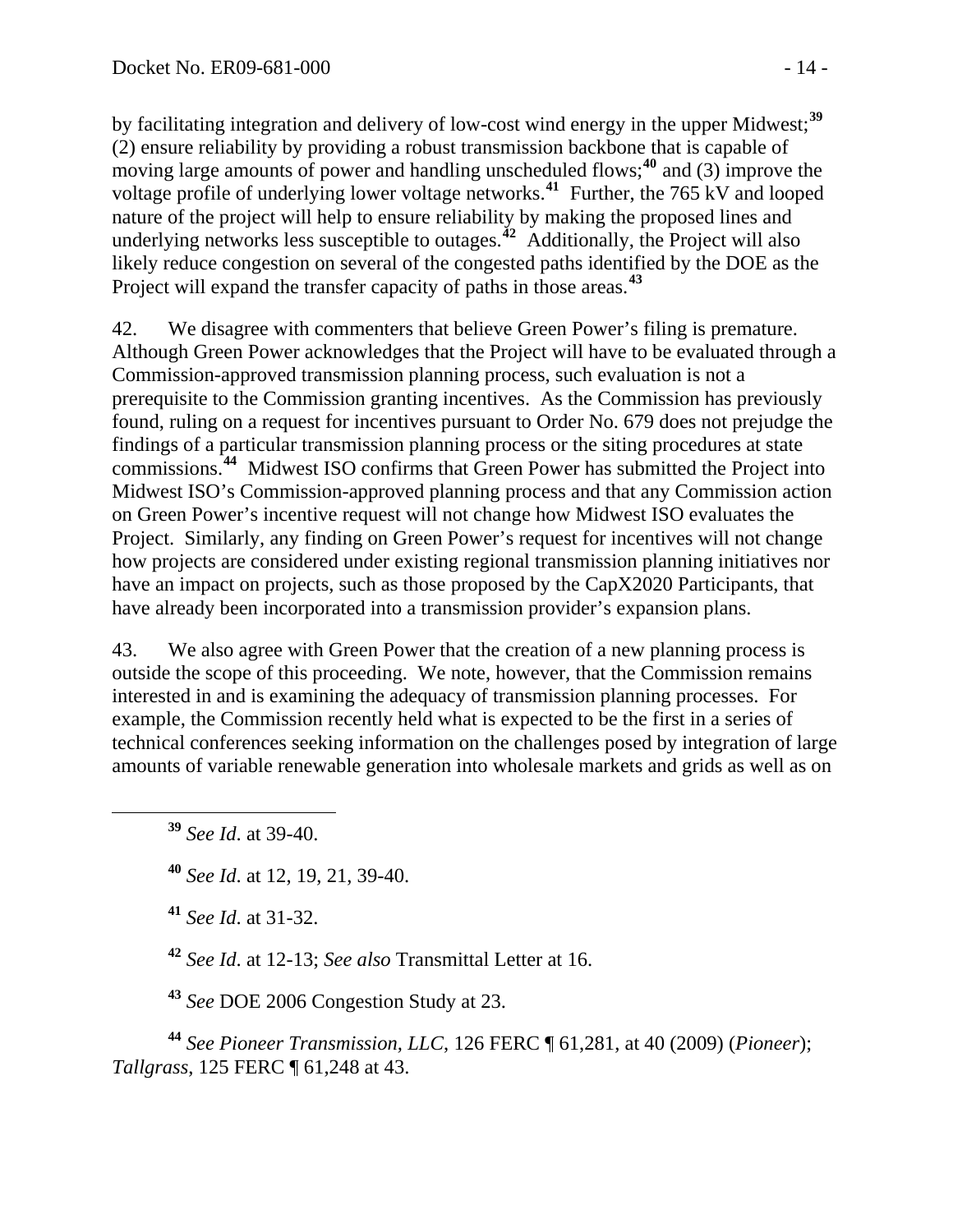innovative solutions to these challenges.**<sup>45</sup>** In addition, we expect to convene a series of regional public technical conferences later this year to determine the progress and benefits realized by each transmission provider's Order No. 890 Attachment K transmission planning process, obtain customer and other stakeholder input, and discuss any areas that may need improvement.

## **2. The Nexus Requirement**

44. In addition to satisfying the section 219 requirement of ensuring reliability and/or reducing the cost of delivered power by reducing congestion, an applicant must demonstrate that there is a nexus between the incentive sought and the investment being made. In Order No. 679-A, the Commission clarified that the nexus test is met when an applicant demonstrates that the total package of incentives requested is "tailored to address the demonstrable risks or challenges faced by the applicant."**[46](#page-14-0)** The Commission noted that this nexus test is fact-specific and requires the Commission to review each application on a case-by-case basis.

45. As part of this evaluation, the Commission has found the question of whether a project is "routine" to be particularly probative.**[47](#page-14-1)** In *BG&E*, the Commission clarified how it will evaluate projects to determine whether they are routine. Specifically, to determine whether a project is routine, the Commission will consider all relevant factors presented by an applicant. For example, an applicant may present evidence on: (1) the scope of the project (e.g., dollar investment, increase in transfer capability, involvement of multiple entities or jurisdictions, size, effect on region); (2) the effect of the project (e.g., improving reliability or reducing congestion costs); and (3) the challenges or risks

**<sup>46</sup>** Order No. 679-A, FERC Stats. & Regs. ¶ 31,236 at P 40.

<span id="page-14-1"></span><span id="page-14-0"></span>**<sup>47</sup>** *Baltimore Gas and Elec. Co.*, 120 FERC ¶ 61,084, at P 48 (2007) (*BG&E*), 121 FERC ¶ 61,167, *reh'g denied*, 122 FERC ¶ 61,034 (2007), *reh'g denied*, 123 FERC ¶ 61,262 (2008).

**<sup>45</sup>** March 2, 2009 Technical Conference on Integrating Renewable Resources Into the Wholesale Electric Grid, Docket No. AD09-4-000 (Integrating Renewables Tech Conference). We note that some participants in that conference raised issues about existing planning processes similar to those expressed here by Green Power. *See, e.g.*, Integrating Renewables Tech Conference Speaker Materials of Michael J. Kormos, Senior Vice President of Operations for PJM at 15 ("[W]e propose that the Commission initiate a rulemaking to evaluate whether current transmission protocols and cost allocation methodologies should be reassessed to include transmission projects such as those associated with the large scale of integration of renewable and other energy resources.").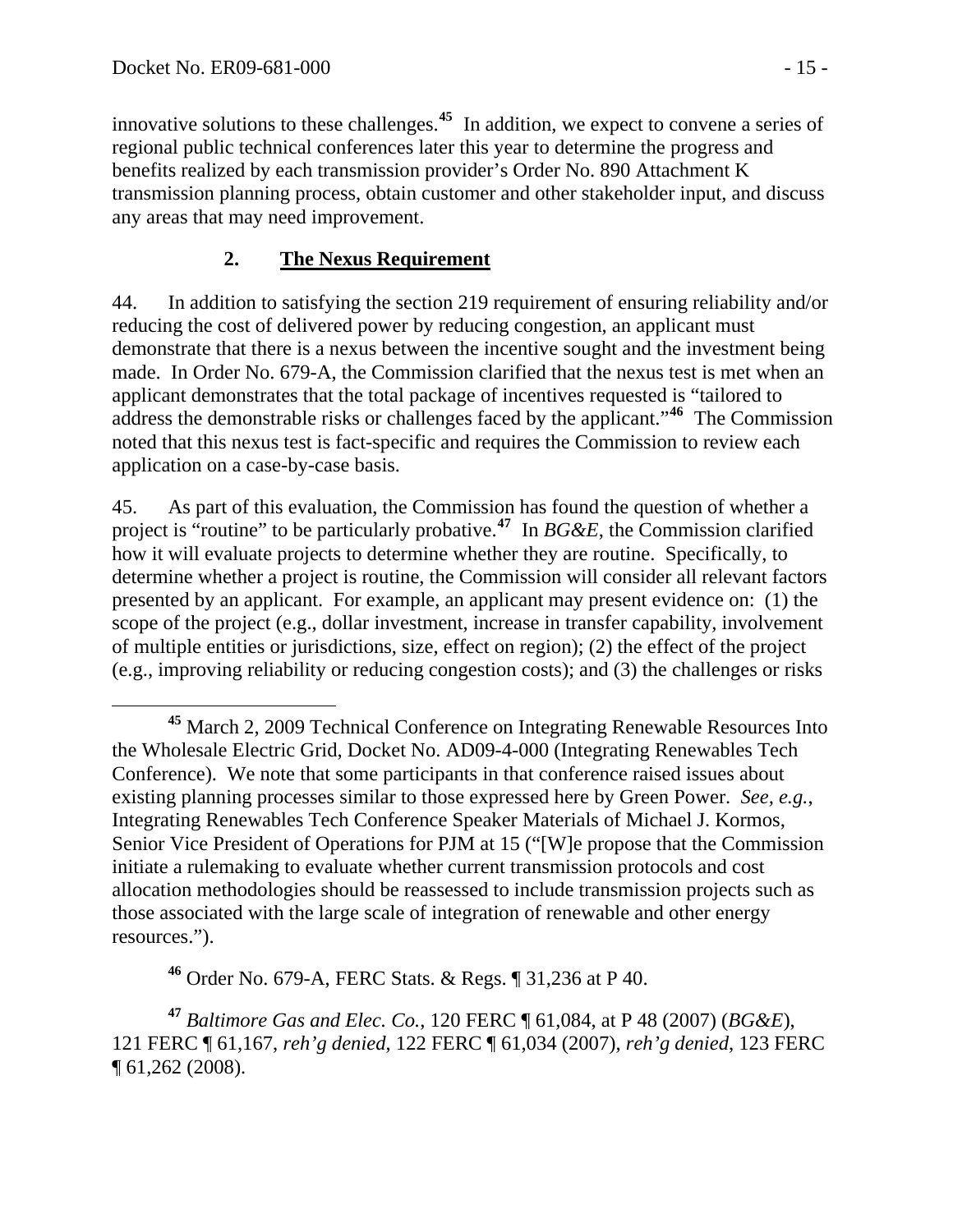faced by the project (e.g., siting, internal competition for financing with other projects, long lead times, regulatory and political risks, specific financing challenges, other impediments).**<sup>48</sup>** Additionally, the Commission clarified that "when an applicant has adequately demonstrated that the project for which it requests an incentive is not routine, that applicant has, for purposes of the nexus test, shown that the project faces risks and challenges that merit an incentive."**<sup>49</sup>**

46. In this context, we find that Green Power has satisfied the nexus requirement for each incentive being requested in this proceeding. As Green Power notes, and we agree, the Project is not routine by any measure. If completed as described in the instant application, the Project would span approximately 3,000 miles over a seven state area and cost between \$10-12 billion. This makes the Project one of the largest, if not the largest, single transmission project ever developed in the United States. The Project as proposed would nearly double the miles of 765 kV transmission lines that are currently in operation in the United States. It also would help deliver the approximately 62 GW of proposed wind capacity that is currently in the Midwest ISO's interconnection queue. In addition, as the Commission has discussed previously, construction or enhancement of transmission facilities to provide access to remote, location-constrained renewable resources is not routine.**[50](#page-15-0)** We will discuss below the nexus between each requested incentive and the particular risks and challenges that will be faced by Green Power in its pursuit of the Project.

## **a. Abandoned Plant**

#### **i. Green Power Proposal**

47. Green Power requests an abandoned plant incentive so that it will have the opportunity to recover prudently incurred costs if the Project is abandoned due to forces beyond Green Power's control. It requests that the abandoned plant incentive become effective on April 11, 2009. Green Power states that, consistent with Commission precedent, it will make a section 205 filing before recovering abandoned plant costs, including any unrecovered costs associated with the regulatory asset, and it will demonstrate that such costs are just and reasonable.**[51](#page-15-1)**

**<sup>48</sup>** *Id.* P 52-55.

**<sup>49</sup>** *Id.* P 54.

<span id="page-15-0"></span>**<sup>50</sup>** *See PacifiCorp*, 125 FERC ¶ 61,076, at P 45 (2008).

<span id="page-15-1"></span>**<sup>51</sup>** Transmittal Letter at 37.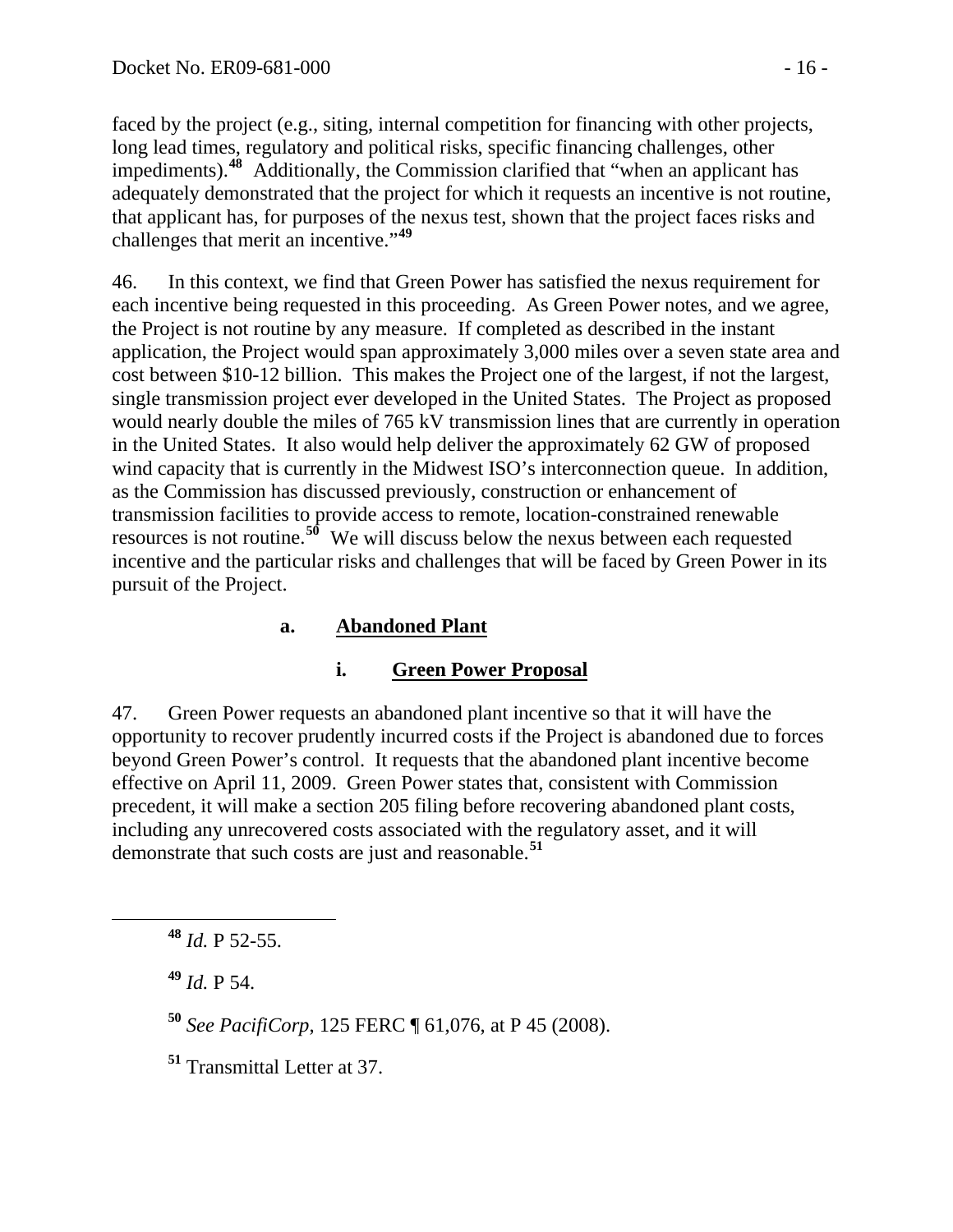48. Green Power states that the abandoned plant incentive is appropriate in this case because the Project is significant and faces substantial challenges associated with the large geographical scope of the Project and the corresponding need for approval from multiple jurisdictions and planning organizations, as well as other uncertainties that arise in a project of this scope and duration. Green Power also states that the Project faces challenges with respect to possible changes in federal tax policy, energy markets and capital markets. In addition, Green Power notes that the current financial climate has already begun to curtail plans of wind developers, and the primary purpose of the Project is to interconnect wind generation being developed in the northern Great Plains and upper Midwest.<sup>[52](#page-16-0)</sup> Green Power states that the abandoned plant incentive protects Green Power from losing any prudently-incurred investment costs and will help ensure the availability of financing at reasonable terms. The incentive also will provide additional assurance to lenders and investors that any prudently-incurred costs will be recovered.

#### **ii. Comments and Protests**

49. Some protesters argue that it may not be prudent for Green Power to incur significant expenses such as detailed studies and route selection while waiting for regional planning approval. Similarly, some parties state that granting Green Power abandonment costs will encourage future speculative projects not analyzed by Commission-approved regional planning processes to seek similar incentives. This potential scenario would discourage cooperation in regional planning processes and have ratepayers fund the costs of transmission projects that do not go forward. Some parties request that the Commission make clear that, if Green Power subsequently seeks abandoned plant recovery, the Commission retains the authority to reduce the resulting charges to exclude, if sought, above-cost components and expenditures that become wasted because Green Power's spending outpaced regional planning approvals. In addition, there is concern that customers who may eventually have to pay abandoned plant costs have not been given proper notice because Green Power has not identified the customers from whom any abandoned plant costs might be recovered. Alliant Energy states that the Commission should provide assurance that if the Project is cancelled, the cost recovery will not be limited to network customers in the ITC Midwest zone and that the widest possible cost recovery mechanism will be used.

#### **iii. Commission Determination**

50. We grant Green Power's request to recover its prudently incurred costs if the Project is abandoned for reasons beyond Green Power's control. As the Commission has previously stated, recovery of abandonment costs is an effective means of encouraging

<span id="page-16-0"></span>**<sup>52</sup>** *Id.*, at 52-53 (citing Renewables Recession: FPL Cutting Wind, Duke Chopping Solar, THE ENERGY DAILY, at p. 1, Oct. 28, 2008).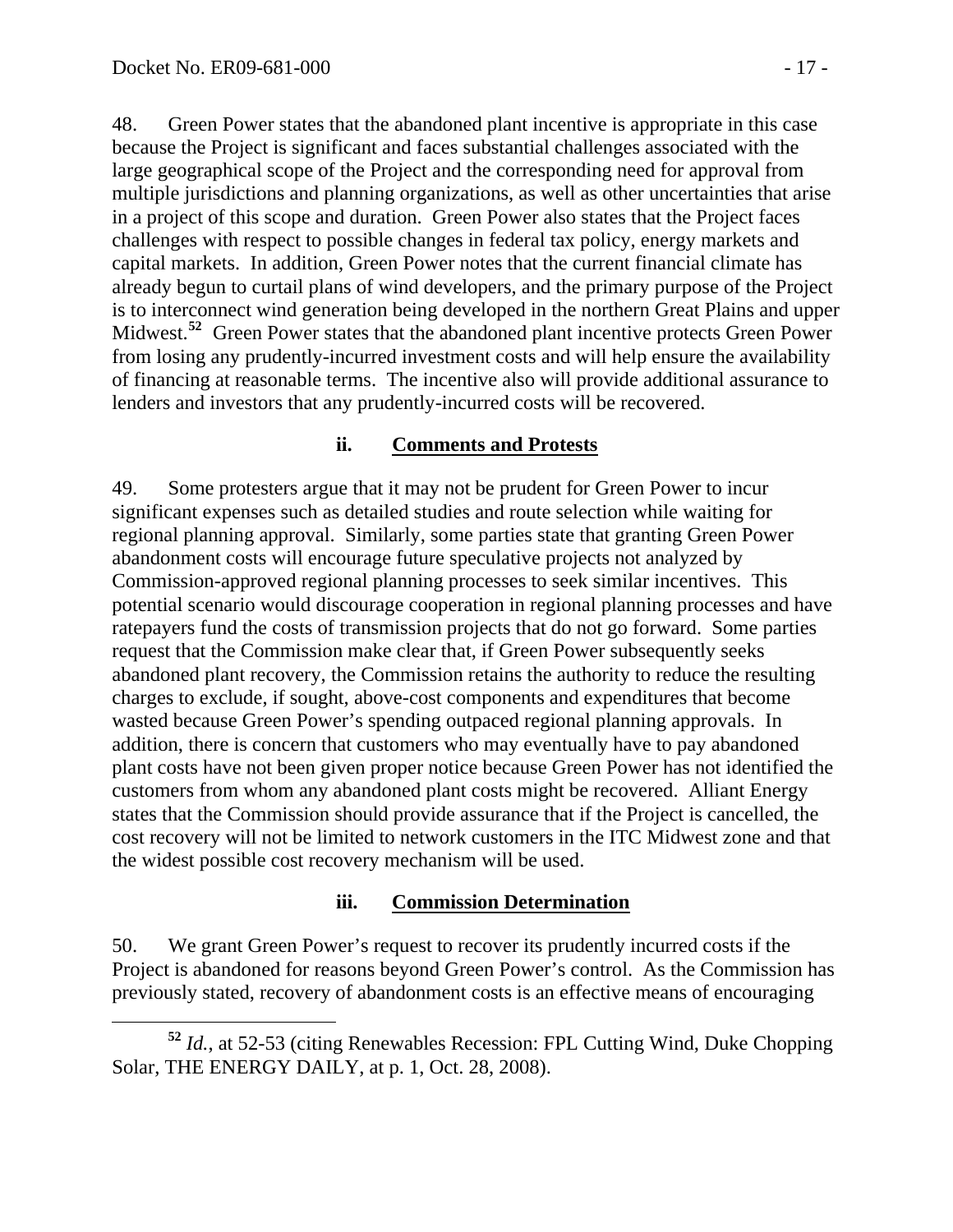transmission development by reducing the risk of non-recovery of costs.**<sup>53</sup>** Such is the case here. We expect that allowing Green Power the opportunity to recover the costs that it prudently incurs will help Green Power finance the Project and will assure potential investors that they will likely be able to recover some part of their investments.

51. We find that Green Power has demonstrated a nexus between the risks of the Project and the need to recover prudently incurred costs associated with abandonment of the Project. We find that this incentive will be an effective means to encourage the Project's completion. A primary purpose of the Project is to interconnect wind generation being developed in the northern Great Plains and upper Midwest, and therefore, the Project faces risks associated with generation developers' decisions to develop or terminate wind projects in that region. Given the geographic scope of the Project, Green Power will need to obtain approvals and siting authorizations in various states: North Dakota, South Dakota, Minnesota, Iowa, Wisconsin, Illinois, and Indiana. In addition, the Project requires approval for inclusion in Midwest ISO's and PJM's regional expansion plans and the plans of some individual MAPP members**[54](#page-17-0)**. These factors introduce a significant element of risk, and authorizing the abandoned plant incentive will help lessen this risk by providing Green Power with some degree of certainty as it moves forward.

52. We note, however, that if the Project is cancelled before it is completed, it is unclear whether Green Power will have any customers from which to recover the costs it incurred. Before it can recover any abandoned plant costs, Green Power states that it will, and we require it to, make a filing under section 205 of the FPA to demonstrate that the costs were prudently incurred.**[55](#page-17-1)** Green Power must also propose in its section 205 filing a just and reasonable rate and cost allocation method to recover these costs. Order No. 679 specifically requires every utility seeking abandonment recovery to submit such a section 205 filing.**[56](#page-17-2)** Protesters that are concerned about their potential exposure to abandoned plant costs will have an opportunity to comment on any proposal to recover such costs if and when Green Power makes the required section 205 filing. Similarly, arguments about whether it was prudent for Green Power to incur specific costs can be raised at that time.

<span id="page-17-1"></span>**<sup>55</sup>** *Id.*, at 37.

**<sup>53</sup>** Order No. 679, FERC Stats. & Regs. ¶ 31,222 at P 163.

<span id="page-17-0"></span>**<sup>54</sup>** *See*, Transmittal Letter at 11, 37 & 49.

<span id="page-17-2"></span>**<sup>56</sup>** Order No. 679, FERC Stats. & Regs. ¶ 31,222 at P 166.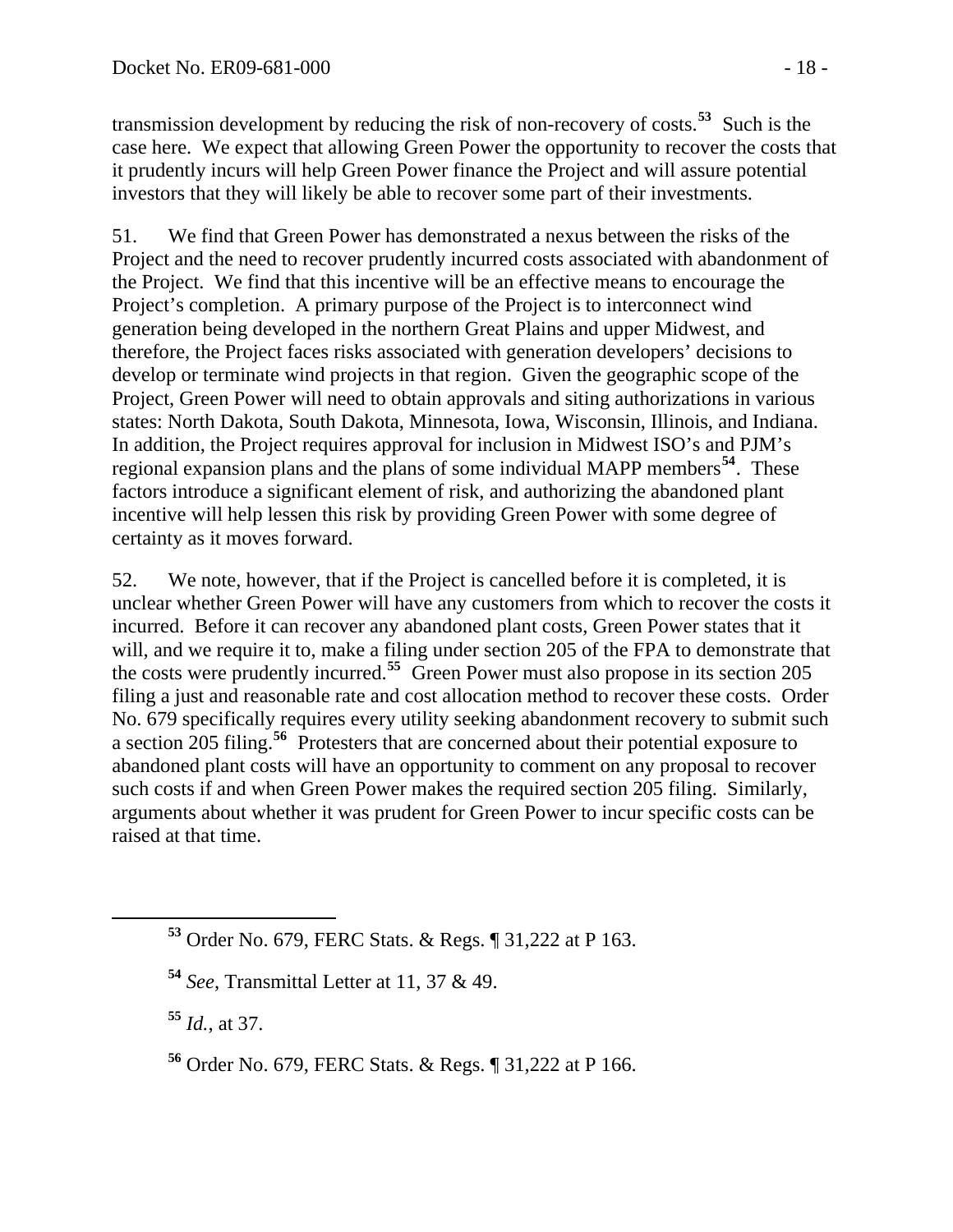#### **b. Regulatory Asset**

#### **i. Green Power Proposal**

53. Green Power states that it currently has no way to recover expenses it incurs in connection with the formation of Green Power and/or development of the Project. Therefore, to address the risk of not recovering these costs, Green Power seeks deferred cost recovery through the creation of several regulatory assets. Green Power states that providing more certainty for cost recovery for these development activities will meet the Commission's objective of encouraging the development of more transmission infrastructure.

54. Under Green Power's proposal, the initial regulatory asset will include: (1) all applicable start-up and development costs Green Power has incurred to-date and (2) startup and development costs going forward. Green Power will begin to include the initial regulatory asset in rate base on January 1 of the year immediately following the year the Project has first recorded CWIP charges and will amortize the costs over 10 years. Green Power also proposes to accrue carrying charges on the initial regulatory asset from the proposed effective date (April 11, 2009) until such time that the regulatory asset is included in rate base.**[57](#page-18-0)** Additionally, until there is an approved cost allocation methodology for the Project, Green Power requests authorization to include in the regulatory asset account carrying charges on items properly includable in its revenue requirement under the formula rate.**[58](#page-18-1)**

55. Green Power states that the start-up and development costs that it proposes to include in the initial regulatory asset are costs that are not capitalized and that are not included in CWIP. These costs include Green Power's costs associated with efforts to establish the formula rate sought in this filing; obtaining the necessary approvals and authorizations from state regulators and from various regional transmission organizations; and additional costs related to education and outreach to stakeholders on the merits of the Project.**[59](#page-18-2)** These costs would also include attorney and consultant fees; entity formation costs; administrative expenditures; taxes (other than income taxes);

<span id="page-18-1"></span>**<sup>58</sup>** Transmittal Letter at 35 and Neff Test. at 11:20-12:2, Exhibit No. GPE-700.

<span id="page-18-2"></span>**<sup>59</sup>** Stibor Test. at 5:12-7:9, Exhibit No. GPE-600.

<span id="page-18-0"></span>**<sup>57</sup>** Green Power will calculate the carrying charges based on the actual cost of long-term debt and the ROE that the Commission approves for the Project. It will use a hypothetical capital structure of 60 percent equity 40 percent debt until any portion of the Project is placed into service and will use Green Power's actual capital structure thereafter.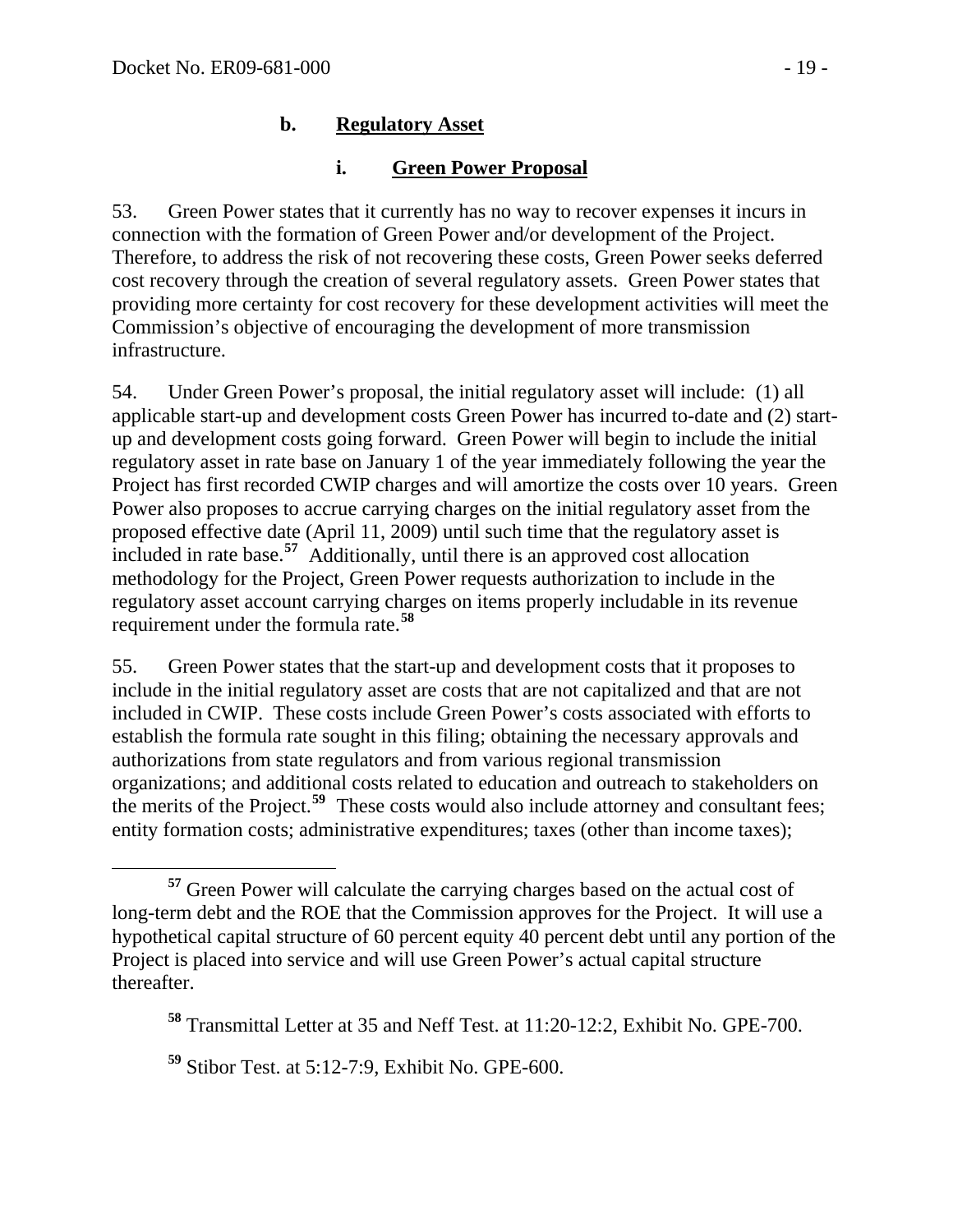travel costs; and other expenditures related to the corporate structure. In addition, Green Power expects to incur costs related to engineering studies and routing studies, such as those to determine the feasibility of the Project and analyses mandated by regulatory bodies and regional planning processes related to pre-construction approvals. Green Power states that deferring recovery of these types of costs through the creation of a regulatory asset is appropriate because the costs: (1) would otherwise be chargeable to expense in the period incurred; (2) are not recoverable in current rates; and (3) are ones for which future recovery is probable.**<sup>60</sup>**

56. After Green Power begins to recover the initial regulatory asset in its revenue requirement under the formula rate, Green Power requests permission to create a set of new regulatory assets. Green Power explains that it anticipates incurring costs for engineering and routing studies and continued development costs for other portions of the Project even after it begins to recover the initial regulatory asset in rate base. Therefore, Green Power proposes to create a new regulatory asset each year (vintage year regulatory asset) that will include all on-going development costs, and it will create a new vintage year regulatory asset each year until all development activities are complete. Green Power will separately maintain and identify each vintage year regulatory asset such that carrying charges will accrue monthly until the regulatory asset is included in rate base. The costs in each vintage year regulatory asset will first be included in rate base on January 1 of the immediately following year and, like the initial regulatory asset, Green Power will amortize each new vintage year regulatory asset over 10 years.

#### **ii. Comments and Protests**

57. In addition to arguments that the filing is premature, which we address above, AMP-Ohio argues that the regulatory asset should not extend to all of the costs Green Power incurred in connection with the formation of the partnership. AMP-Ohio asserts that ITC Holdings was not required to create a new limited partnership to develop the Project and it is not clear that the decision to create one has any benefit whatsoever to consumers, although it undoubtedly does to the owners of ITC Holdings. In addition, if the Commission allows development costs to be included in a regulatory asset, the costs should be limited to those essential to the development of the Project and should not include legal and other costs incurred to shelter the parent company from risk and liability. Alliant Energy also recommends that, if the regulatory asset is granted, the Commission require Green Power to provide semi-annual reports to the Commission about the accrued level of costs charged to the regulatory asset in sufficient detail to allow stakeholders to reasonably understand the nature of the costs.

**<sup>60</sup>** Transmittal Letter at 34.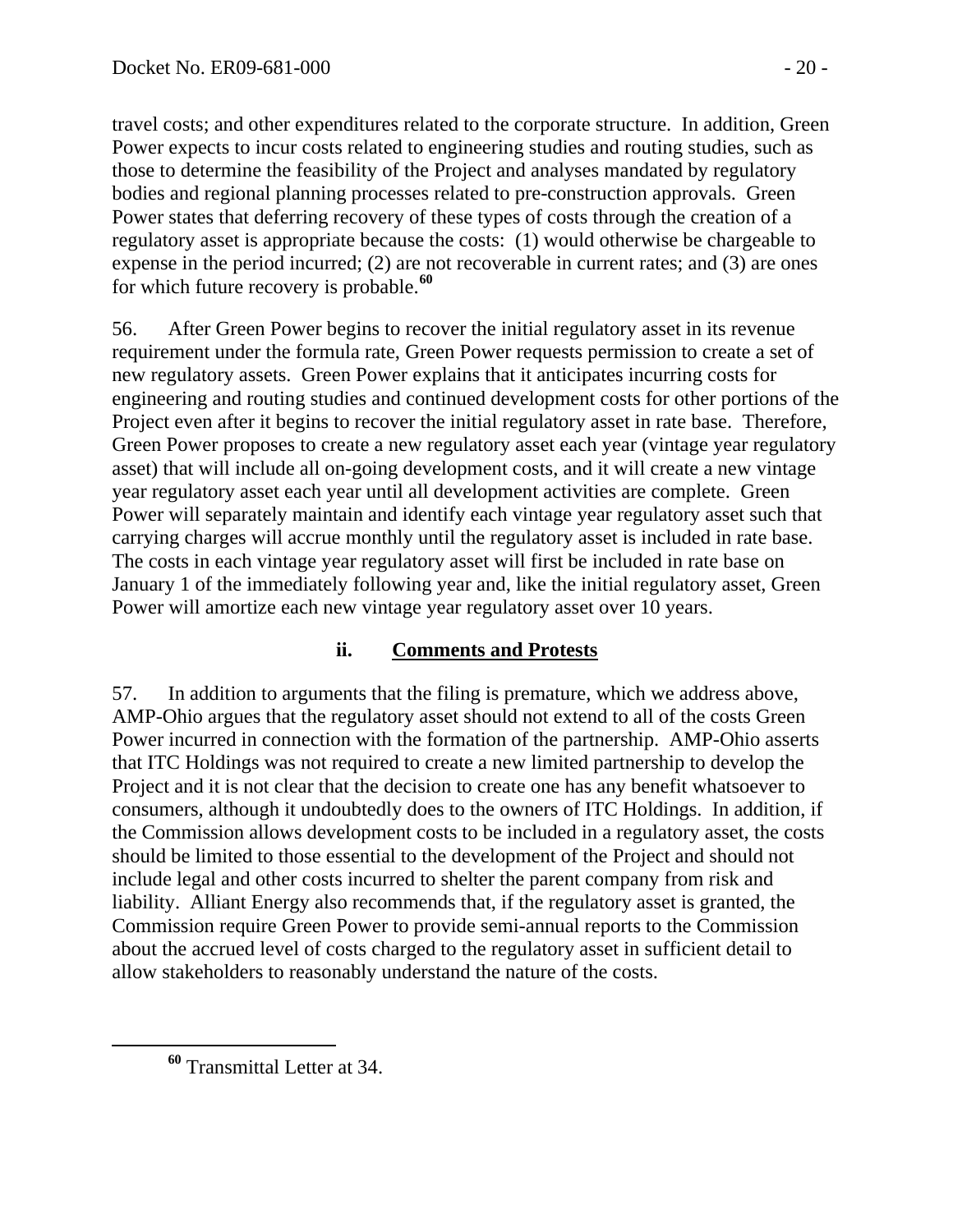58. RES Americas supports Green Power's request for a regulatory asset designation. It argues that this regulatory asset will enable Green Power to explore the possibility of the proposed business model while reducing risks usually inherent to such an exploration.

#### **iii. Commission Determination**

59. We grant Green Power's request for authorization to create the initial regulatory asset, effective April 11, 2009, and subsequent vintage year regulatory assets, effective January 1 of each year following the year in which Green Power begins recovering the initial regulatory asset. This will allow Green Power to defer recovery of preconstruction costs, as well as start-up and development costs, and, to the extent Green Power has customers to assess those costs, recover them later. We find the incentive is tailored to Green Power's risks and challenges because this incentive will provide Green Power with added up-front regulatory certainty and can reduce interest expense, improve coverage ratios, and facilitate the financing of the Project on good terms. Granting this incentive encourages development of more transmission infrastructure, thereby fulfilling the goals of section 219.

60. We also authorize Green Power's request to accrue a carrying charge on the initial regulatory asset from April 11, 2009, the requested effective date, until the regulatory asset is included in rate base. Subsequent vintage year regulatory assets may also accrue carrying charges until the amounts are included in rate base. Additionally, Green Power may accrue carrying charges on items properly includable in its revenue requirement under the formula rate, like CWIP, until there is an approved cost allocation methodology for the Project.**[61](#page-20-0)** We authorize Green Power to amortize each regulatory asset over ten years, starting from the date it begins to recover the regulatory asset as part of the revenue requirement under its formula rate. Once Green Power begins to recover the initial regulatory asset (or any vintage year regulatory asset) as part of the revenue requirement under its formula rate, Green Power will earn a return on the unamortized balance of the regulatory asset and, therefore, Green Power must stop accruing carrying charges on such regulatory asset.

61. Like the abandoned plant incentive, if the Project is cancelled before completion, it is unclear whether Green Power will have any customers from which to recover the costs in a regulatory asset. Thus, while we provide Green Power with the ability to create the initial regulatory asset to record Project-specific start-up, development and preconstruction costs, Green Power must make a section 205 filing before it starts amortizing the initial regulatory asset, as well each vintage year regulatory asset, to

<span id="page-20-0"></span>**<sup>61</sup>** To the extent Green Power accrues carrying charges on CWIP balances because there is not an approved cost allocation methodology for the Project, Green Power cannot also accrue AFUDC on those same CWIP balances.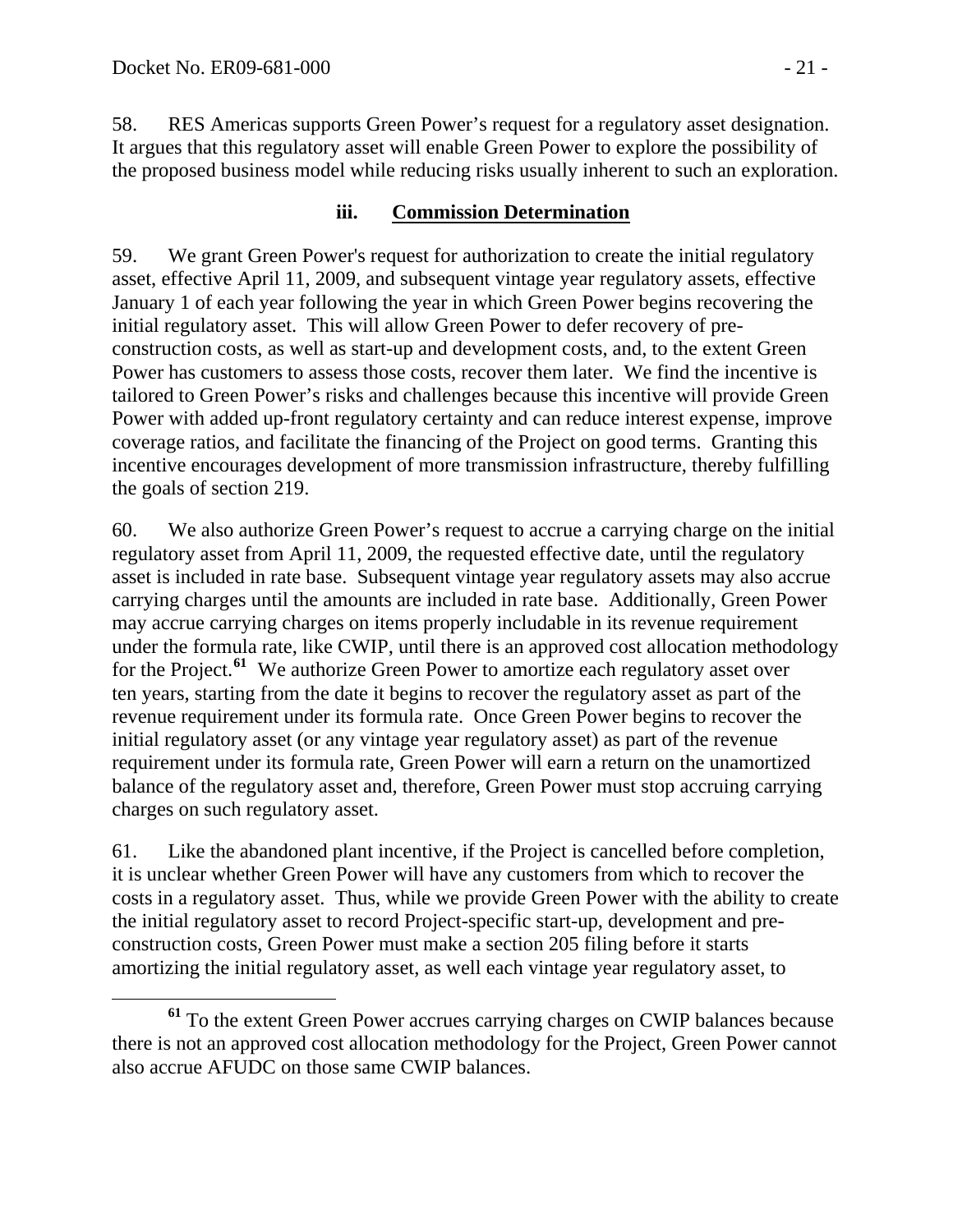demonstrate that the costs included in the regulatory asset were prudently incurred and are just and reasonable. In addition, if the initial regulatory asset includes carrying charges on items that would have otherwise been included in Green Power's revenue requirement during a period before the formula rate took effect, Green Power must demonstrate in the section 205 filing that the items on which it accrued such carrying charges were properly includable in the revenue requirement under its formula rate. Parties, such as AMP-Ohio, will be able to challenge these costs at that time. In addition, since Green Power will have to make a future filing before recovering any costs included in the regulatory assets, we find that requiring Green Power to submit semi-annual reports with the accrued level of costs charged to the regulatory asset is unnecessary.

### **c. Construction Work in Progress**

### **i. Green Power Proposal**

62. Green Power seeks inclusion of 100 percent of CWIP in rate base for the Project with a deferred effective date. Green Power will submit a compliance filing requesting authorization to begin charging rates based on a revenue requirement including CWIP at least 60 days prior to its requested effective date.**[62](#page-21-0)** Green Power states that the CWIP incentive will not eliminate negative cash flows during construction of the Project, but it will allow for some level of revenues for Green Power and enable it to service its debt, which ultimately results in lower borrowings and overall cost savings for the Project. Without this cash flow, Green Power states, the cost of borrowing capital to finance construction would increase, if it could be secured at all. Green Power states that at minimum this would result in increases to the cost of the Project or it could necessitate the outright abandonment of the Project.

63. Green Power states that the Project will require unprecedented capital expenditures during the multi-year construction period, thus creating significant pressures on Green Power's cash flow. Including 100 percent of CWIP in rate base during construction will, according to Green Power, significantly improve cash flow stability and will produce a credit rating of investment grade much quicker. Green Power states that the CWIP incentive is designed to ensure that the Project goes forward. Green Power also states that the Commission has recognized the benefits of permitting 100 percent of CWIP in rate base as an incentive to building needed new transmission, and such an incentive is all the more important here where a start-up, independent transmission company with no existing rate base is embarking on a major transmission expansion project that requires significant levels of new investment.

<span id="page-21-0"></span>**<sup>62</sup>** Transmittal Letter at 5.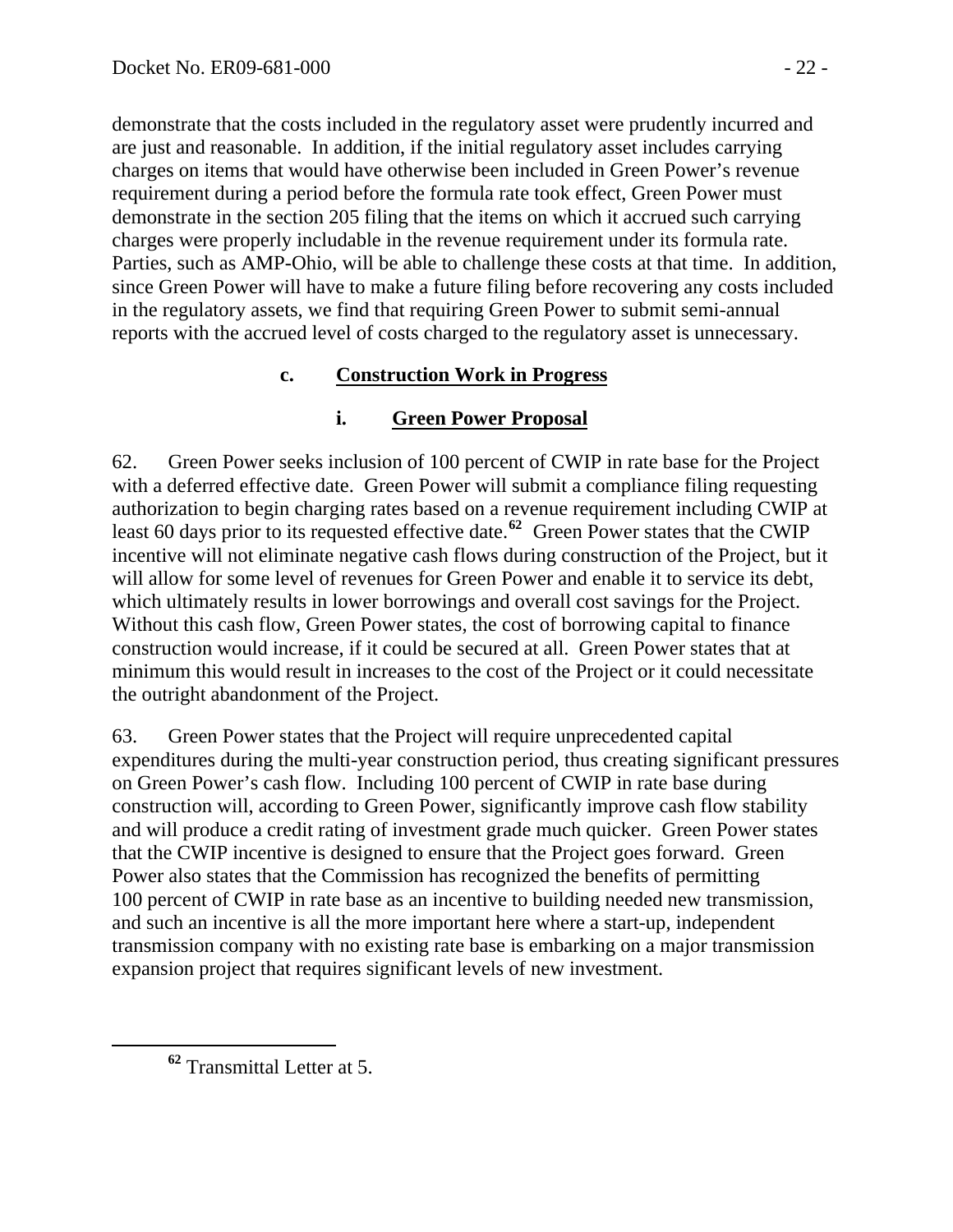#### **ii. Comments and Protests**

64. In addition to arguments that the filing is premature, which we address above, Consumers Energy believes the CWIP incentive adequately addresses risks and challenges facing the Project.

#### **iii. Commission Determination**

65. We grant Green Power's request for the CWIP incentive with a deferred effective date. Green Power must, as it acknowledges,**[63](#page-22-0)** make a compliance filing requesting authorization to begin charging rates based on a revenue requirement that includes CWIP at least 60 days prior to the effective date Green Power ultimately requests. In Order No. 679, the Commission established a policy that allows utilities to include, where appropriate, 100 percent of prudently-incurred transmission-related CWIP in rate base.**[64](#page-22-1)** The Commission noted in Order No. 679 that this rate treatment will further the goals of section 219 by providing up-front regulatory certainty, rate stability, and improved cash flow for applicants, thereby reducing the pressures on their finances caused by investing in transmission projects.**[65](#page-22-2)**

66. We find that Green Power has shown a nexus between the proposed CWIP incentive and its investment in the Project. The Commission stated in Order No. 679 that authorizing inclusion of 100 percent of prudently incurred transmission-related CWIP in rate base improves cash flow and eases pressure on applicants' finances caused by transmission development programs.<sup>[66](#page-22-3)</sup> Due to the significant investment it presents estimated as between \$10 billion and \$12 billion—and the estimated in service dates beginning in 2020, it is appropriate to grant this incentive to Green Power. Consistent with Order No. 679, we find that authorizing 100 percent of CWIP in rate base for the Project will facilitate Green Power receiving an investment grade credit rating sooner, improve cash flow and lower borrowing costs. Green Power has also committed to employ appropriate accounting controls to prevent charging customers for both capitalized allowance for funds used during construction and a return on CWIP for the Project, as discussed further below.

<span id="page-22-0"></span>**<sup>63</sup>** *Id*.

<span id="page-22-2"></span>**<sup>65</sup>** *Id.* P 115.

<span id="page-22-3"></span>**<sup>66</sup>** *Id*.

<span id="page-22-1"></span>**<sup>64</sup>** Order No. 679, FERC Stats. & Regs. ¶ 31,222 at P 29 and 117.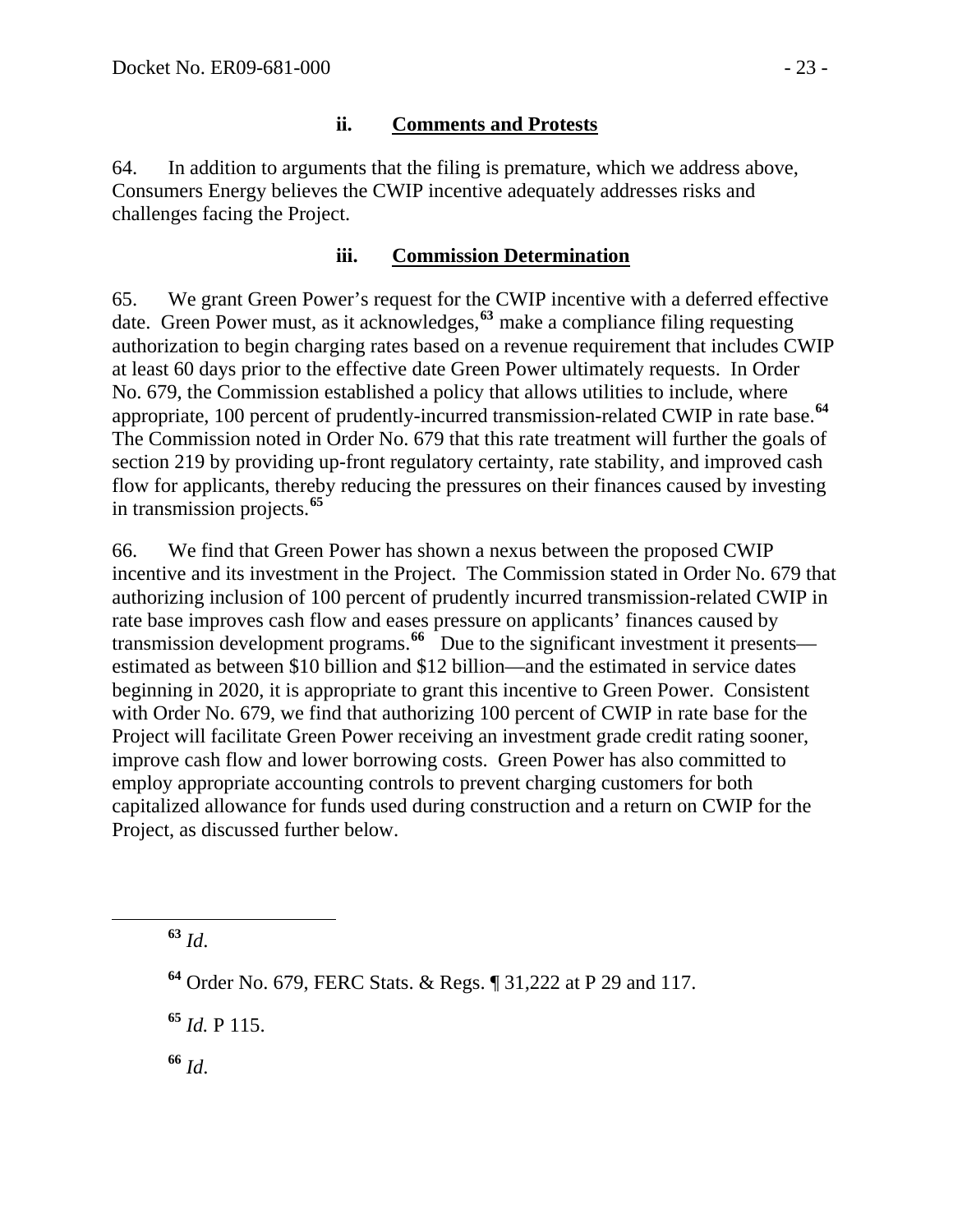67. We also find that allowing Green Power to include 100 percent of CWIP in rate base for the Project will result in better rate stability for customers. As we have explained in prior orders,**[67](#page-23-0)** we find that, without CWIP in rate base, a new project has no direct effect on consumer prices until it begins being used to provide service. If the Commission does not permit Green Power to recover a return on CWIP in rate base, the Project's borrowing costs will be accrued over these years and capitalized and recovered once each phase of the Project goes into service, along with a return of the investment cost through depreciation. Such a process will increase customers' bills more significantly at the time the Project begins to be placed into service than if the Commission were to allow CWIP to be included in rate base.**[68](#page-23-1)**

## **d. Hypothetical Capital Structure**

## **i. Green Power Proposal**

68. Green Power seeks authorization to use a hypothetical capital structure of 60 percent equity and 40 percent debt. Once any portion of the proposed Project is placed into service, Green Power will begin using its actual capital structure. Green Power intends to maintain, to the extent possible, a capital structure of 60 percent equity and 40 percent debt even during the period that it uses the requested hypothetical capital structure.

69. Green Power proposes to use a hypothetical capital structure because it expects its actual capital structure to fluctuate during the development and construction phases of the Project due to the timing and frequency of new borrowings and new equity infusions. Given the substantial projected cost of the Project and the resulting need for a significant amount of investment during the construction phase, the use of a hypothetical capital structure until some of the Project assets are placed into service will provide Green Power with regulatory certainty, support its efforts to obtain investment grade credit ratings, and smooth out the wide swings in the debt to equity ratio that can result from the cash demands of the construction.

70. In addition, Green Power believes its request to use a hypothetical capital structure is consistent with Commission's decision in *PATH*. **[69](#page-23-2)** Green Power also notes that the

<span id="page-23-0"></span> **<sup>67</sup>** *See, e.g., American Elec. Power Co*., 116 FERC ¶ 61,059, at P 59 (2006), *order on reh'g*, 118 FERC ¶ 61,041, at P 27 (2007).

<span id="page-23-1"></span>**<sup>68</sup>** We address below Consumers Energy's comments related to whether the Commission should grant both the CWIP incentive and the ROE incentive.

<span id="page-23-2"></span>**<sup>69</sup>** Transmittal Letter at 43 (citing *Potomac-Appalachian Transmission Highline, L.L.C.*, 122 FERC ¶ 61,188, at P 55 (2008) (*PATH*)).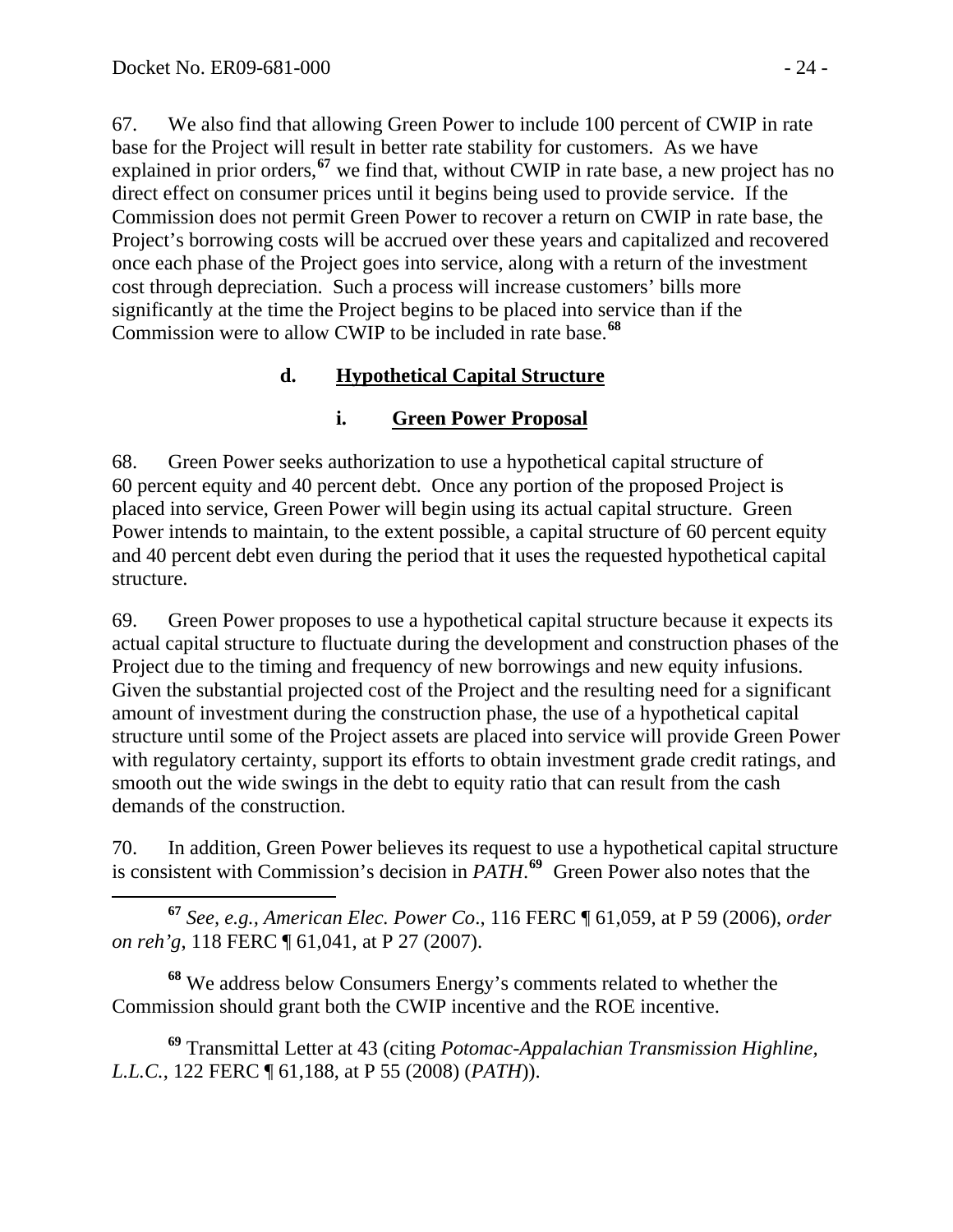equity ratio reflected in its requested hypothetical capital structure is the same as the capital structure the Commission has authorized for ITC Holdings' other regulated affiliates – International Transmission and ITC Midwest.

#### **ii. Comments and Protests**

71. AMP-Ohio believes that Green Power's proposed 60 percent equity ratio in its proposed hypothetical capital structure is too high and will inappropriately increase Green Power's profits and costs to consumers. It believes that the Commission should direct Green Power to use the same 50 percent debt and 50 percent equity capital structure the Commission approved in *Tallgrass*.Basin Electric argues that Green Power's capital structure proposal is premature and should not be granted until basic issues of the Project configuration have been addressed. Consumer Energy notes that Green Power is a wholly owned subsidiary of ITC Holdings, an entity with significant assets. Consumer Energy suggests, therefore, that the Commission should require Green Power to use the capital structure of its parent until such time as the first facilities of the Project are placed into service, and thereafter Green Power should start using its actual capital structure.

#### **iii. Commission Determination**

72. We find that it is appropriate for Green Power to use a hypothetical capital structure of 60 percent equity and 40 percent debt until any portion of the proposed Project is placed into service, at which time Green Power states that it will begin using its actual capital structure. This is the same capital structure that the Commission previously authorized for two of ITC Holdings' regulated subsidiaries.**[70](#page-24-0)** As Green Power notes, this structure has been shown to contribute to those subsidiaries achieving and maintaining credit ratings and accessing the capital markets. Moreover, this hypothetical structure is the same as Green Power's target capital structure, which it will employ at the time that any of Green Power's assets are placed in service.

73. In Order No. 679-A, the Commission stated that to encourage the development of new transmission investment, it will evaluate each proposal on a case-by-case basis and will not prescribe specific criteria or set target debt to equity ratios for evaluating hypothetical capital structures.**[71](#page-24-1)** Furthermore, the Commission said that the use of hypothetical capital structures "can be an appropriate ratemaking tool for fostering new

**<sup>71</sup>** Order No. 679-A, FERC Stats. & Regs. ¶ 31,236 at P 91.

<span id="page-24-1"></span><span id="page-24-0"></span>**<sup>70</sup>** *See ITC Holdings Corp.*, 102 FERC ¶ 61,182 (2003) and *ITC Holdings Corp*., 121 FERC ¶ 61,229 (2007).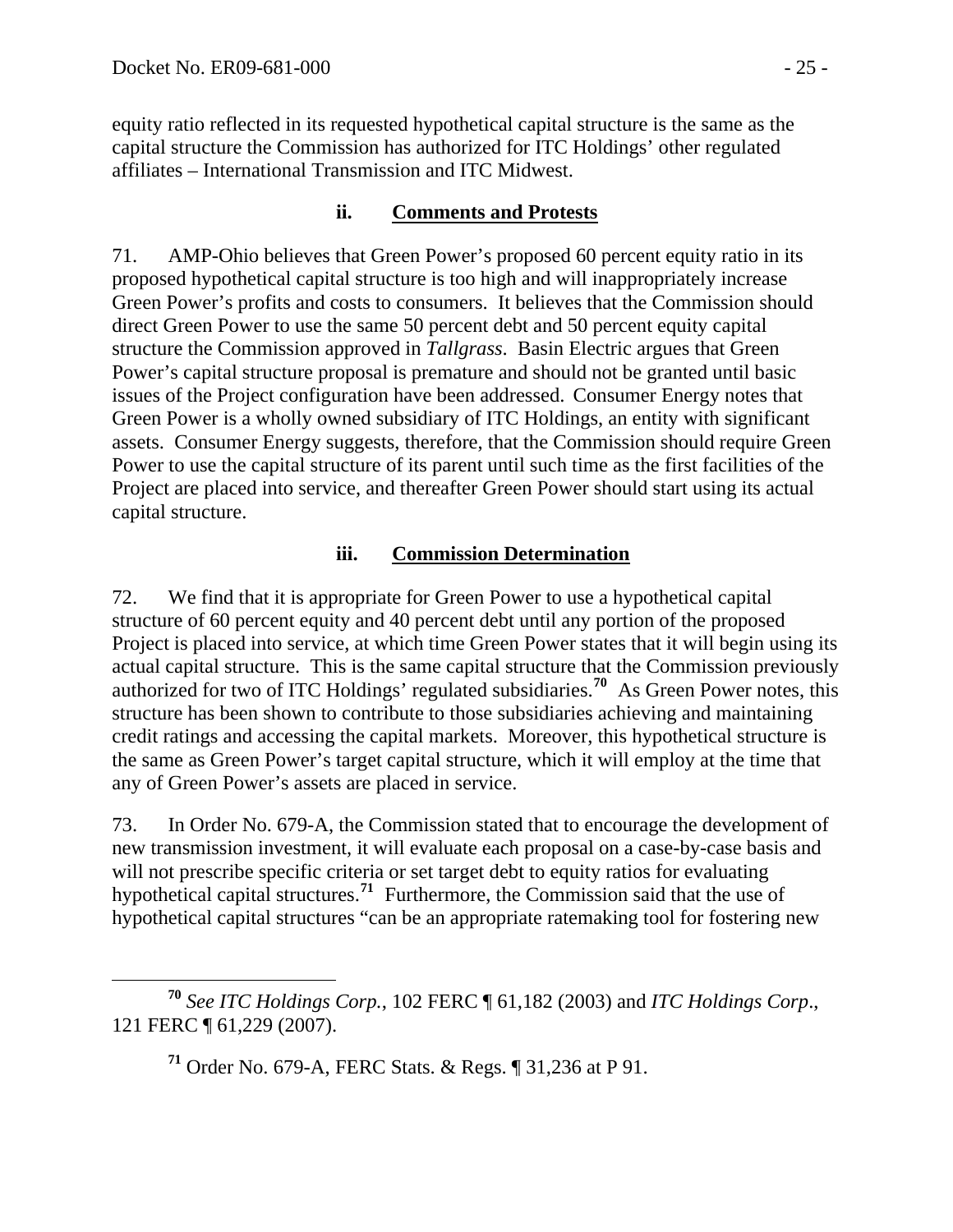transmission in certain relatively narrow circumstances."**<sup>72</sup>** The Commission found, however, that adoption of such a hypothetical capital structure would require a demonstration of the required nexus between the need for a hypothetical capital structure and the proposed investment project.**<sup>73</sup>**

74. We find that Green Power has shown a nexus between its proposed hypothetical capital structure and its ability to borrow funds during the pre-commercial period for the Project. Green Power will operate as a start-up independent transmission company and will have no revenues beyond those received from operation of the Project. Moreover, given the estimated cost of its Project, Green Power will need to raise significant levels of new debt and equity capital. Maintenance of an investment grade credit rating during financing will allow Green Power to access a broader base of investors and ultimately obtain financing at a reasonable cost, which should lower the overall cost of capital.

75. We disagree with AMP-Ohio that the 60 percent equity component of Green Power's requested capital structure is too high and that the Commission should grant Green Power the same 50 percent debt and 50 percent equity capital structure it granted in *Tallgrass*. In *Tallgrass*, the Commission granted what it considered to be just and reasonable hypothetical capital structures on the basis of the entire transmission project proposal. As the Commission has stated, it will consider transmission incentive requests on a case-by-case basis. Other than citing to *Tallgrass*, AMP-Ohio does not provide any evidence as to why it believes the 60 percent equity component is too high. Here, we find Green Power's proposed hypothetical capital structure of 60 percent equity and 40 percent debt is just and reasonable.**[74](#page-25-0)**

76. We also find that Green Power should not be required to use the capital structure of its parent, ITC Holdings. We find that adopting its parent's capital structure until such time that it has its own capital structure would be inappropriate and would go against the intent of the hypothetical capital structure incentive discussed in Order No. 679. Green Power's use of a hypothetical capital structure prior to plant going into service will avoid

**<sup>72</sup>** *Id.* P 93.

**<sup>73</sup>** *Id.*

<span id="page-25-0"></span>**<sup>74</sup>** We note that the proposed hypothetical capital structure is within the range of actual capital structures for transmission owners. For example, Green Power's proposed hypothetical capital structure is within the range of the capital structures used in the Attachment O rate formula by other investor-owned Midwest ISO Transmission Owners. *See* Attachment O formula calculations for rates taking effect January 2009, posted at http://www.midwestiso.org/publish/Document/20b78d\_11ef44fc9c0\_- 7fb00a48324a?rev=3.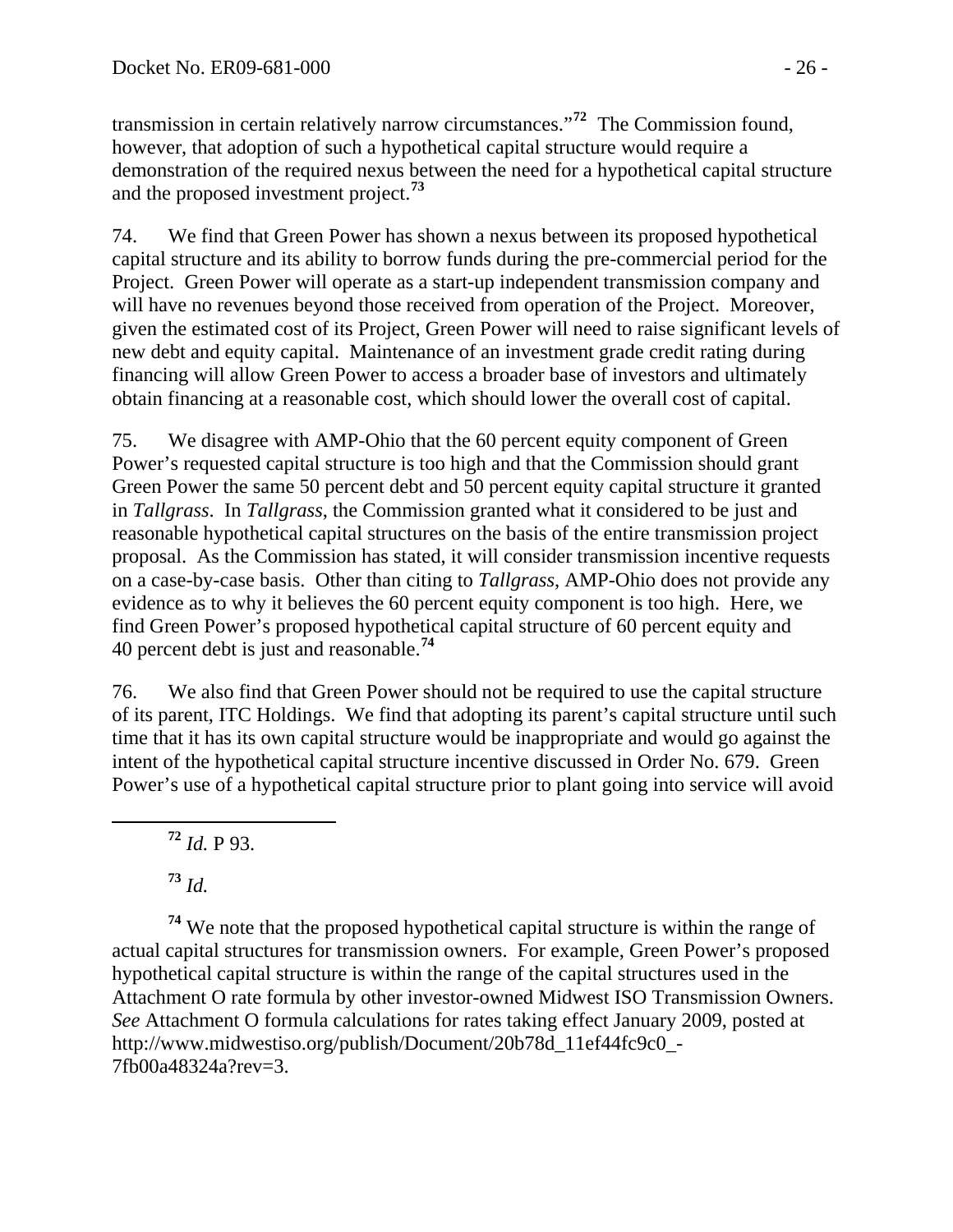reflecting in rates swings in its actual capital structure and will provide a consistent cash flow during the construction period when Green Power is expected to have a negative cash flow position, therefore assisting in the building of the Project.

### **e. Transmission Investment ROE Incentive**

### **i. Green Power Proposal**

77. Green Power requests a 10 basis point ROE incentive adder in recognition of the risk and challenges associated with the Project.**[75](#page-26-0)**

### **ii. Comments and Protests**

78. Consumers Energy contends that Green Power has not distinguished between the risks and challenges faced in undertaking the Project that would necessitate the CWIP incentive and those that necessitate the requested ROE adder. Consumers Energy believes the CWIP incentive adequately addresses such risks and challenges. Accordingly, Consumers Energy states that Green Power should not get both the CWIP incentive and the ROE incentive because such incentives are duplicative. Consumers Energy also argues the Green Power has not supported approval of the 10 basis point adder because the only justification Green Power provides for that adder is that the 10 basis points is needed to brings its ROE up to the 12.38 percent ROE that the Commission previously approved for Midwest ISO transmission owners.

79. In addition, Consumers Energy argues that Green Power's risk assessment ignores the risk-reducing effect of having formula transmission rates. Consumers Energy believes that having formula rates in effect guarantees cost recovery, significantly reducing the risk associated with a project for which formula rates have been approved. Consumers Energy states that if the Commission grants Green Power's formula rates for the Project, the risk reducing effects of formula rates should be considered as an offsetting element in Green Power's overall risk profile and thus result in a reduction in any ROE incentive.

## **iii. Commission Determination**

80. We grant the 10 basis point incentive adder in recognition of the size, scope, benefits, risks and challenges of the Project. Order No. 679-A makes clear that the most compelling case for incentive ROEs are new projects that present special risks or

<span id="page-26-0"></span>**<sup>75</sup>** Green Power also requests a 50 basis point adder for participation in an RTO and a 100 basis point adder for being a transmission-only company, both of which we discuss in the next section.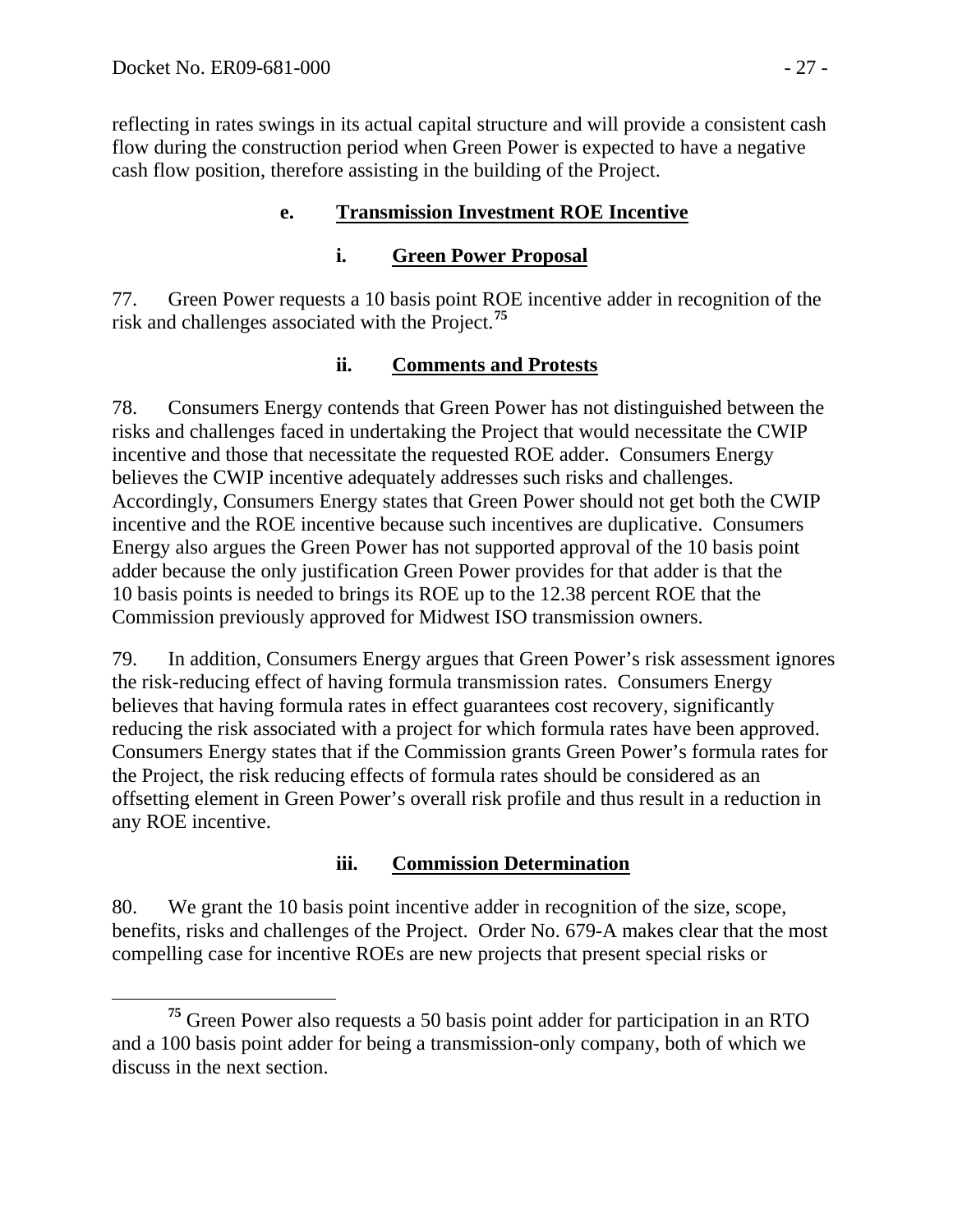challenges, not investments made in the ordinary course. The investments proposed in the Project satisfy this standard. For example, Green Power must secure approval through two RTOs' and certain individual MAPP utilities' transmission planning processes. In addition, the Project is estimated to cost between \$10 and \$12 billion and will go through parts of seven states. The Project is also proposed to consist of 3,000 miles of 765 kV lines, which is more miles of 765 kV lines than the approximate amount in operation in the United States today.

81. We disagree with Consumers Energy that the ROE incentive adders for the Project must be adjusted if we also grant a CWIP incentive and/or allow cost recovery through a formula rate. Order No. 679 did not contemplate a generic rule requiring a reduction in the ROE incentive when other incentives are granted.**[76](#page-27-0)** The Commission looks at each case on an individual basis. As discussed further below, Green Power's overall ROE, including the incentives granted here, is substantially below the top of the range of reasonableness. Given the size, scope and cost of the Project, Green Power faces risks and challenges that warrant the adder without any reduction due to the granting of CWIP. We are not persuaded by the parties' protests that the 10 basis point incentive is unreasonable in these circumstances.

# **3. RTO and Transco[77](#page-27-1) ROE Incentives**

# **a. Green Power Proposal**

82. In addition to the 10 basis point ROE adder, Green Power requests two additional ROE incentives under Order No. 679: (1) a 50 basis point ROE adder for participation in an RTO;**[78](#page-27-2)** and (2) a 100 basis point ROE adder in recognition of its status as an independent transmission-only company.

<span id="page-27-2"></span>**<sup>78</sup>** Green Power states that it will apply to become a transmission owning RTO participant as soon as appropriate Project assets exist, the Project has been approved by a planning process, and a cost allocation method for the Project has been authorized. *See*  Transmittal Letter at 62.

<span id="page-27-0"></span>**<sup>76</sup>** *See, e.g.*, *Pioneer,* 126 FERC ¶ 61,281 at 60; *Tallgrass*, 125 FERC ¶ 61,248 at P 61; and *Pepco Holdings, Inc.* 125 FERC ¶ 61,130, at P 75 (2008).

<span id="page-27-1"></span>**<sup>77</sup>** For purposes of transmission investment incentives, a Transco is a stand-alone transmission company that has been approved by the Commission and that sells transmission services at wholesale and/or on an unbundled retail basis, regardless of whether it is affiliated with another public utility. *See* Order No. 679, FERC Stats. & Regs. ¶ 31,222 at P 201.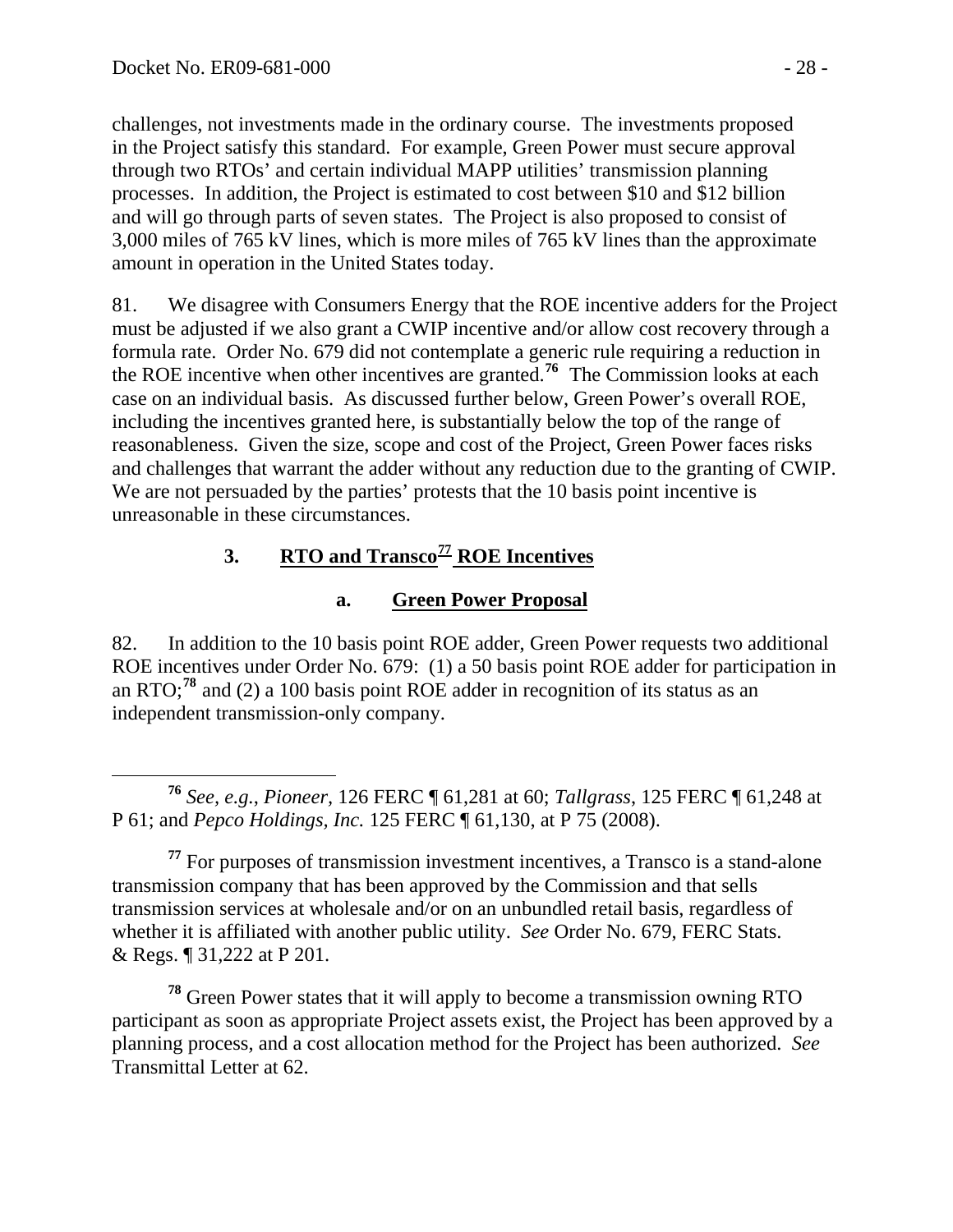#### **b. Comments and Protests**

83. Consumers Energy believes that if the Commission grants the 100 basis point adder based on Green Power's status as an independent transmission company, the Commission should condition such approval on Green Power not partnering with a generation owning entity.

84. Other protesters also contend that if the Commission grants Green Power an ROE incentive based on RTO membership, the Commission should allow such ROE incentive to become effective only once all of the Project's facilities are placed under the operational control of an RTO and the Project has been formally approved for inclusion in a regional transmission expansion plan.

#### **c. Commission Determination**

85. We grant Green Power's request for a 50 basis point incentive adder based on Green Power's commitment to participate in an RTO. This adder will become effective on the date Green Power becomes a transmission owning member of an RTO and places the Project under an RTO's operational control.**[79](#page-28-0)** Our decision to grant Green Power's incentive ROE for participation in an RTO is consistent with the stated purpose of section 219 of the FPA. The incentive applies to all utilities joining a transmission organization and is intended to encourage participation in an RTO.**[80](#page-28-1)**

86. We grant the 100 basis point incentive adder based on Green Power's status as an independent transmission company. This adder will become effective on April 11, 2009, as requested. The Commission has found that the singular focus of transmission-only companies, the elimination of competition for capital between generation and transmission investments, and the access to capital markets all support the value of the transmission-only business model for getting new transmission built.**[81](#page-28-2)** In addition, the purpose of our policy of incentives for transmission-only companies is to build much needed transmission infrastructure, and Green Power's proposal is consistent with this policy. It is for these reasons that the Commission adopted incentive-based rate

**<sup>81</sup>** *See* Order No. 679, FERC Stats. & Regs. ¶ 31,222 at P 222-223.

**<sup>79</sup>** *See, e.g.*, *San Diego Gas & Elec. Co.*, 118 FERC ¶ 61,073, at P 25-26 (2007).

<span id="page-28-2"></span><span id="page-28-1"></span><span id="page-28-0"></span>**<sup>80</sup>** *Id.* P 26 (finding that there are considerable benefits associated with a utility's membership in a regional transmission organization).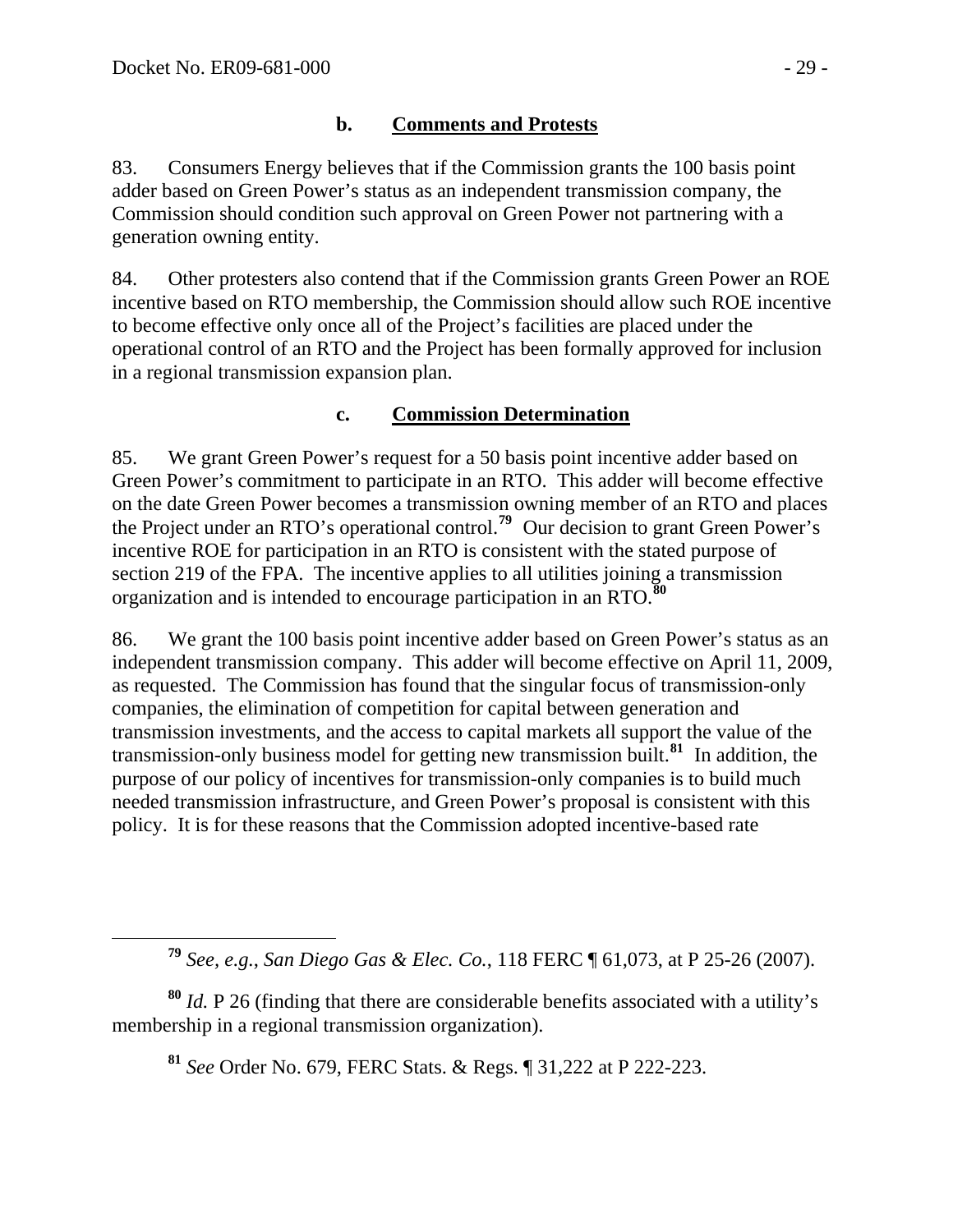treatments applicable to transmission-only companies that would both encourage formation of these entities and attract investment.**<sup>82</sup>**

87. Our approval of the 100 basis point adder is based on Green Power's existing status as fully-owned subsidiary of ITC Holdings, a fully independent transmission-only company. We note, however, that Green Power states that it is actively exploring the potential for partnering with other companies in developing the Project, including generation-owning utilities in the region. Therefore, as a condition of the 100 basis point Transco incentive adder, we require Green Power to promptly inform the Commission of any changes in its partnership agreement, or any other agreement, or new facts (including but not limited to any new financial interests acquired in or by market participants) so that we can ensure that Green Power continues to qualify for the Transco incentive.**[83](#page-29-0)**

# **4. Nexus with Total Package of Incentives**

88. We find that Green Power has shown that, consistent with Order No. 679-A, the total package of incentives is tailored to address the demonstrable risks or challenges faced by Green Power.**[84](#page-29-1)** Consistent with Order No. 679, the Commission has, in prior cases, approved multiple rate incentives for particular projects.**[85](#page-29-2)** This is consistent with our interpretation of FPA section 219 as authorizing the Commission to approve more than one incentive rate treatment for an applicant proposing a new transmission project, as long as each incentive is justified by a showing that it satisfies the requirements of FPA section 219 and there is a nexus between the incentives being proposed and the investment being made. Here, as discussed above, Green Power has explained why it is seeking each incentive and how each is relevant to the proposed Project. Thus, we find that Green Power has shown a nexus for the total package of incentives.

**<sup>82</sup>** *See* Order No. 679-A, FERC Stats. & Regs. ¶ 31,236 at P 77.

<span id="page-29-0"></span>**<sup>83</sup>** The Commission will consider granting incentives to Transcos with various business models and arrangements and does not exclude affiliated Transcos with active ownership by market participants. However, an applicant must demonstrate the value of its particular affiliated Transco proposal. The Commission considers the eligibility of such arrangements for incentives based on a showing of how the specific characteristics of a proposed Transco affect its ability and propensity to increase transmission investment. *See* Order No. 679, FERC Stats. & Regs. ¶ 31,222 at P 201-202.

**<sup>84</sup>** *See* Order No. 679-A, FERC Stats. & Regs. ¶ 31,236 at P 21, 27.

<span id="page-29-2"></span><span id="page-29-1"></span>**<sup>85</sup>** *See, e.g.*, *PATH*, 122 FERC ¶ 61,188; *Southern California Edison Co.*, 121 FERC ¶ 61,168 (2007).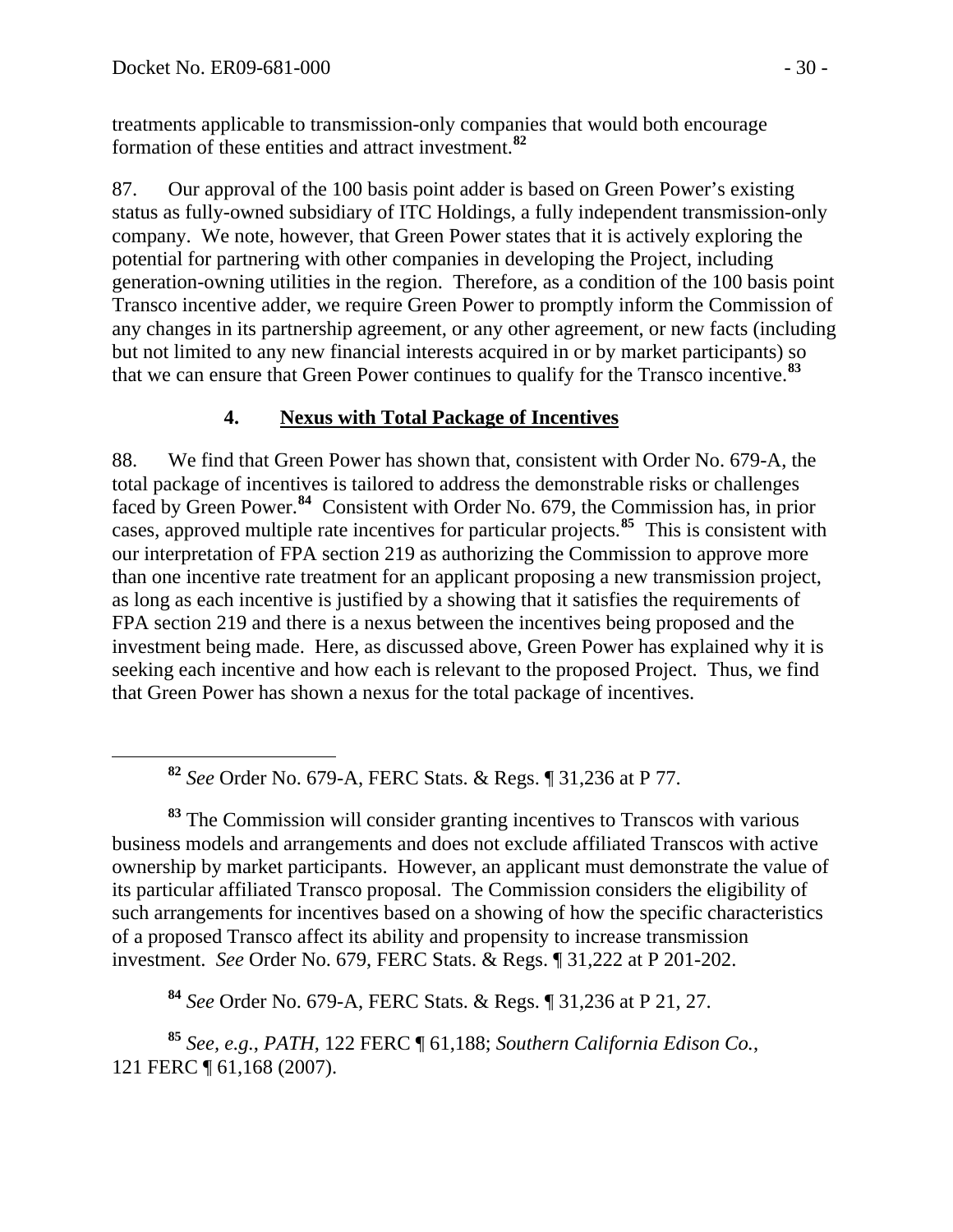89. Further, we find that Green Power has appropriately tailored the requested incentives to the unique challenges facing the Project. As we discuss above, the CWIP and regulatory asset incentives are designed to provide Green Power with up-front regulatory certainty, rate stability, and improved cash flow, thereby easing the pressures on its finances caused by transmission development programs. The abandonment incentive will encourage transmission development by reducing the risk of non-recovery of prudently incurred costs associated with abandoned transmission projects if such abandonment is outside of management's control. The incentive ROE adder for new transmission, together with the 50 basis point adder for RTO membership and 100 basis points for transmission-only status, are designed to facilitate Green Power's ability to raise capital, given the challenges of securing the Project's approval from numerous state regulatory bodies and various transmission planning processes.

## **C. Section 205 Demonstration**

# **1. Range of Reasonableness**

## **a. Green Power Proposal**

90. Green Power's overall ROE of 12.38 percent (inclusive of the total 160 basis points in incentive adders discussed above) reflects a base return on equity of 10.78 percent. In support of its base return on equity, Green Power performs a DCF analysis that results in a range of reasonableness with a high-end of 16.14 percent and a low-end of 8.48 percent, which yields a midpoint of 12.31 percent and a median of 10.78 percent. Green Power's proxy group has 11 companies within SPP, Midwest ISO and PJM that had Corporate Credit Ratings (CCRs) between BBB- and BBB+ (Green Power uses its parent company's (ITC Holdings) CCR, which is BBB), have investment grade bond ratings, had no dividend cuts or mergers and acquisitions, have sustainable growth rates and have estimated cost of equity above their cost of debt.

## **b. Comments and Protests**

91. No party protested Green Power's DCF analysis.

## **c. Commission Determination**

92. We grant Green Power an overall ROE of 12.38 percent, inclusive of the 160 basis point incentive adders described above, subject to the conditions regarding the RTO and Transco incentive adders. We find that Green Power's proposed base return on equity of 10.78 percent is reasonable because the Commission's analysis supports a median return on equity of 10.79 percent and a range of reasonableness of 8.91 percent through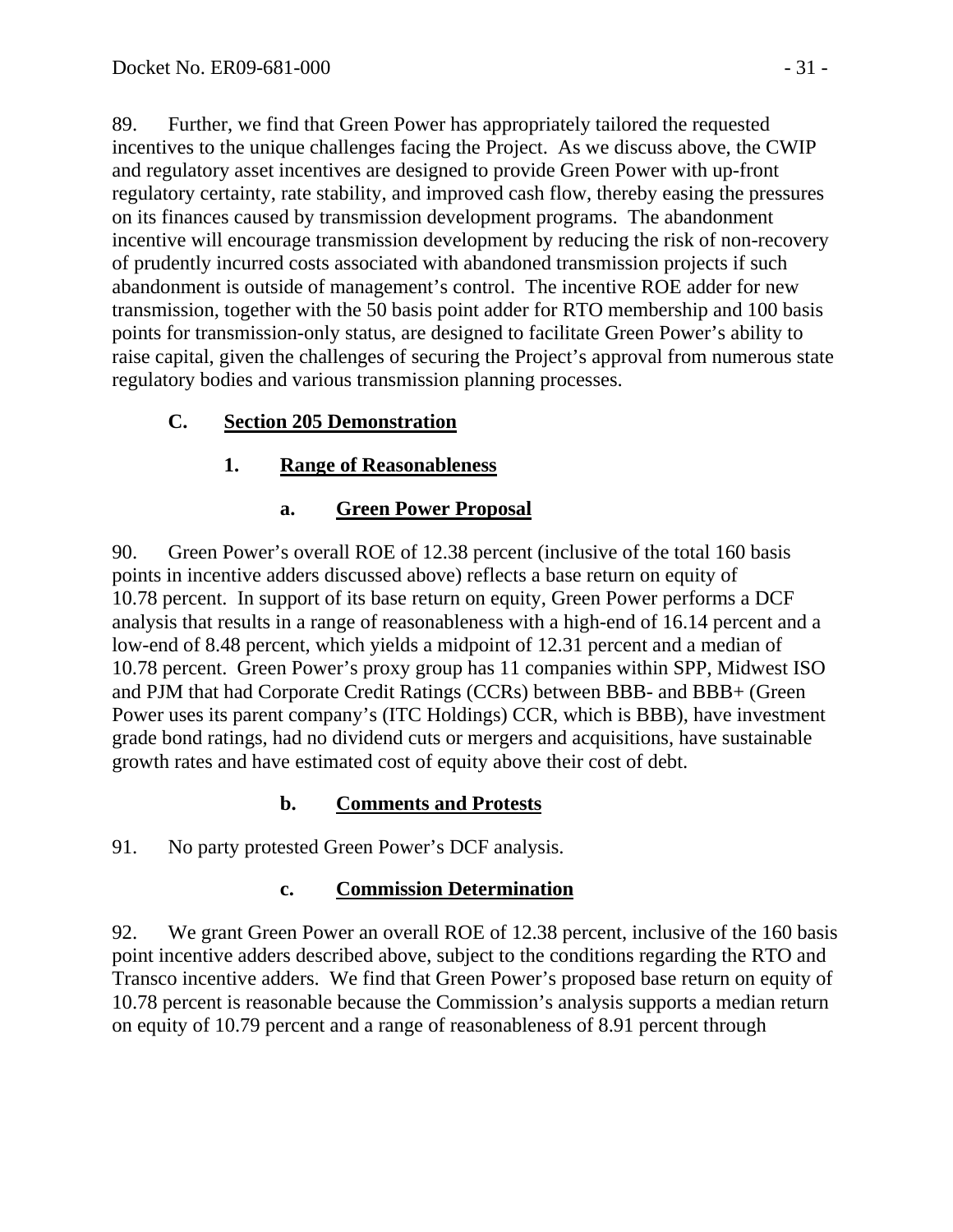14.29 percent.**<sup>86</sup>** Moreover, no party protests Green Power's DCF analysis. Accordingly, we exclude the base return on equity and zone of reasonableness issues from the hearing we order below.

# **2. Formula Rate**

## **a. Green Power Proposal**

93. Green Power proposes to implement a forward-looking formula rate similar to formula rates that the Commission has accepted for Green Power's affiliates (International Transmission, METC, and ITC Midwest).**[87](#page-31-0)** Green Power requests a deferred effective date for the formula rate until the Project is included in a regional transmission expansion plan as part of an Order No. 890 compliant transmission planning process and an appropriate cost allocation proposal is accepted by the Commission.**[88](#page-31-1)** The formula rate will serve as the basis for calculating the annual transmission revenue requirement for Green Power as an independent, stand-alone transmission company in Midwest ISO and PJM. Accordingly, Green Power requests the Commission accept for filing a formula rate under which the costs of the Project ultimately will be recoverable through the open access tariffs of Midwest ISO and PJM. Green Power states that as filed, the formula rate will establish a revenue requirement and will result in transmission service rates when the actual cost allocation for the Project is known.

94. Green Power states that, like the forward-looking formula rates the Commission approved for International Transmission, METC, and ITC Midwest, Green Power's base formula rate is designed to track increases and decreases in costs and investment. A trueup mechanism implemented following the end of a rate period ensures that any difference in revenue collections from Green Power's actual revenue requirement during the rate

**<sup>88</sup>** Transmittal Letter at 61.

**<sup>86</sup>** The Commission's proxy group has six companies within SPP, Midwest ISO and PJM that have CCRs between BBB- and BBB+; have investment grade bond ratings; have had no recent dividend cuts; are not involved in any merger or acquisition activities; have sustainable growth rates; and have estimated costs of equity approximately equal to or above their cost of debt.

<span id="page-31-1"></span><span id="page-31-0"></span>**<sup>87</sup>** *See International Transmission Co.*, 116 FERC ¶ 61,036 (2006); *Michigan Elec. Transmission Co. LLC*, 117 FERC ¶ 61,314 (2006); and *ITC Holdings Corp.*, 121 FERC ¶ 61,229 (2007).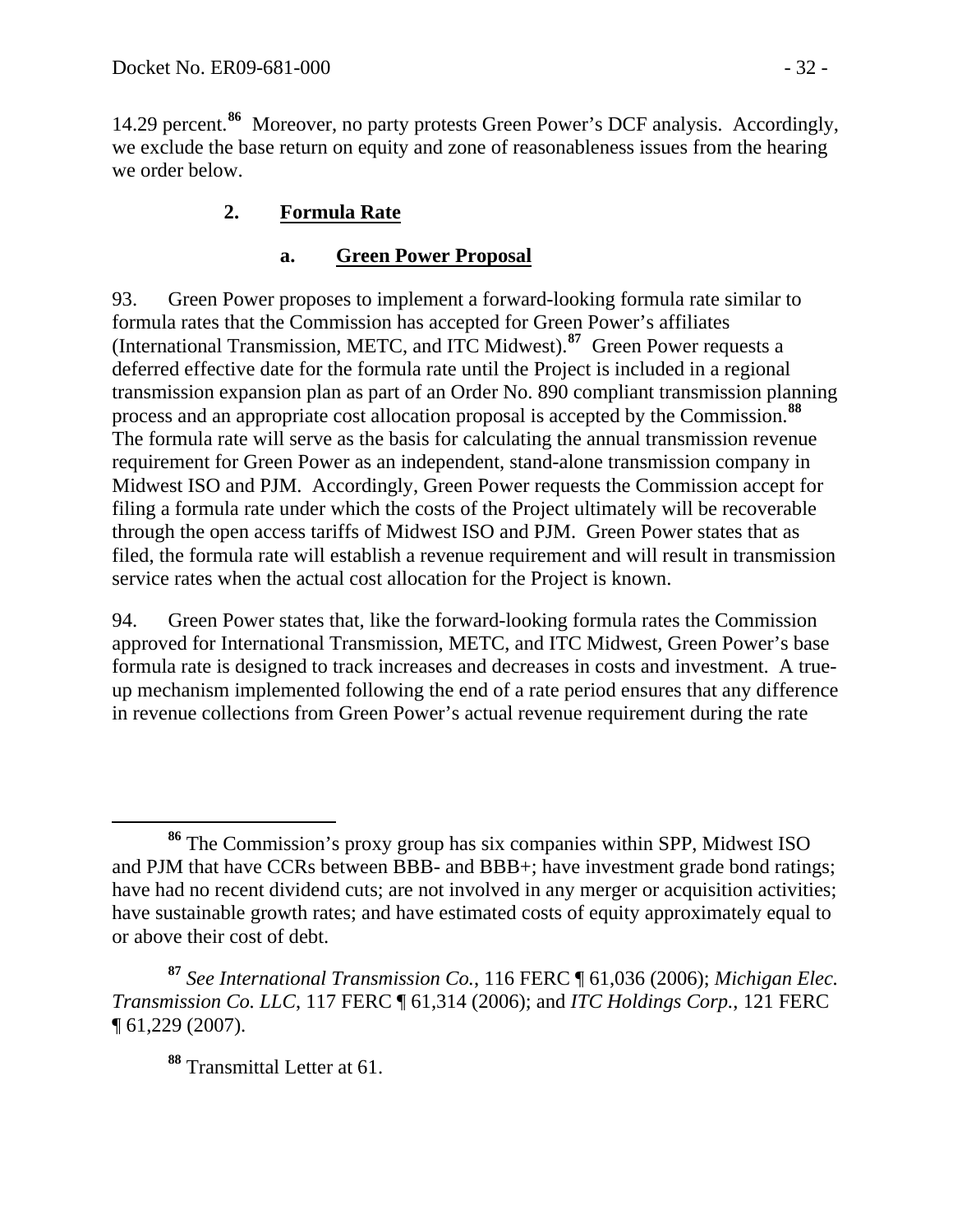period is addressed via an adjustment (with interest) to the annual transmission revenue requirement in a subsequent rate period.**<sup>89</sup>**

95. Pursuant to the formula rate structure proposed, Green Power will estimate, by September 1 of each year, its revenue requirement for the following year with respect to the facilities in service, or to be placed in service, or under construction during that following year. This estimated revenue requirement will then be used by Midwest ISO and PJM to update the required attachments to their tariffs, under which Green Power will recover the costs of its facilities. When Green Power files its Form No. 1 for the year in which the revenue requirement was estimated, Green Power's transmission revenues for that year will be trued up against the actual net revenue requirement, and refunds or additional collections will be reflected in the Midwest ISO and PJM tariff schedules in a subsequent year.

96. With respect to its initial rates and prior to the period before Green Power would be required to file a Form No. 1, Green Power proposes to make a compliance filing at least on an annual basis that would contain the relevant information relating to the company's expenses and rates that would be identified in a Form No. 1.

# **b. Comments and Protests**

97. Some protesters request that the Commission suspend and set the formula rate and related protocols for hearing and settlement judge procedures. In addition to arguments that the formula rate is premature, Midwest TDUs state that the protocols submitted by Green Power are not defined and lack customer protections and the Commission should defer the formula rate protocols and set them for settlement judge and hearing procedures at the appropriate time. Further, Midwest TDUs state that the Commission should clarify that any approvals granted herein are subject to future protocols once cost allocation methodologies have been adopted.

98. Xcel states that Green Power has proposed accelerated depreciation rates for several items, without discussing the justification for this ratemaking incentive under Order No. 679. Specifically, Xcel states that Green Power proposes a depreciation rate of 10 percent (with a 10 year average service life) for items in Account No. 393, store equipment, of the Uniform System of Accounts (USofA). Xcel states that it is concerned about the impacts to customers of the aggressive depreciation requested by Green Power and believes that a clearer justification and understanding of the costs at issue is needed before those costs should be imposed on customers. Xcel also states that Green Power's filing did not expressly seek accelerated depreciation treatment for these investments under Order No. 679, nor did it demonstrate how this aspect of the Proposal meets the

**<sup>89</sup>** Neff Test. at 5:5-15, Exhibit No. GPE-700.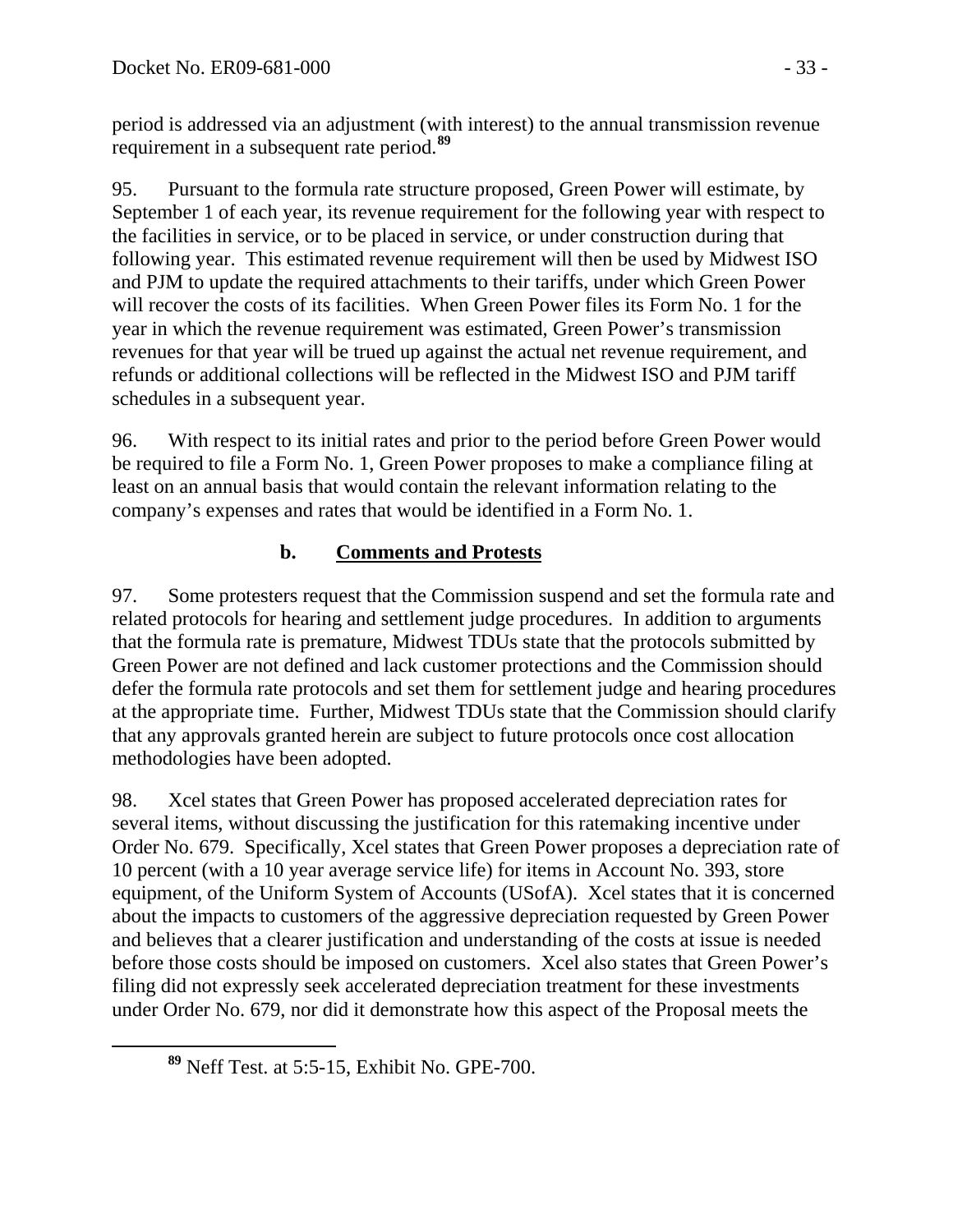nexus test to receive accelerated depreciation as a transmission rate incentive. It therefore argues that Green Power's formula rate employing the accelerated depreciation rates cannot be approved as just and reasonable based upon the information provided in the filing.

99. In addition, Consumers Energy states the annual compliance filing Green Power commits to make prior to Green Power having to file a Form No. 1 must contain information in the same format, and with at least the same level of granularity, as the information that is required to be provided in a Form No. 1. Xcel Energy states that the proposed formula rates are procedurally flawed because Green Power does not have the right to make unilateral filings to the Midwest ISO or PJM tariffs under section 205 of the FPA, and Green Power filed its proposed formula rates for inclusion in the tariffs without coordinating with Midwest ISO or PJM. PJM also argues that Green Power is asking the Commission for actual rate approval, and if the Commission accepts the formula rate for inclusion in the PJM tariff, the Commission will be prejudging the outcome of the PJM transmission planning process.

### **c. Green Power's Answer**

100. Green Power states that there is no need for hearings related to the formula rate. Green Power states that the formula rate is just and reasonable and is consistent with those approved previously for the ITC Holdings operating companies.**[90](#page-33-0)** Further, with respect to the depreciation rate of 10 percent for Account No. 393, Green Power states that the depreciation rate is based on an estimate of average service life and net salvage and that Green Power took into account the ITC Holdings operating companies' experience with owning and operating similar facilities. In addition, Green Power states, the Commission has previously accepted a 10 year average service life for Account No. 393.**[91](#page-33-1)**

101. In response to concerns about its filing rights, Green Power states that it is not seeking to modify any RTO tariffs and states that modification of the RTO tariffs should come as a section 205 filing by the RTOs or by means of a section 206 filing.**[92](#page-33-2)**

<span id="page-33-2"></span><span id="page-33-1"></span><span id="page-33-0"></span>**<sup>91</sup>** *Id.* at 28 (citing filing accepted in *Duke Power Energy Co. LLC*, Docket No. ER06-1040-000 (June 29, 2006) (unpublished delegated letter order)).

**<sup>92</sup>** *Id*. at 29-30.

**<sup>90</sup>** Green Power March 23, 2009 Answer (Green Power Answer) at 29.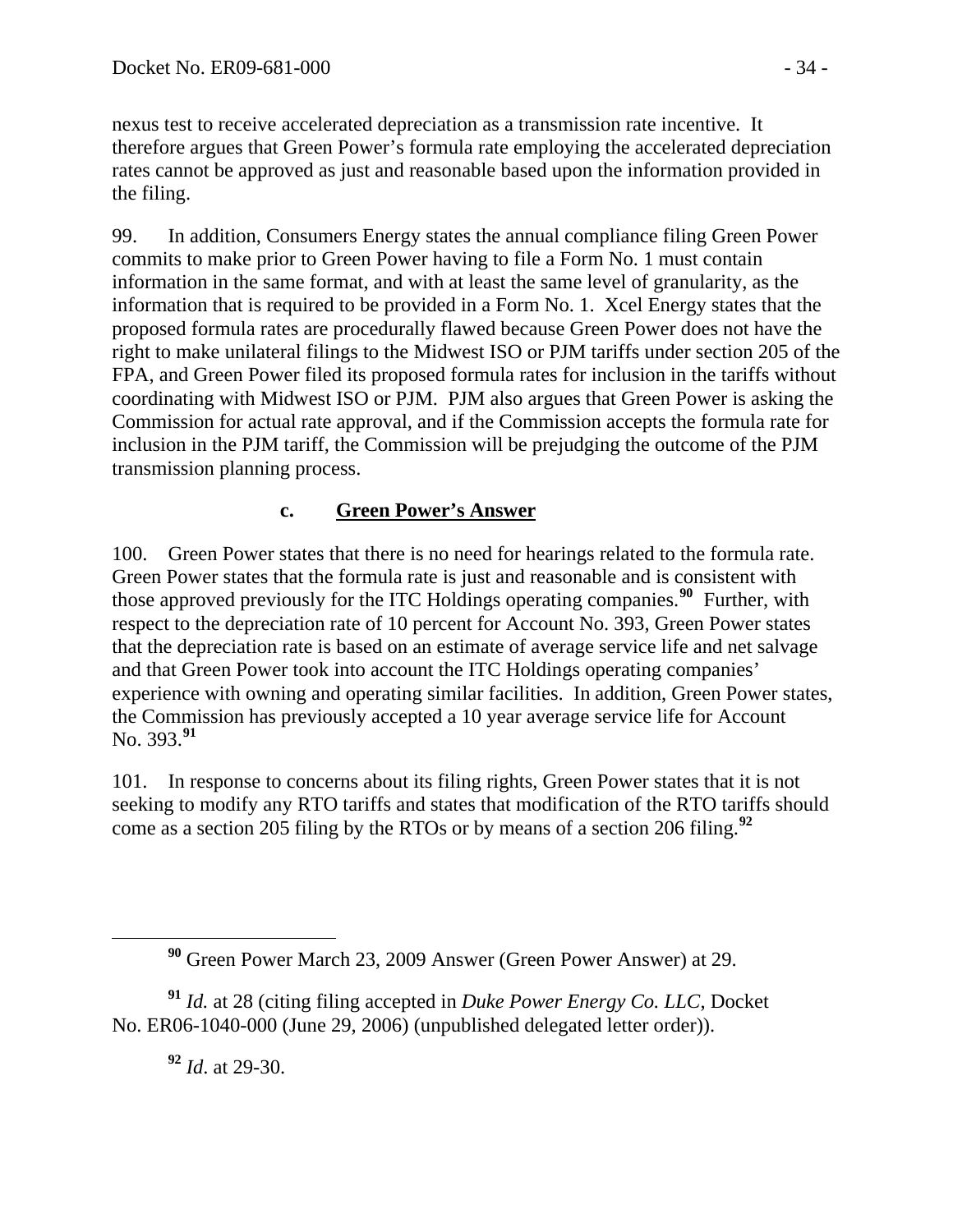#### **d. Commission Determination**

102. Green Power's formula rates and rate protocols raise issues of material fact that cannot be resolved based on the record before us, and are more appropriately addressed in the hearing ordered below. Our preliminary analysis indicates that Green Power's proposal has not been shown to be just and reasonable and may be unjust and unreasonable, unduly discriminatory or preferential, or otherwise unlawful. Therefore, we will accept Green Power's formula rates subject to refund, and set them for hearing and settlement judge procedures. At the hearing, Green Power will be required to demonstrate the justness and reasonableness of its proposal except to the extent we have made a summary finding herein.

103. While we are setting these matters for a trial-type evidentiary hearing, we encourage the parties to make every effort to settle their disputes before hearing procedures are commenced. To aid the parties in their settlement efforts, we will hold the hearing in abeyance and direct that a settlement judge be appointed, pursuant to Rule 603 of the Commission's Rules of Practice and Procedure.**[93](#page-34-0)** If the parties desire, they may, by mutual agreement, request a specific judge as a settlement judge in the proceeding; otherwise the Chief Judge will select a judge for this purpose.**[94](#page-34-1)** The settlement judge shall report to the Chief Judge and the Commission within 30 days of appointment of the settlement judge concerning the status of settlement discussions. Based on this report, the Chief Judge shall provide the parties with additional time to continue their settlement discussions or provide for the commencement of a hearing by assigning the case to a presiding judge.

104. Nonetheless, we find that we can narrow the scope of the hearing by making a summary finding involving certain formula components. We accept four rate incentives, as discussed above, and those incentives are not set for hearing; however, the formula calculations that reflect those incentives may be addressed in the hearing. Generally, when the formula rate includes a placeholder for an incentive that requires a future section 205 filing, the Commission requires a placeholder equal to zero in the amount column.<sup>[95](#page-34-2)</sup> Having summarily determined the ROE of 12.38 percent (reflecting a base

**<sup>93</sup>** 18 C.F.R. § 385.603 (2008).

<span id="page-34-1"></span><span id="page-34-0"></span><sup>94</sup> If the parties decide to request a specific judge, they must make their request to the Chief Judge by telephone at 202-502-8500 within five days of the date of this order. The Commission's website contains a listing of Commission judges and a summary of their background and experience (www.ferc.gov - click on Office of Administrative Law Judges).

<span id="page-34-2"></span>**<sup>95</sup>** *See, e.g.*, *American Elec. Power Serv. Corp.*, 120 FERC ¶ 61,025, at P 36-37 (2007).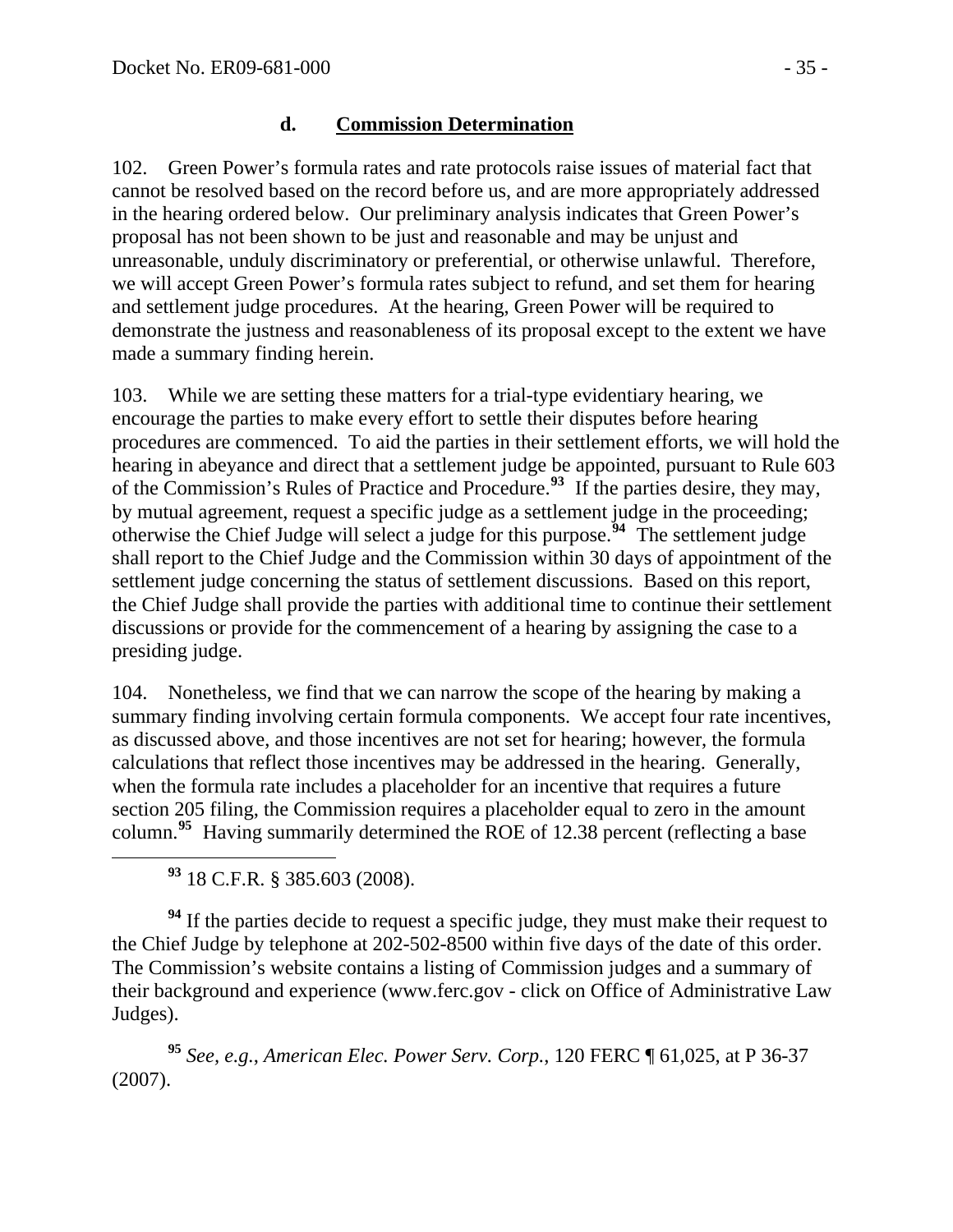ROE of 10.78, 50 basis points for participation in an RTO, 100 basis points for being a Transco, and 10 basis points for the risks and challenges of the proposed Project) and the range of reasonableness, as discussed, those issues are not included in the hearing and settlement procedures. In addition, we find that concerns about Green Power not having the right to file revisions to the Midwest ISO and PJM tariffs are unwarranted. Green Power filed *pro forma* tariff sheets, which will need to be replaced by actual tariff sheets. Green Power acknowledges that there will need to be a future filing under section 205 or 206 of the FPA before any tariff sheets are incorporated into the Midwest ISO and/or PJM tariffs.

## **D. Accounting Issues**

# **1. Incentive for Inclusion of 100 Percent of CWIP in Rate Base**

105. Under Order No. 679 and the Commission's regulations, an applicant must propose accounting procedures that ensure that customers will not be charged for both capitalized AFUDC and corresponding amounts of CWIP in rate base.**[96](#page-35-0)** To satisfy this requirement, Green Power states that it will use its fixed asset accounting system, PowerPlant, to exclude projects that are permitted to include CWIP in rate base from accruing AFUDC.**[97](#page-35-1)** Additionally, Green Power states that the fixed asset accounting system requires certain basic information to establish a work order, such as whether the work order is eligible for AFUDC. Green Power claims these accounting procedures will assure that AFUDC is not capitalized on CWIP included in rate base. Further, Green Power notes that these controls are subject to internal monitoring and the overall control framework is subject to external auditor procedures and attestation annually.**[98](#page-35-2)** The Commission finds that Green Power's proposed procedures demonstrate that it has accounting procedures and internal controls in place to prevent recovery of AFUDC to the extent it is allowed to include CWIP in rate base.

106. Public utilities that receive a current return on CWIP by including CWIP in rate base recover this cost in a different period than it would ordinarily be charged to expense under the general requirements of the Commission's USofA. To promote comparability of financial information between entities, the Commission has required a specific accounting treatment or the use of footnote disclosures to recognize the economic effects

**<sup>98</sup>** *Id.* at 13.

<span id="page-35-2"></span><span id="page-35-1"></span><span id="page-35-0"></span>**<sup>96</sup>** 18 C.F.R. § 35.25 (2008) (recovery of construction work in progress in rate base).

**<sup>97</sup>** Stibor Test. at 12, Exhibit No. GPE-600.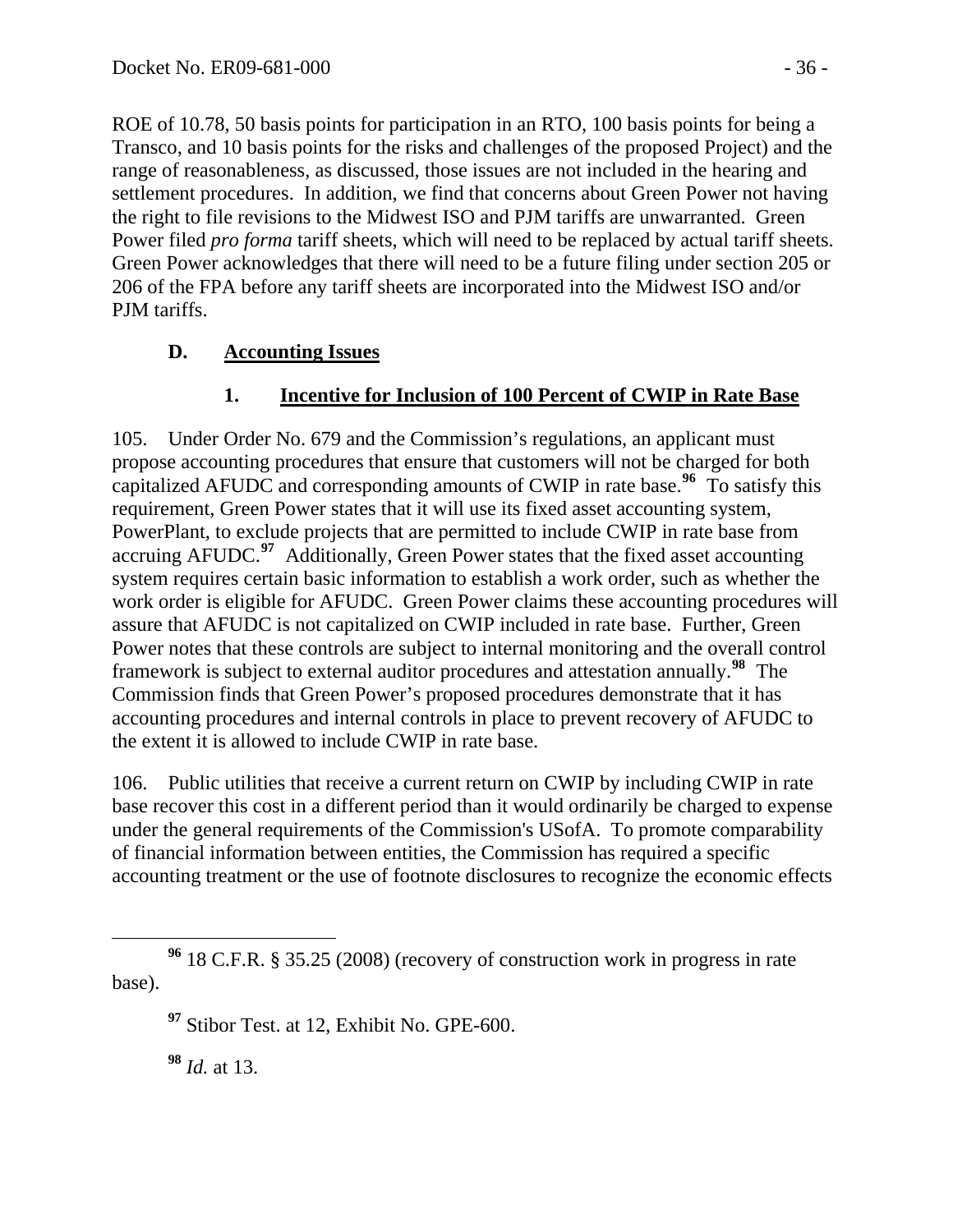of having CWIP in rate base.**<sup>99</sup>** Green Power requests authorization to use footnote disclosures consistent with disclosures previously authorized by the Commission.**<sup>100</sup>** We will authorize Green Power to provide footnote disclosures in the notes to the financial statements of its annual FERC Form No. 1 and its quarterly FERC Form No. 3-Q that: (1) fully explain the impact of the CWIP in rate base; (2) include details of AFUDC not capitalized because of the incentive allowing CWIP in rate base for the current year, the previous two years, and the sum of all years; and (3) include a partial balance sheet consisting of the Assets and Other Debits section of the balance sheet to include the amount of AFUDC not capitalized because of the inclusion of CWIP in rate base.

## **2. Regulatory Asset Treatment**

107. Green Power proposes to record the regulatory assets in Account No. 182.3, Other Regulatory Assets, and to accrue carrying charges on the regulatory assets.**[101](#page-36-0)** Green Power proposes to charge carrying charges of the regulatory assets to Account No. 182.3, with the interest component credited to Account No. 431, Other Interest Expenses and the equity component charged to Account No. 407.4, Regulatory Credits. Green Power proposes to record the amortization to Account No. 566 "Miscellaneous Transmission Expenses" such that it is recoverable through the formula rate design.**[102](#page-36-1)**

108. For accounting purposes, we accept Green Power's proposal to utilize Account No. 182.3 to record all pre-construction period expenses that are not recovered as CWIP. The regulatory asset may only include amounts that would otherwise be chargeable to expense in the period incurred, are not recoverable in current rates, and are probable for recovery in rates in a different period.**[103](#page-36-2)** Furthermore, the instructions to Account

**<sup>101</sup>** *Id.* at 6.

**<sup>102</sup>** Neff Test. at 15, Exhibit No. GPE-700.

<span id="page-36-2"></span><span id="page-36-1"></span><span id="page-36-0"></span>**<sup>103</sup>** The term "probable" as used in the definition of regulatory assets, refers to that which can reasonably be expected or believed on the basis of available evidence or logic but is neither certain nor proved. *Revisions to Uniform Systems of Accounts to Account for Allowances under the Clear Air Act Amendments of 1990 and Regulatory-Created Assets and Liabilities and to Form Nos. 1, 1-F, 2, and 2-A*, Order No. 552, FERC Stats. & Regs., Regulations Preambles January 1991-June 1996 [¶ 30,967](javascript:rDoDocLink() (1993).

**<sup>99</sup>** *See American Transmission Co. LLC*, 105 FERC ¶ 61,388, at P 37-40 (2003), *order on reh'g,* 107 FERC ¶ 61,117, at P 16-17 (2004); *Trans-Allegheny Interstate Line Co.*, 119 FERC ¶ 61,219, at P 44-45, *order on reh'g*, 121 FERC ¶ 61,009 (2007); *Tallgrass*, 125 FERC ¶ 61,248 at P 80.

**<sup>100</sup>** Stibor Test. at 11-12, Exhibit No. GPE-600.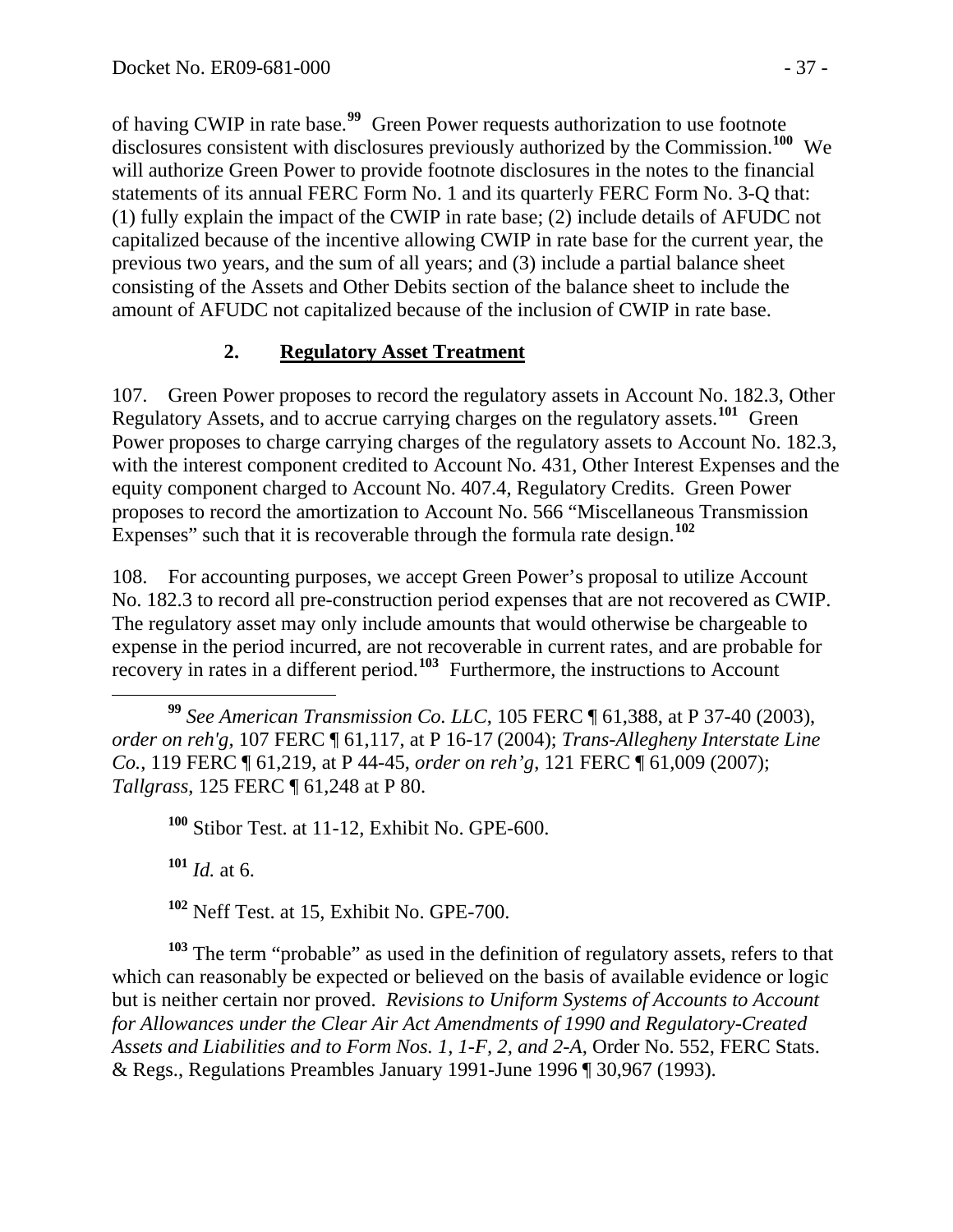No. 182.3 require that amounts deferred in this account are to be charged to expense concurrently with the recovery of the amounts in rates. If rate recovery of all or part of the costs deferred in Account No. 182.3 is later disallowed, the disallowed amount shall be charged to Account No. 426.5, Other Deductions, in the year of disallowance.

109. Green Power proposes to accrue carrying charges on each vintage year regulatory asset balance until it is included in rate base by charging Account No. 182.3 and crediting Account No. 431 and Account No. 407.4. However, carrying charges on regulatory assets are properly recorded by crediting Account No. 421, Miscellaneous Nonoperating Income.**[104](#page-37-0)** Therefore, Green Power must adjust its accounting for carrying charges accordingly.

# **3. Income Taxes**

110. Green Power is a limited partnership and is not subject to federal taxation. Instead, the tax obligations incurred through its operations are reported on the tax return of its corporate parent, ITC.**[105](#page-37-1)** For ratemaking purposes, the Commission treats passthrough entities such as Green Power as though they are corporations and allows them to receive an income tax allowance for the tax liability ultimately paid by its corporate parent. Therefore, we require Green Power to maintain its books of account based on the Commission's USofA as if it were a corporation, including the deferred income tax accounting requirements of the USofA.**[106](#page-37-2)**

111. Green Power also states that the creation of the regulatory assets will trigger the recognition of a deferred tax liability for the book and tax basis difference of the regulatory assets. Green Power proposes not to recognize the deferred tax liability

<span id="page-37-0"></span> **<sup>104</sup>** *Revisions to Uniform Systems of Accounts to Account for Allowances under the Clean Air Act Amendments of 1990 and Regulatory-Created Assets and Liabilities and to Form Nos. 1, 1-F, 2, and 2-A*, Order No. 552, 58 Fed. Reg. 17,982 (April 7, 1993).

**<sup>105</sup>** Stibor Test. at 13-14, Exhibit No. GPE-600.

<span id="page-37-2"></span><span id="page-37-1"></span>**<sup>106</sup>** Commission policy requires Green Power to follow the income tax accounting requirements of the Uniform System of Accounts prescribed in *General Instructions No. 18, Comprehensive Interperiod Income Tax Allocation; and Text to Account 190, Accumulated Deferred Income Taxes, Account 236, Taxes Accrued, Account 281, Accumulated Deferred Income Taxes-Accelerated Amortization Property, Account 282, Accumulated Deferred Income Taxes-Other Property, and Account 283, Accumulated Deferred Income Taxes-Other*, 18 C.F.R. Part 101 (2008). *See PATH*, 122 FERC ¶ 61,188 at P 157.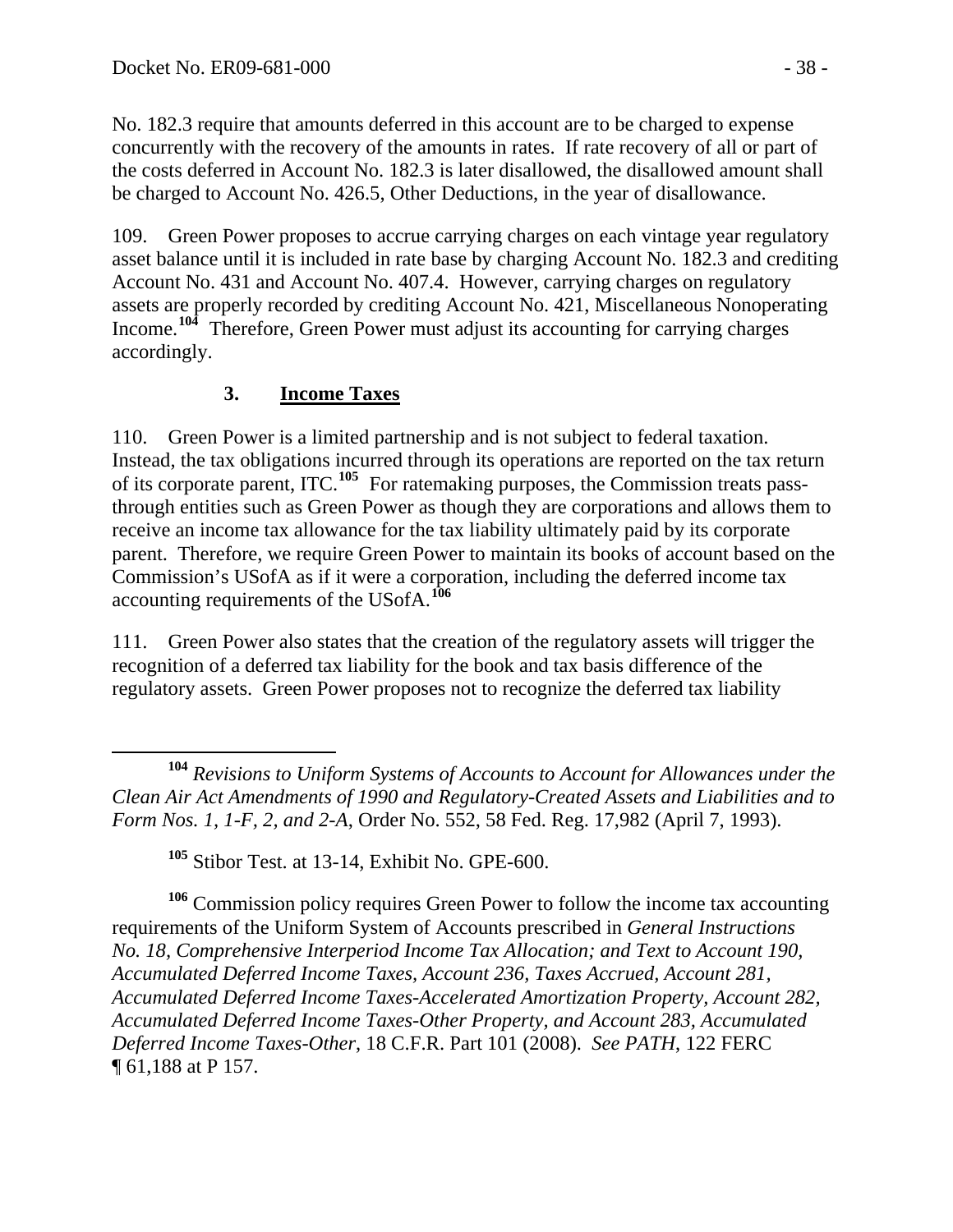relating to the regulatory assets until it is included in rate base to achieve consistent rate treatment.

112. Green Power's proposal to defer recognition of the deferred tax liability relating to the regulatory assets is inconsistent with the Commission's income tax accounting requirements. A regulatory asset is a temporary difference for which deferred income taxes must be recognized and recorded in Account No. 281, Accumulated Deferred Income Taxes-Accelerated Amortization Property, Account No. 282, Accumulated Deferred Income Taxes-Other Property, and Account No. 283, Accumulated Deferred Income Taxes-Other, as appropriate.**[107](#page-38-0)** Therefore, for accounting purposes, Green Power must recognize all deferred tax assets and liabilities in the periods in which differences between book accounting income and taxable income arise, including those related to regulatory assets.

# **E. Request for Waivers**

113. Green Power requests waiver of section 35.3 of the Commission's regulations to permit an effective date of more than 120 days after this filing for the formula rate and CWIP aspects of this proposal. Further, Green Power requests temporary waiver of Order No. 614**[108](#page-38-1)** for the proposed *pro forma* tariff sheets. Green Power states that if the formula rate is accepted, Green Power will refile the tariff sheets with the appropriate tariff sheet designations in compliance with Order No. 614. Green Power states that no expenses or costs in connection with this tariff filing have been alleged or judged in any administrative or judicial proceeding to be illegal, duplicative, or unnecessary costs that are demonstrably the product of discriminatory employment practices.**[109](#page-38-2)**

114. Green Power requests waiver of any applicable regulations to allow the filing to take effect in the manner prescribed. Green Power states that the statements it provided and the supporting testimony demonstrate the reasonableness of the proposed formula rate structure. Green Power further states that detailed cost-of-service statements (as required by section 35.13) are not necessary and waiver of these requirements would be consistent with Commission precedent because its proposed formula rate will produce an

**<sup>109</sup>** Transmittal Letter at 74.

**<sup>107</sup>** *Accounting for Income Taxes*, Docket No. AI93-5-000 (April 23, 1993).

<span id="page-38-2"></span><span id="page-38-1"></span><span id="page-38-0"></span>**<sup>108</sup>** *Designation of Electric Rate Schedule Sheets*, Order No. 614, FERC Stats. & Regs. ¶ 31,096 (2000).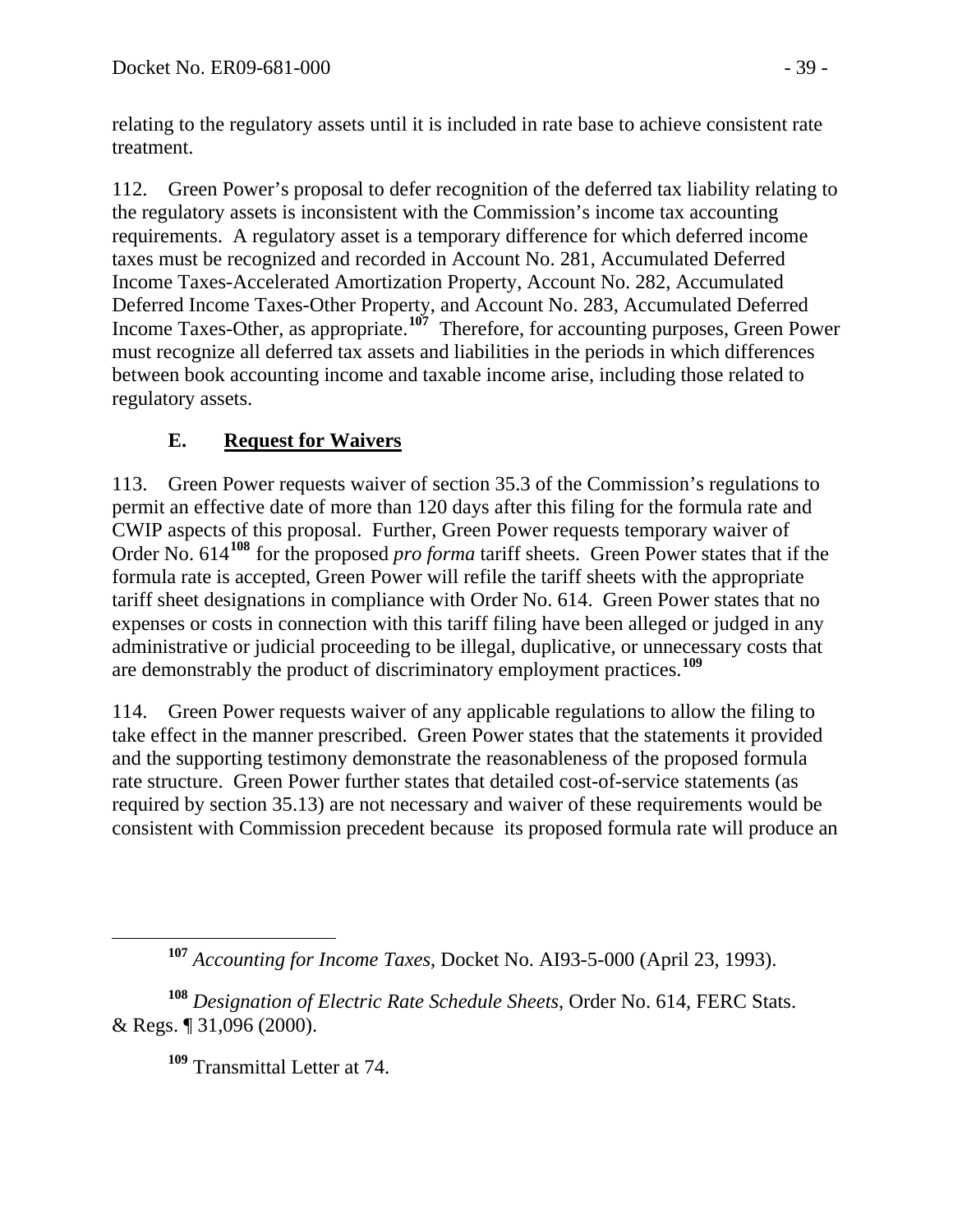annual revenue requirement based on the actual costs reflected in Green Power's FERC Form No. 1.<sup>110</sup> There were no comments on the waiver requests.

115. We grant Green Power's request for temporary waiver of Order No. 614 and accept its commitment to refile the tariff sheets with the appropriate tariff sheet designations in its future section 205 filing to make the formula rate effective. We will also grant Green Power's request for waiver of section 35.3 for the formula rate and CWIP. In addition, we also grant Green Power's request for waiver of section 35.13 requirements pertaining to the filing of cost statements, consistent with our prior approval of formula rates.**[111](#page-39-0)** Nonetheless, to the extent that parties in the hearing procedures ordered herein can show the relevance of additional information needed to evaluate this proposal, the presiding judge can provide for appropriate discovery of such information.

# **F. Other Issues**

116. LS Power requests that the Commission: (1) clarify that transmission incentive rates and accounting treatment, in particular abandoned plant cost recovery and regulatory asset treatment, are available to merchant transmission developers on the same terms and conditions that they are to an existing transmission owner (or its affiliate); and (2) explain what mechanisms are available to merchant developers to recover those costs. In addition, National Wind advocates for an open-season subscription process that would exist outside of the RTOs to ensure that the Project receives the proper attention it needs. Fox Ridge, Horizon Wind, and Crownbutte Wind request information on how to interconnect to the Project.

117. We find that incentives for other potential projects and questions about the process for securing transmission service over or interconnection with the Project are issues that are beyond the scope of this proceeding.

# The Commission orders:

(A) Green Power's proposed *pro forma* tariff sheets are hereby conditionally accepted for filing, suspended and set for hearing and settlement judge procedures, as described below. The effective date for the proposed *pro forma* tariff sheets is deferred until the Green Power Project: (1) is approved by a Commission-approved regional

<span id="page-39-0"></span>**<sup>110</sup>** *See, e.g.*, *Tallgrass*, 125 FERC ¶ 61,248 at P 95; *Commonwealth Edison Co*., 119 FERC ¶ 61,238, at P 94 (2007); *Oklahoma Gas & Electric Co*., 122 FERC ¶ 61,071, at P 41 (2008).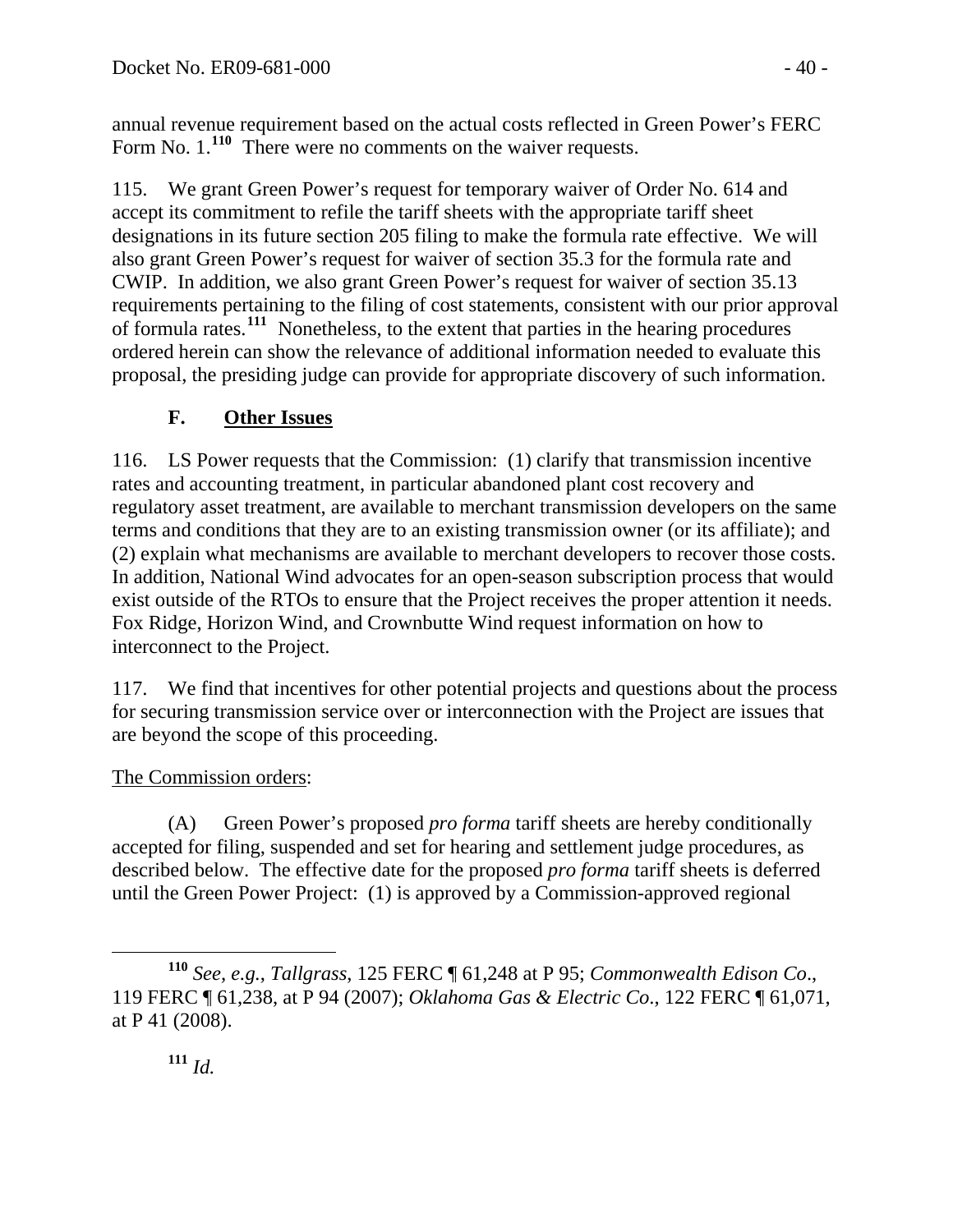transmission planning processes; and (2) the Commission approves a cost allocation mechanism for the Project, as discussed more fully above.

(B) We direct Green Power to make a compliance filing requesting an effective date for its formula rate and proposing actual tariff sheets to replace the *pro forma* tariff sheets at least 60 days prior to its requested effective date.

(C) Green Power's request for the CWIP incentives is hereby granted, effective concurrent with the ultimate effective date for Green Power's formula rate, as discussed more fully above.

(D) Green Power's request for abandoned plant, regulatory asset and hypothetical capital structure incentives, and its request for a 10 basis point ROE adder for new transmission and a 100 basis points for being a Transco, are hereby granted, effective April 11, 2009, as discussed more fully above.

(E) Green Power's request for a 50 basis points ROE adder for RTO participation is hereby granted, effective on the date Green Power becomes a transmission owning member of an RTO and places the Project under an RTO's operational control, as discussed more fully above.

(F) Pursuant to the authority contained in and subject to the jurisdiction conferred upon the Commission by section 402(a) of the Department of Energy Organization Act and by the Federal Power Act (FPA),**[112](#page-40-0)** particularly sections 205 and 206 thereof, and pursuant to the Commission's Rules of Practice and Procedure and the regulations under the FPA (18 C.F.R. Chapter I), a public hearing shall be held concerning the issues outlined above in Docket No. ER09-681-000. However, the hearing shall be held in abeyance to provide time for settlement judge procedures, as discussed in Ordering Paragraphs  $(G) - (I)$  below.

(G) Pursuant to Rule 603 of the Commission's Rules of Practice and Procedure, 18 C.F.R. § 385.603 (2008), the Chief Administrative Law Judge is hereby directed to appoint a Settlement Judge in this proceeding within fifteen (15) days of the date of this order. Such Settlement Judge shall have all the powers and duties enumerated in Rule 603 and shall convene a settlement conference as soon as practicable after the Chief Judge designates the Settlement Judge. If the parties decide to request a specific judge, they must make their request to the Chief Judge in writing or by telephone within five (5) days of the date of this order.

<span id="page-40-0"></span>**<sup>112</sup>** 16 U.S.C. § 824e (2006).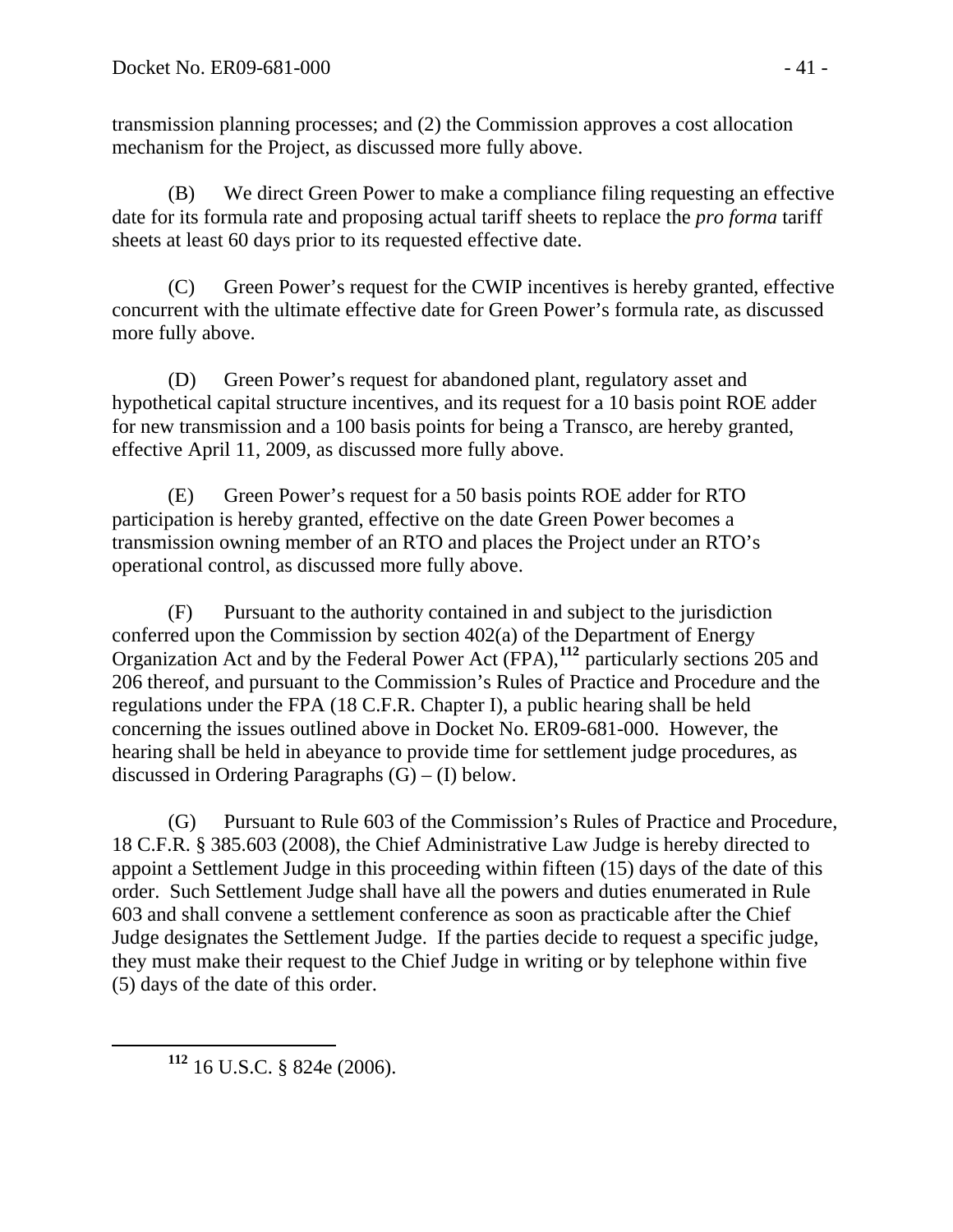(H) Within thirty (30) days of the date of this order, the Settlement Judge shall file a report with the Commission and the Chief Judge on the status of the settlement discussions. Based on this report, the Chief Judge shall provide the parties with additional time to continue their settlement discussions, if appropriate, or assign this case to a presiding judge for a trial-type evidentiary hearing, if appropriate. If settlement discussions continue, the Settlement Judge shall file a report at least every sixty (60) days thereafter, informing the Commission and the Chief Judge of the parties' progress toward settlement.

(I) If settlement judge procedures fail and a trial-type evidentiary hearing is to be held, a presiding judge, to be designated by the Chief Judge, shall, within fifteen (15) days of the date of the presiding judge's designation, convene a prehearing conference in this proceeding in a hearing room of the Commission, 888 First Street, NE, Washington, DC 20426. Such a conference shall be held for the purpose of establishing a procedural schedule. The presiding judge is authorized to establish procedural dates and to rule on all motions (except motions to dismiss) as provided in the Commission's Rules of Practice and Procedure.

By the Commission.

 $(S E A L)$ 

Nathaniel J. Davis, Sr., Deputy Secretary.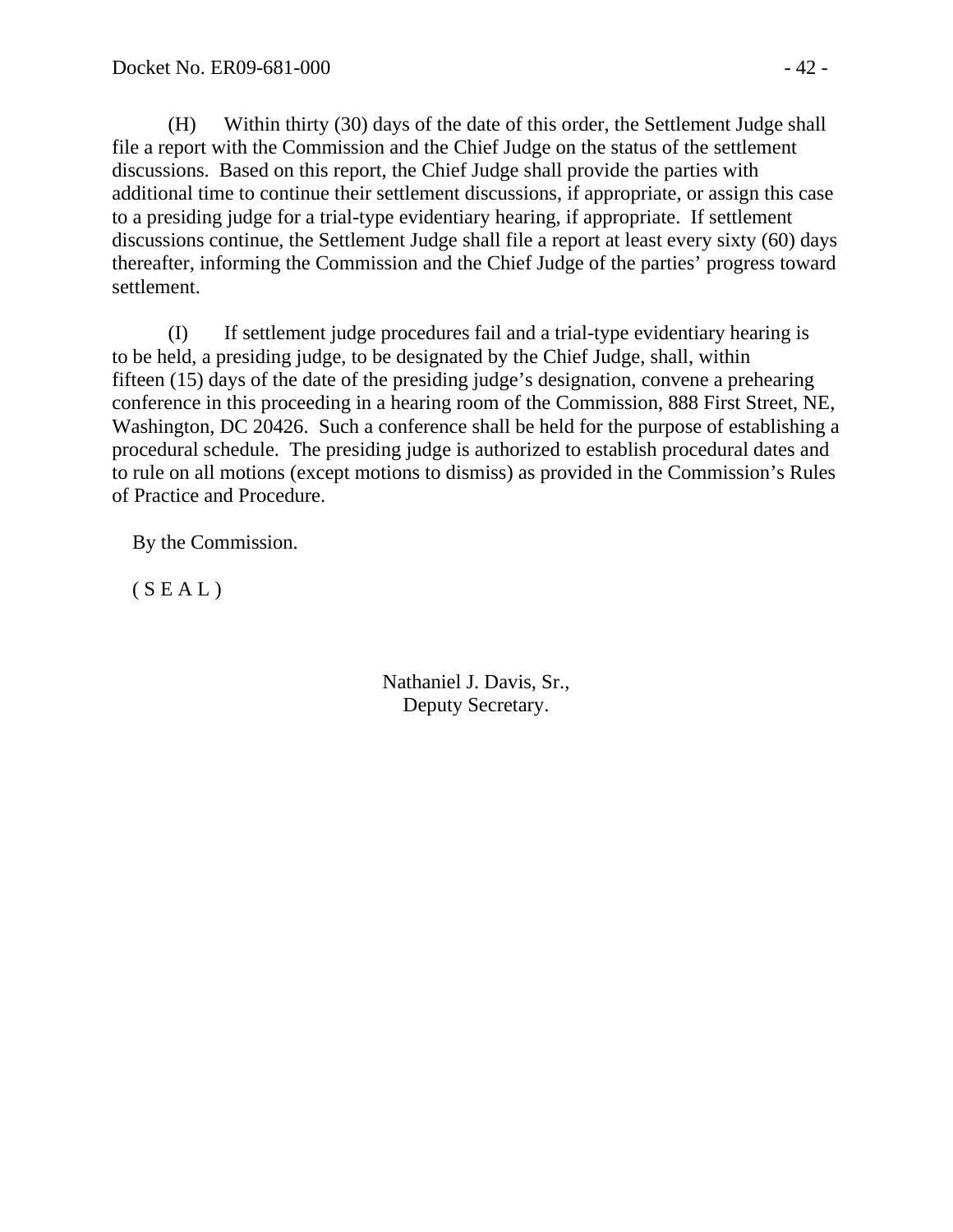#### **Appendix A – Parties and Abbreviations**

#### **Parties that submitted timely interventions or interventions with comments and/or protests:**

Acciona Wind Energy USA, LLC Allegheny Power & Trans-Allegheny Interstate Line Company Allete, Inc. Alliant Energy Corporate Services, Inc. (Alliant Energy) Ameren Services Company American Electric Power Services Corporation American Municipal Power-Ohio (AMP-Ohio) American Transmission Company LLC American Wind Energy Association and Wind on the Wires Baltimore Gas and Electric Company Basin Electric Power Cooperative (Basin Electric) CapX2020 Participants**[113](#page-42-0)** Central Iowa Power Cooperative Certain Midwest ISO Transmission Owners**[114](#page-42-1)** Coalition of Midwest Transmission Customers Constellation Energy Commodities Group, Inc., Constellation NewEnergy, Inc. & Constellation Power Source Generation, Inc. Consumers Energy Company (Consumers Energy) Crownbutte Wind Power, Inc. (Crownbutte Wind) Dairyland Power Cooperative (Dairyland) Dayton Power and Light Company Delaware Public Service Commission Denali Energy & Montgomery Power Partners (Craig Fink) (Denali Energy Partners)

<span id="page-42-0"></span> **<sup>113</sup>** CapX 2020 Participants joining this filing are Central Minnesota Municipal Power Agency, Dairyland, Great River, Minnesota Power, Missouri River Energy Services, Otter Tail, Rochester Public Utilities, Southern Minnesota Municipal Power Agency, the Northern States Power Company of Minnesota, Northern States Power Company of Wisconsin, and WPPI Energy.

<span id="page-42-1"></span>**<sup>114</sup>** The Certain Midwest ISO Transmission Owners for this filing consist of: City of Columbia Water and Light Department (Columbia, MO); City Water, Light & Power (Springfield, IL); Duke Energy Business Services, LLC for Duke Energy Ohio, Inc., Duke Energy Indiana, Inc., and Duke Energy Kentucky, Inc.; Indianapolis Power & Light Company; Michigan Public Power Agency; Northern Indiana Public Service Company; Southern Indiana Gas & Electric Company; Wabash Valley Power Association, Inc.; and Wolverine Power Supply Cooperative, Inc.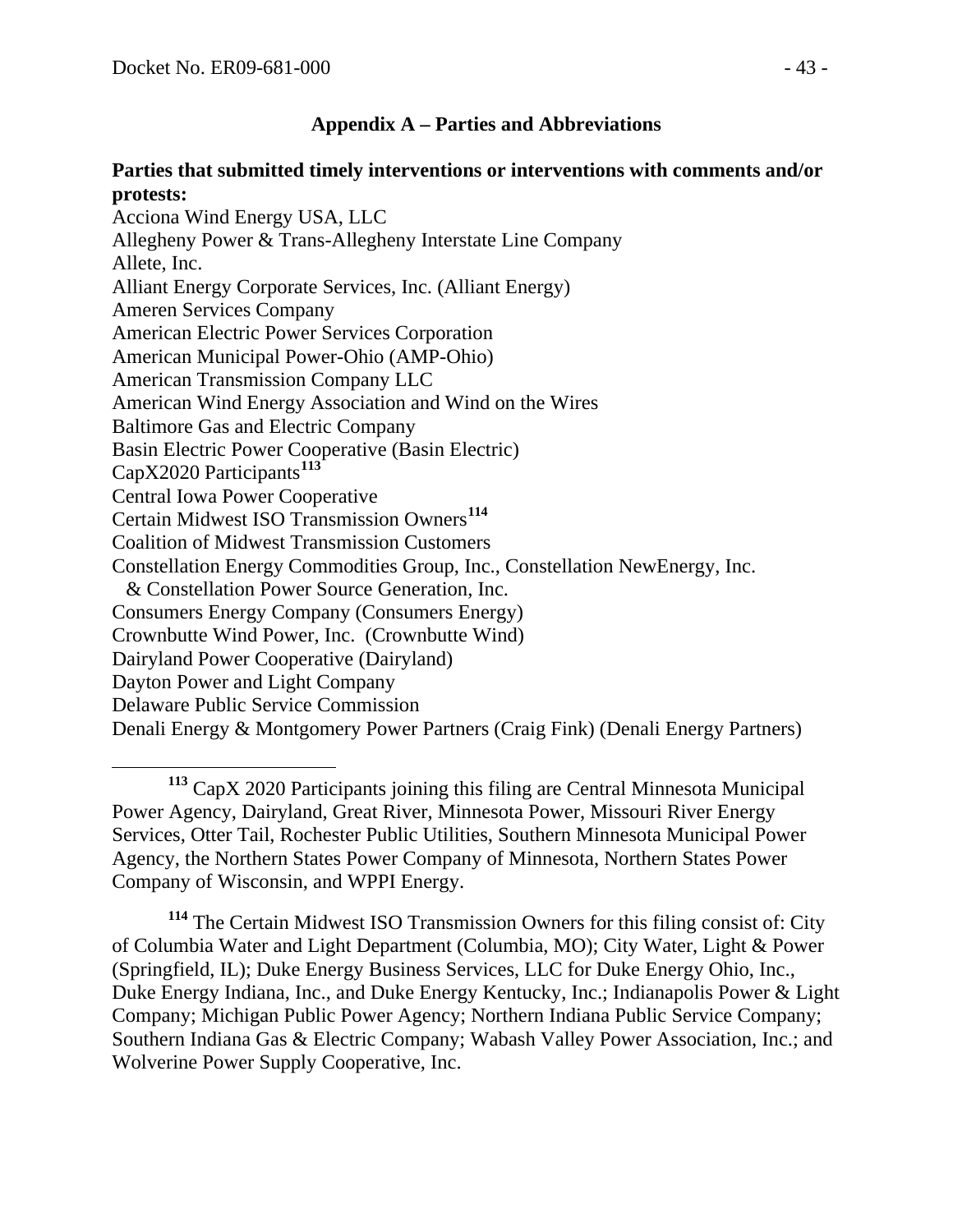Dominion Resources Services, Inc. Duquesne Light Company Electric Transmission America Exelon Corporation FirstEnergy Service Company Great River Energy (Great River) Hoosier Energy Rural Electric Cooperative, Inc. Horizon Wind Energy LLC (Horizon Wind) Iberdrola Renewables, Inc. Illinois Commerce Commission Indiana Utility Regulatory Commission Indicated PJM and Midwest ISO Members**[115](#page-43-0)** Integrys Energy Group (Integrys) Iowa Office of Consumer Advocate Iowa Utilities Board LS Power Associates, L.P. (LS Power) Michigan Public Service Commission MidAmerican Energy Company Midwest Independent Transmission System Operator, Inc. Midwest TDU<sub>s</sub><sup>[116](#page-43-1)</sup>

<span id="page-43-0"></span> **<sup>115</sup>** American Transmission Systems, Incorporated, The Cleveland Electric Illuminating Company, Jersey Central Power & Light Company, Metropolitan Edison Company, Ohio Edison Company, Pennsylvania Electric Company, and Pennsylvania Power Company, all subsidiaries of FirstEnergy Corp.; Baltimore Gas and Electric Company; Virginia Electric and Power Company; Monongahela Power Company, The Potomac Edison Company and West Penn Power Company, all doing business as Allegheny Power, and Trans-Allegheny Interstate Line Company; Pepco Holdings, Inc., and its subsidiaries Potomac Electric Power Company, Delmarva Power & Light Company, and Atlantic City Electric Company; Public Service Electric and Gas Company, PSEG Energy Resources & Trade LLC, PSEG Power LLC; Old Dominion Electric Cooperative; PPL Electric Utilities Corporation; Exelon Corporation on behalf of its operating company affiliates Commonwealth Edison Company (and its wholly-owned subsidiary Commonwealth Edison Company of Indiana, Inc.) and PECO Energy Company; Dayton Power and Light Company.

<span id="page-43-1"></span>**<sup>116</sup>** Midwest TDUs includes Great Lakes Utilities, Lincoln Electric System, Madison Gas & Electric Company, Midwest Municipal Transmission Group, Missouri Joint Municipal Electric Utility Commission, Missouri River Energy Services, Southern Minnesota Municipal Power Agency, and WPPI Energy.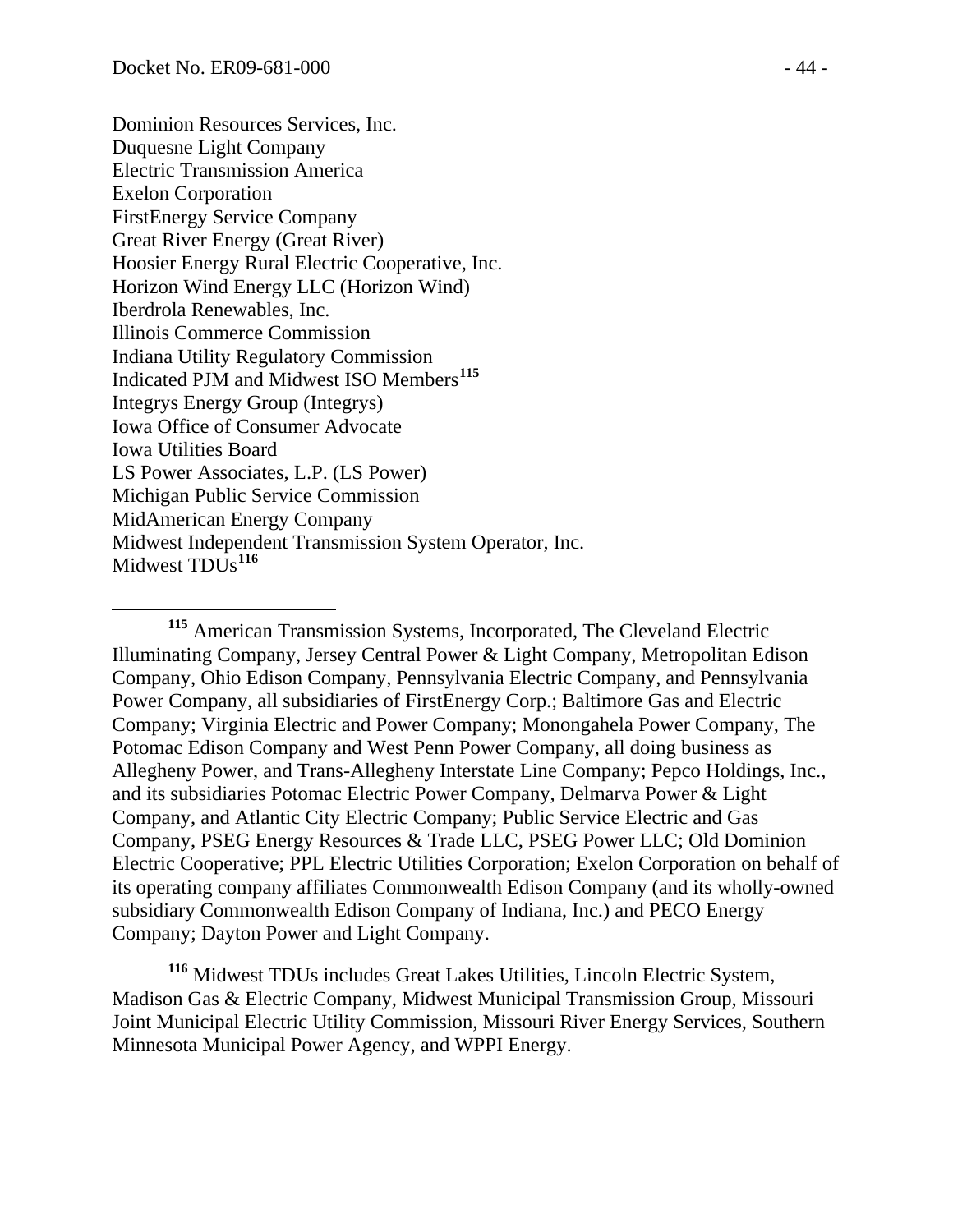Minnesota Public Utilities Commission & Minnesota Office of Energy Security Montana Consumer Counsel Montana Public Service Commission Montana-Dakota Utilities NextEra Energy Resources, LLC North Carolina Agencies**[117](#page-44-0)** North Dakota Public Service Commission Northern Indiana Public Service Company NorthWestern Energy Corporation Old Dominion Electric Cooperative Otter Tail Power Company (Otter Tail) Pepco Holdings Inc. PHI Companies<sup>[118](#page-44-1)</sup> PJM Interconnection, L.L.C. (PJM) PPL Electric Utilities Corporation Public Service Commission of Wisconsin Public Service Electric and Gas Company & PSEG Energy Resources & Trade LLC & PSEG Power LLC Renewable Energy Systems Americas Inc. (RES Americas) Root River Energy, LLC South Dakota Public Utilities Commission Southern Illinois Power Cooperative The Detroit Edison Company Western Area Power Administration Wind Capital Group Wisconsin Electric Power Company Wisconsin Industrial Energy Group Xcel Energy Services Inc. (Xcel)

**Parties that filed late interventions or late interventions with comments:** Generation Energy, Inc. (Richard Haddon) Emmet County Energy, LLC

<span id="page-44-1"></span>**<sup>118</sup>** The PHI Companies are members and active participants in the PJM and include Pepco Holdings, Inc., a holding company, and Potomac Electric Power Company, Delmarva Power & Light Company, and Atlantic City Electric Company

<span id="page-44-0"></span>**<sup>117</sup>** The North Carolina Agencies include the North Carolina Utilities Commission, Attorney General of the State of North Carolina, and Public Staff-North Carolina Utilities Commission.